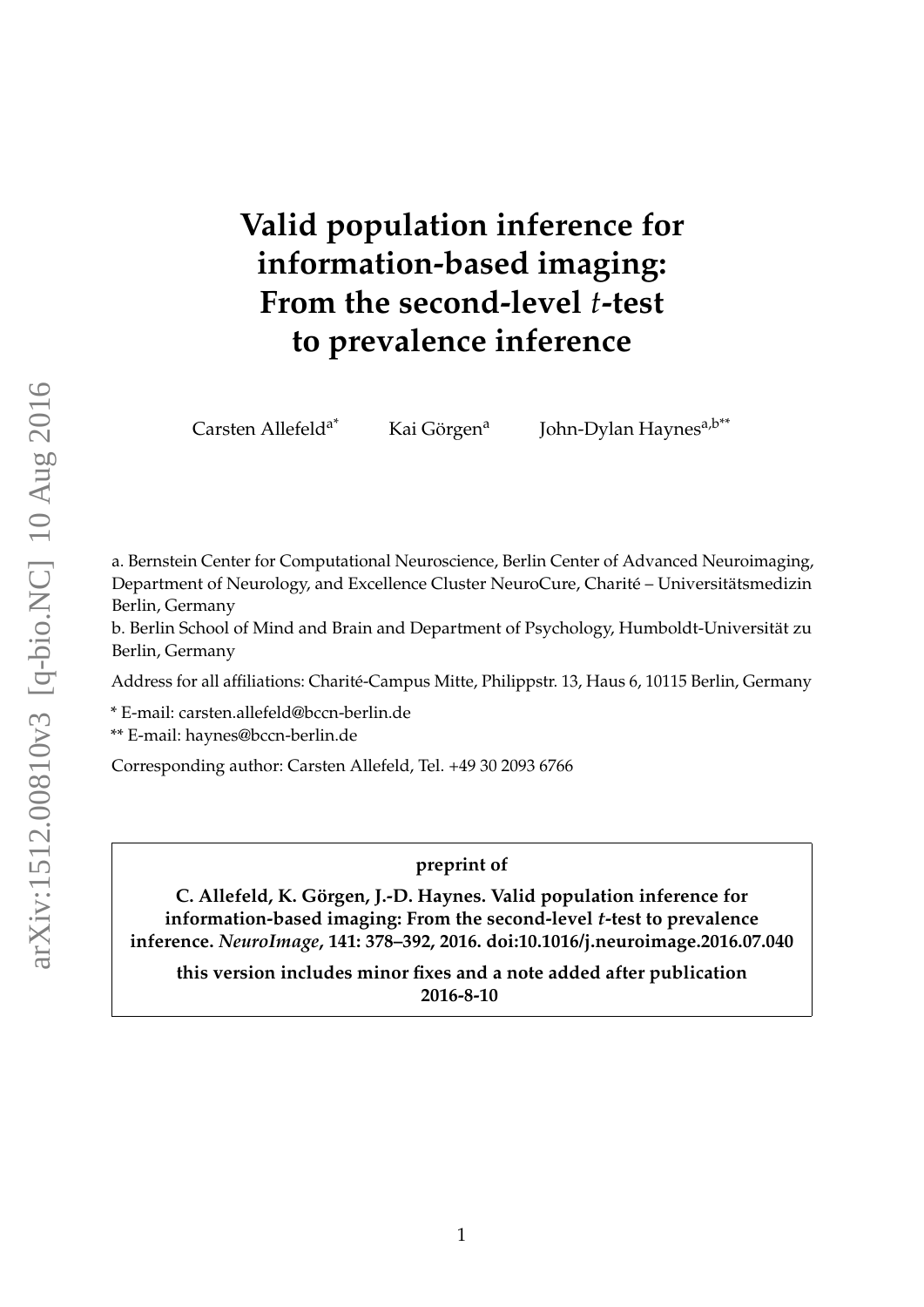### **Abstract**

In multivariate pattern analysis of neuroimaging data, 'second-level' inference is often performed by entering classification accuracies into a *t*-test vs chance level across subjects. We argue that while the random-effects analysis implemented by the *t*-test does provide population inference if applied to activation differences, it fails to do so in the case of classification accuracy or other 'information-like' measures, because the true value of such measures can never be below chance level. This constraint changes the meaning of the population-level null hypothesis being tested, which becomes equivalent to the global null hypothesis that there is no effect in any subject in the population. Consequently, rejecting it only allows to infer that there are some subjects in which there is an information effect, but not that it generalizes, rendering it effectively equivalent to fixed-effects analysis. This statement is supported by theoretical arguments as well as simulations. We review possible alternative approaches to population inference for information-based imaging, converging on the idea that it should not target the mean, but the prevalence of the effect in the population. One method to do so, 'permutationbased information prevalence inference using the minimum statistic', is described in detail and applied to empirical data.

## **Keywords**

information-based imaging, multivariate pattern analysis, t-test, population inference, effect prevalence

## **1 Introduction**

Since the seminal work of Haxby et al. (2001), an increasing number of neuroimaging studies have employed multivariate methods to complement the established massunivariate approach (Friston et al., 1995) to the analysis of functional magnetic resonance imaging (fMRI) data, a field now known as multivariate pattern analysis (MVPA; Norman et al., 2006). Most MVPA studies use classification (Pereira et al., 2009) to examine activation patterns; the accuracy of a classifier in distinguishing activation patterns associated with different experimental conditions serves as a measure of multivariate effect strength. Since the target of MVPA is not a generally increased or decreased level of activation but the *information content* of activation patterns (cf. Pereira and Botvinick, 2011), it has also been characterized as information-based imaging and distinguished from traditional activation-based imaging (Kriegeskorte et al., 2006).

Many methodological aspects of MVPA have already been discussed in detail: what kind of classifier to use (Cox and Savoy, 2003; Norman et al., 2006), whether to adapt parametric multivariate statistics instead of classifiers (Allefeld and Haynes, 2014; Nili et al., 2014), how to understand searchlight-based accuracy maps (Etzel et al., 2013), or how classifier weights can be made interpretable (Haufe et al., 2014; Hoyos-Idrobo et al., 2015). By contrast, the topic of population inference based on per-subject measures of information content, i.e. the question whether an information effect observed in a sample of subjects generalizes to the population these subjects were recruited from, has not yet received sufficient attention (but see Brodersen et al., 2013).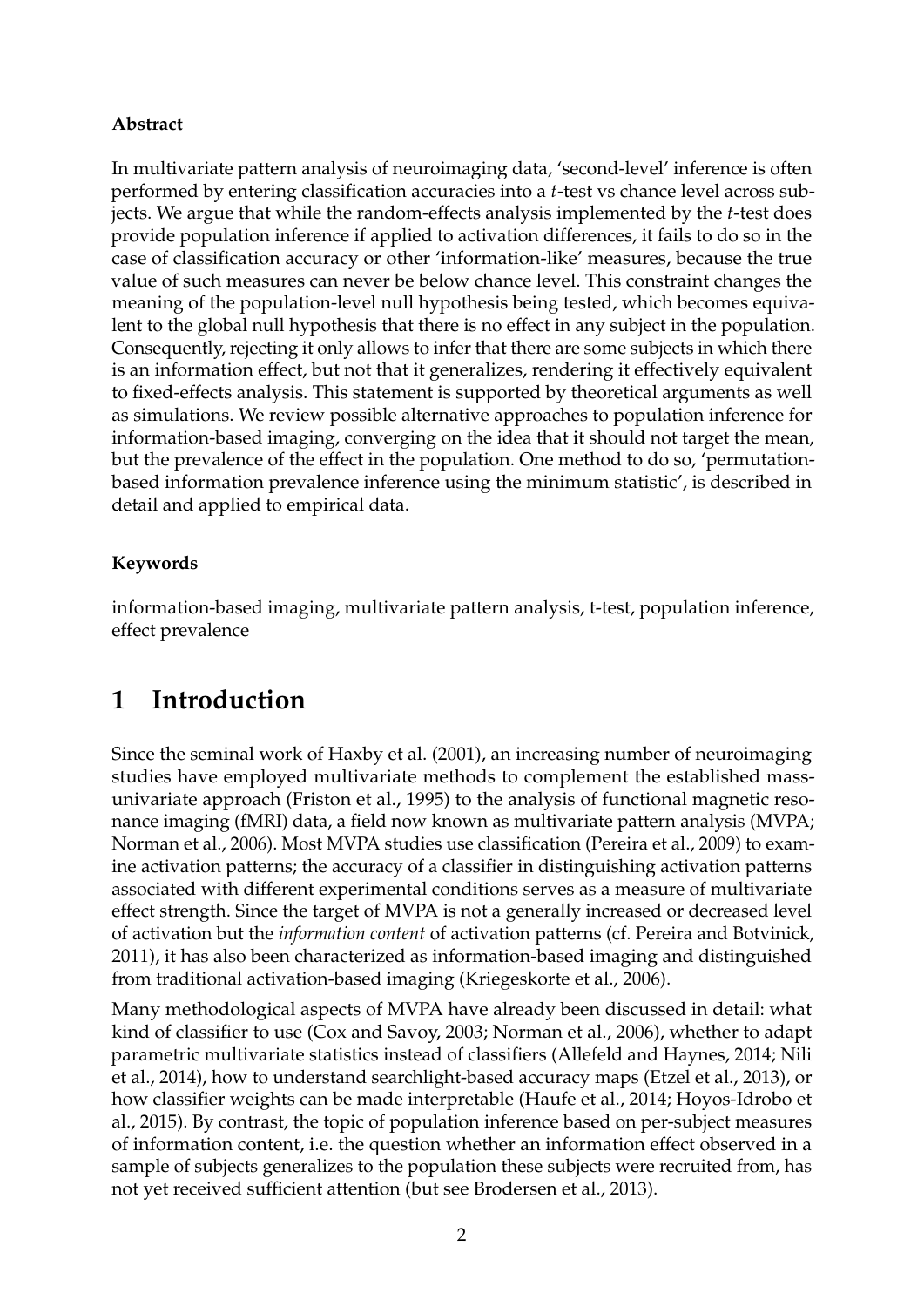In univariate analysis of multi-subject fMRI studies, the standard way to achieve population inference is to perform a 'second-level' null hypothesis test (Holmes and Friston, 1998). For each subject, a 'first-level' contrast (activation difference) is computed, and this contrast enters a second-level analysis, a *t*-test or an ANOVA. Specifically for a simple one-sided *t*-test vs 0, reaching statistical significance allows to infer that the experimental manipulation is associated with an increase of activation on average in the population of subjects. This is interpreted in such a way that the effect is 'common' or 'stereotypical' in that population (Penny and Holmes, 2007, p. 156).

With the adoption of information-based imaging, it has become accepted practice to apply the same second-level inferential procedures to the results of first-level multivariate analyses, in particular classification accuracy (see e.g. Haxby et al., 2001; Spiridon and Kanwisher, 2002; Haynes et al., 2007): A classifier is trained on part of the data and is tested on another part, using each part for testing once (cross-validation), and the classification performance is quantified in the form of an accuracy, the fraction of correctly classified test data points. Applied for example to two different experimental conditions, if there was no multivariate difference in the data between conditions, the classifier would operate at 'chance level', i.e. it would on average achieve a classification accuracy of 50 %. At the second level, accuracies from different subjects are then entered into a one-sided one-sample *t*-test vs 50 %, in order to show that the ability to classify above chance and therefore the presence of an information effect is typical in the population the subjects were recruited from.

In this paper we argue that despite of the seemingly analogous statistical procedure, a *t*-test vs chance level applied to accuracies cannot provide evidence that the corresponding effect is typical in the population. In contrast to other criticisms of this use of the *t*-test (see below), in our view the problem is not so much that the estimation distribution of cross-validated accuracies is not normal or even symmetric, or that a normal distribution model is generally inadequate for a quantity bounded to an interval [0 %, 100 %]. Rather, the problem is that other than estimated accuracies, the *true single-subject accuracy can never be below chance level* because it measures an amount of information.[1](#page-0-0) We will show that this restriction changes the meaning of the *t*-test: It now tests the global null hypothesis (Nichols et al., 2005) that there is *no information in any subject in the population*. As a consequence, achieving a significant test result allows us only to infer that *there are people in which there is an effect*, but not that the presence of information generalizes to the population. The argument does not only hold for classification accuracy, but also for other 'information-like' measures.

The *t*-test on accuracies has been criticized before (Stelzer et al., 2013; Brodersen et al., 2013) on the grounds that its distributional assumptions are not fulfilled for crossvalidated classification accuracies. Such a distributional error invalidates the calculation of critical values for the *t*-statistic and can therefore lead to an increased rate of false positives. This problem may be solved by better distribution models (Brodersen et al., 2013) or the use of non-parametric statistics (Stelzer et al., 2013). Our criticism goes

 $1$ Note that in this paper we only discuss the standard case of MVPA where the pair of experimental conditions is the same for training and test data. In 'cross-decoding' (cf. Haynes and Rees, 2005a), where it is tested whether a classifier trained on one pair of conditions is able to extract information corresponding to another pair of conditions, below-chance true accuracies may be possible. Cross-decoding targets not just the presence of information, but also the degree to which its neurophysiological representation is invariant with respect to another experimental manipulation.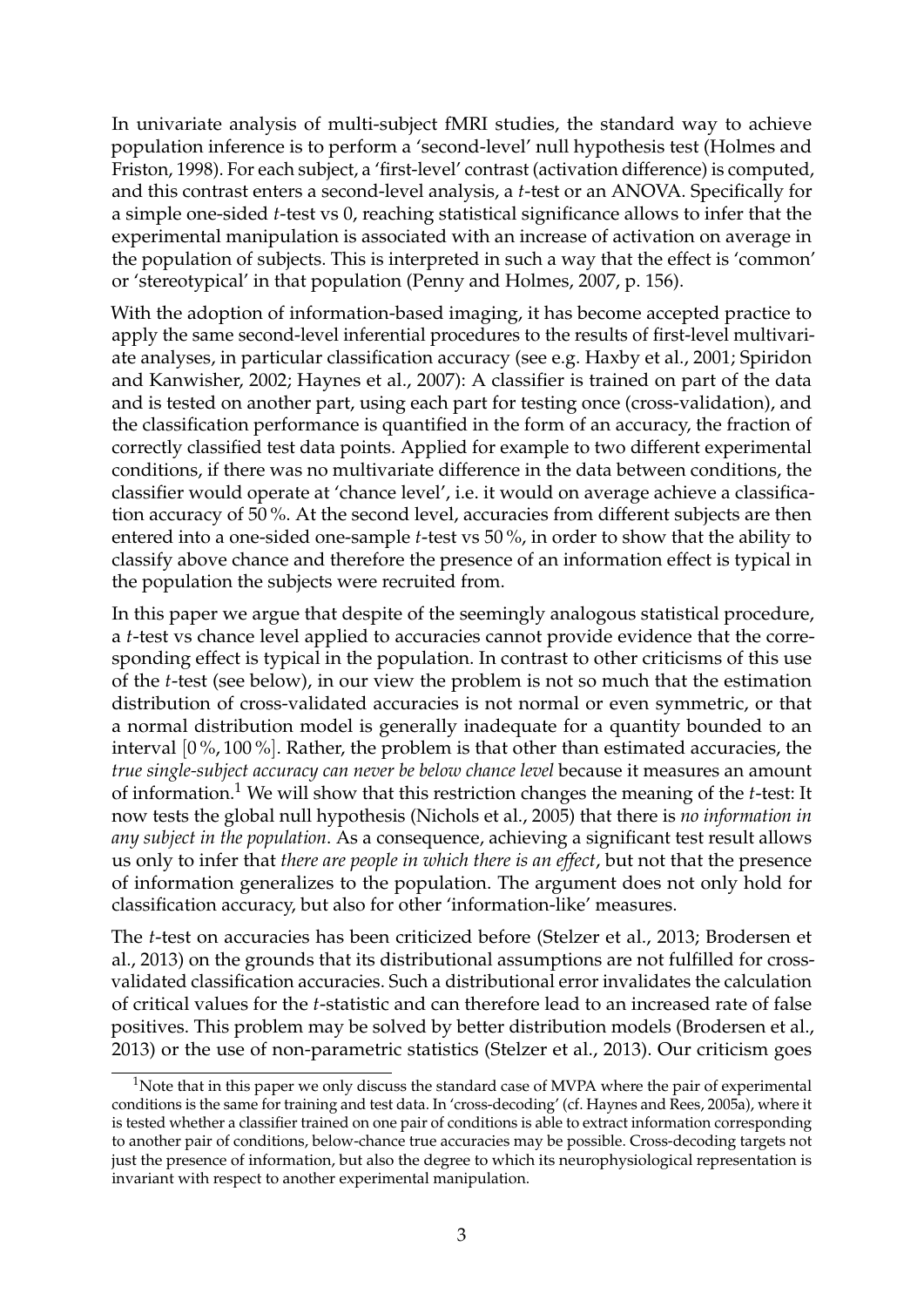significantly beyond that: Not only is the *t*-test quantitatively wrong, but it effectively tests a null hypothesis that is qualitatively different from its use with univariate statistics, with the consequence that rejection of this null hypothesis no longer supports population inference.

Please note that our criticism pertains specifically to a second-level *t*-test applied to per-subject classification accuracies or similar measures. It does not apply to the classification *of* subjects, e.g. into different patient groups in medical applications (Sabuncu and Van Leemput, 2012; Sabuncu, 2014), or to the classification of condition-specific patterns *across* subjects (Mourao-Miranda et al., 2005). Moreover, it only concerns quantities that measure the information content of data, but not related quantities like classifier weights (Wang et al., 2007; Gaonkar and Davatzikos, 2013; Gaonkar et al., 2015, see below).

The organization of the paper is as follows: In Part [2](#page-3-0) we detail how a second-level *t*-test achieves population inference for univariate contrasts. We then explain that MVPA measures are 'information-like' and show, both theoretically and using simulations, that for such measures the *t*-test effectively tests the global null hypothesis that there is no effect in any subject. Part [3](#page-12-0) reviews possible alternatives to the *t*-test on accuracies, converging on the idea that population inference for information-based imaging should target the proportion of subjects in the population with an effect. One way to implement such an 'information prevalence inference' is described in detail in Part [4,](#page-14-0) and results of its application to real data are compared with those of the *t*-test. We conclude with the discussion of a number of questions surrounding the problem of population inference for information-based imaging.

## <span id="page-3-0"></span>**2 The problem with the** *t***-test on accuracies**

### **2.1 Population inference in univariate fMRI analysis**

To see why the *t*-test on accuracies cannot provide population inference, we briefly recapitulate how standard univariate analysis does achieve it. In a single subject, an activation difference or contrast ∆*β* is estimated based on the general linear model (GLM; Friston et al., 1995). Because it is obtained from noisy data, the estimate is itself noisy,

<span id="page-3-2"></span>
$$
\widehat{\Delta\beta} \sim \mathcal{N}(\Delta\beta, \sigma_1^2),\tag{1}
$$

where  $\sigma_1^2$ <sup>2</sup> denotes the *estimation variance* of the contrast (cf. Fig. 1a). If several subjects are included in a study, the true activation difference ∆*β* varies across subjects (Fig. 1a):

<span id="page-3-1"></span>
$$
\Delta \beta_k \sim \mathcal{N}(\Delta \mu, \sigma_2^2) \tag{2}
$$

where ∆*µ* is the average true activation difference in the population of subjects and *σ* 2 2 the *population variance* of the effect (Fig. 1b). The added subscript *k* indicates that we now consider the subject as randomly sampled from the population. The estimated contrast in several subjects therefore shows variation for two reasons — they are noisy estimates (*σ*<sup>2</sup><sub>1</sub>  $\binom{2}{1}$ , and different subjects respond differently ( $\sigma_2^2$  $\binom{2}{2}$ :

<span id="page-3-3"></span>
$$
\widehat{\Delta\beta}_k \sim \mathcal{N}(\Delta\mu, \sigma_1^2 + \sigma_2^2). \tag{3}
$$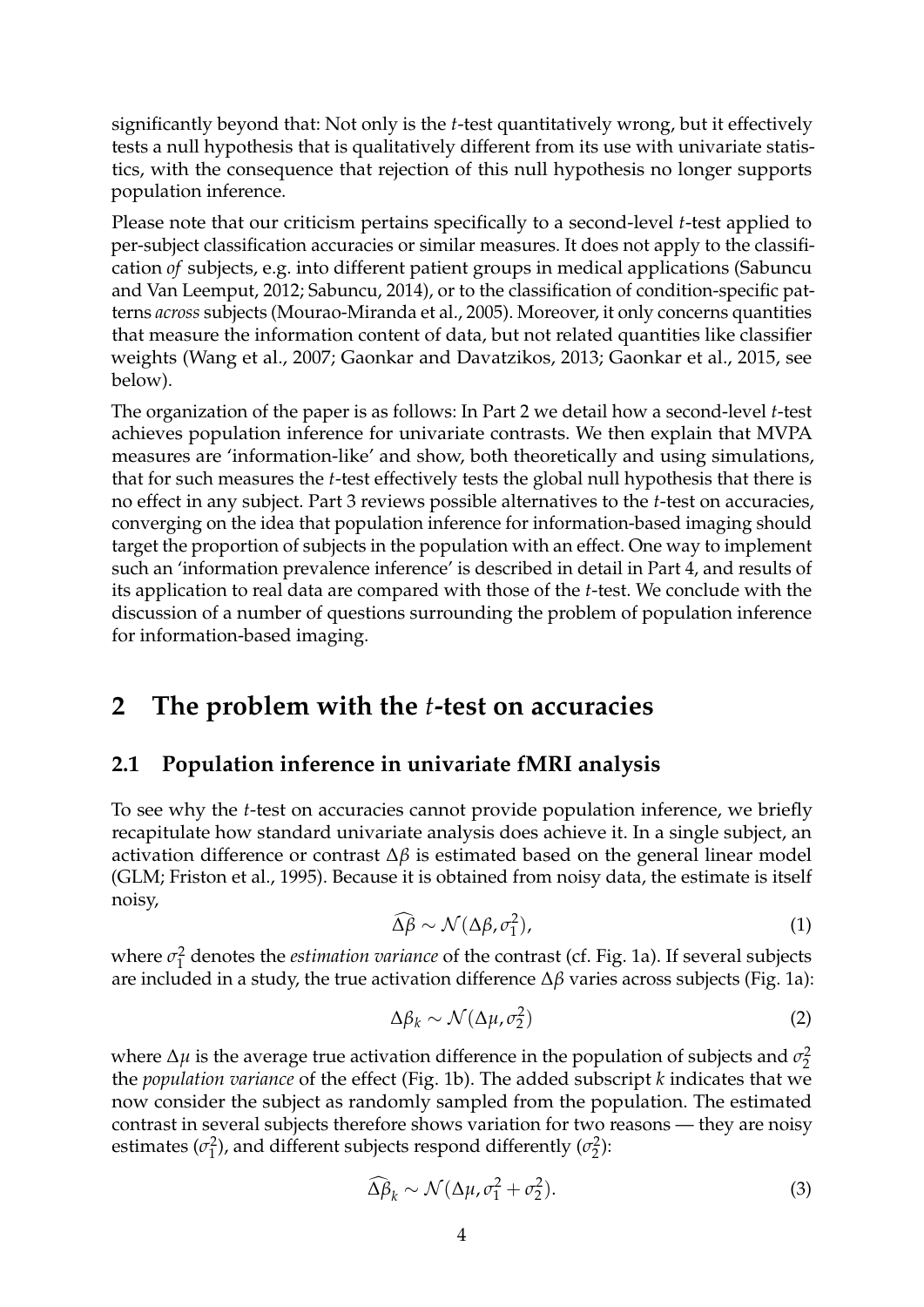The symbol  $\Delta\beta_k$  indicates that this contrast is both estimated and sampled.

A one-sided *t*-test applied to the  $\Delta\beta_k$  from a sample of subjects  $k = 1 \dots N$  has the null hypothesis  $\Delta \mu = 0$ . If it can be rejected ( $\Delta \mu > 0$ ), this allows us to make a statement about the population of subjects because ∆*µ* is a parameter of a *population model* (Eq. [2\)](#page-3-1). And this statement concerns a typical effect because ∆*µ* is the mean, median, and mode of the assumed normal distribution. This kind of test is also called *random-effects analysis* (RFX) because it treats subjects as as randomly sampled from a population (Searle et al., 1992). It was introduced into fMRI by Holmes and Friston (1998) to replace previous *fixed-effects analyses* (FFX), which did not account for population variation and therefore did not provide population inference.<sup>[2](#page-0-0)</sup>

### **2.2 The** *t***-test on accuracies**

Using a second-level *t*-test vs chance level with classification accuracies implies that an analogous random-effects model applies: In each subject (first level) we obtain an *estimated accuracy* which varies with an estimation variance *ς* 2  $\frac{2}{1}$ ,

<span id="page-4-0"></span>
$$
\hat{a} \sim \mathcal{N}(a, \zeta_1^2). \tag{4}
$$

The underlying *true accuracy a* (see App. [A\)](#page-23-0) varies across subjects (second level) with a population variance *ς* 2  $\frac{2}{2}$ ,

<span id="page-4-1"></span>
$$
a_k \sim \mathcal{N}(\bar{a}, \zeta_2^2). \tag{5}
$$

Therefore estimated accuracies vary across subjects with the combined variance  $\zeta_1^2 + \zeta_2^2$  $rac{2}{2}$ 

<span id="page-4-2"></span>
$$
\hat{a}_k \sim \mathcal{N}(\bar{a}, \zeta_1^2 + \zeta_2^2). \tag{6}
$$

Here  $\bar{a}$  is the average true classification accuracy in the population, and the null hypothesis is that this population average is at chance level,  $\bar{a} = a_0$ . Again, the symbol  $\hat{a}_k$ indicates that this accuracy is both estimated and sampled. Though a normal distribution cannot hold exactly since both  $\hat{a}$  and  $a_k$  are limited to  $[0\%, 100\%]$ , we can argue that the *t*-test is robust against violations of normality (Rasch and Guiard, 2004).

It appears that we have a viable random-effects model to justify the application of a second-level *t*-test to accuracies. But there is a problem with this simple transfer: In contrast to estimated accuracies *a*ˆ, the true accuracy *a* can *never be below* the chance level  $a_0$ .

## **2.3 There is no negative information**

To understand why  $a \ge a_0$  must hold, it helps to recognize that MVPA aims at a generic kind of effect, namely, *whether or not information about experimental conditions is present*

<sup>2</sup>The specific RFX procedure to apply a second-level *t*-test or ANOVA to first-level contrast estimates is called the 'summary statistic' approach (Penny and Holmes, 2004) because it considers only the contrast estimates  $\Delta \beta_k$  which *summarize* single-subject data. It is interesting to note that it is only this summary statistic approach that suggests other first-level summary statistics like classification accuracies could simply be plugged into a second-level *t*-test. For related attempts at a mixed-effects model for classification accuracies in a Bayesian setting see Olivetti et al. (2012) and Brodersen et al. (2012, 2013).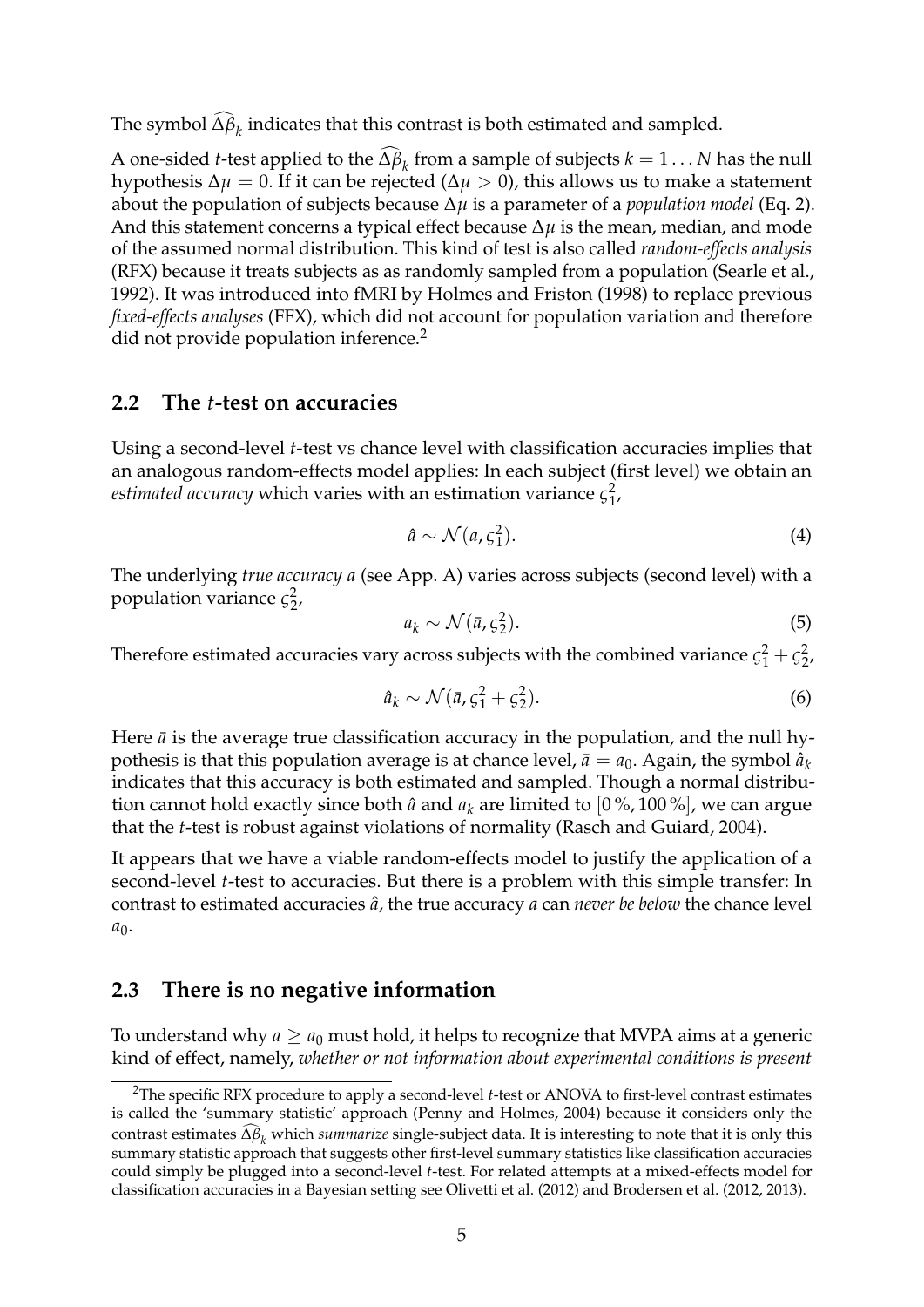

**Figure 1:** Distributions of true (black) and estimated (red) values of contrasts and classification accuracies. — a) An activation difference estimated from a limited amount of noisy data shows variation (red curves;  $\sigma_1 = 1$ ) around the true value (black bars). Moreover, the true contrast is different in different subjects (Three panels S1, S2, S3; ∆*β* = −5, 1, 8. Values for these subjects are also indicated in the following panels by dots or bars.) — b) True activation differences (black bars) come from a distribution characterizing the population of possible subjects (black curve;  $\Delta \mu = 1, \sigma_2 = 4$ ). Estimated contrasts across subjects show the combined effect of both sources of  $\Delta \mu = 1, \sigma_2 = 4$ . Estimated collects stoss subjects show the combined effect of both sources of variation (population + estimation, red curve;  $\sqrt{\sigma_1^2 + \sigma_2^2} = 4.12$ ). — c) The amount of information single-trial data provide about the trial class (condition) and vice versa, as a function of the true activation difference. A negative contrast provides positive information. — d) True accuracy *a* of classification of univariate single-trial data as a function of the true activation difference. It is a symmetric function of ∆*β*, which makes accuracy an information-like measure, with a minimal value  $a_0 = 50\%$ . — e) Estimation variation of accuracy (6-fold cross-validation) in the three subjects (red curves). As apparent for subject 2, the distributions can deviate strongly from normality. While estimated accuracies can be below chance (gray line), true accuracies (black bars;  $a = 67.7, 51.5, 61.3\%$ ) cannot.  $- f$ ) The population variation (black curve) and combined variation (population + estimation, red curve) of accuracy that result from the population distribution of contrasts ∆*β<sup>k</sup>* (b, black line), the functional relationship between ∆*β* and *a* (d), and the estimation distributions (e). The population distribution is restricted to  $a \ge a_0$  and in this example shows a spike at 50 % and a weaker maximum at 56 %. — For further details, see App. [B.](#page-24-0)  $6<sub>6</sub>$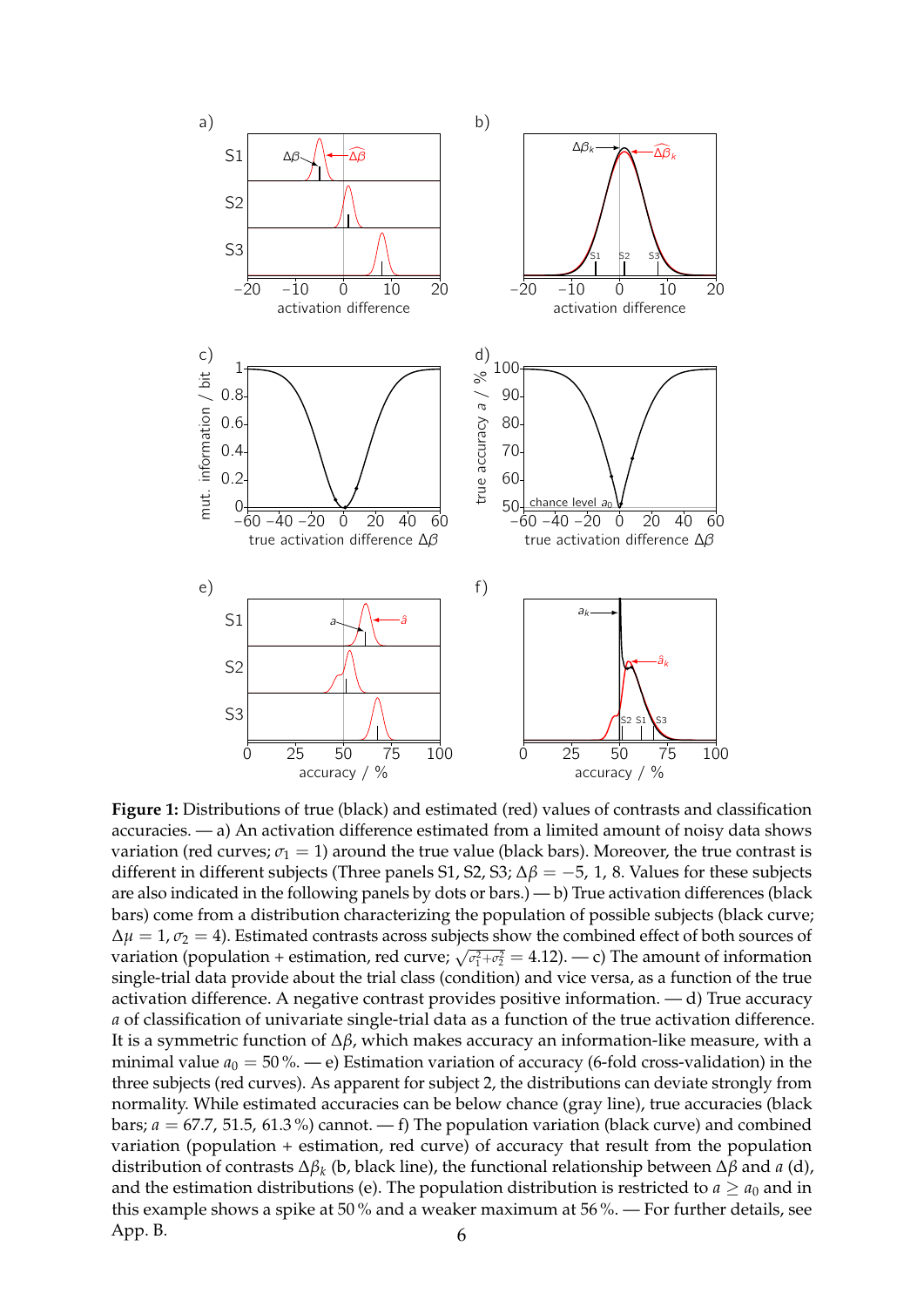*in the experimental data* (Pereira and Botvinick, 2011). Instead of making the common distinction between univariate and multivariate fMRI analysis, we follow Kriegeskorte et al. (2006; 2007) in distinguishing between activation-based and information-based imaging. Activation-based analysis is interested in whether there is a specific change in the activation of a voxel (average BOLD signal) corresponding to an experimental manipulation, normally an increase. Information-based analysis determines whether there is any change at all, be it an increase or decrease. It looks for brain areas where the difference of conditions makes any kind of difference with respect to the fMRI signal, i.e. for information (Bateson, 1972).

Because information-based analysis disregards the sign of activation differences, it has itself an unsigned outcome: There either is a difference, then there is above-zero information, or there is no difference, then there is zero information ('chance level'). This holds for information-theoretic measures in the strict sense (cf. Cover and Thomas, 2012), in particular mutual information (Fig. 1c), but also for the true value of *information-like* measures including averaged absolute *t* and Mahalanobis distance ∆ (used by Kriegeskorte et al., 2006), Wilks' Λ (used by Haynes and Rees, 2005b), linear discriminant *t* (LD-*t*, Nili et al., 2014), pattern distinctness *D* (Allefeld and Haynes, 2014), or classification accuracy *a*. [3](#page-0-0) The *true* single-subject accuracy is either above chance level, *a* > *a*0, if it is possible to extract information, or it is at chance level,  $a = a_0$ , if not — but never below (Fig. 1d). *Estimated* accuracies can be below chance, but only due to imprecise estimation of *a* by  $\hat{a}$ , i.e. below-chance accuracies are accounted for by the first-level model of Eq. [4,](#page-4-0) not the second level of Eq. [5.](#page-4-1)

### <span id="page-6-2"></span>**2.4 What does a** *t***-test on accuracies mean?**

This restriction creates a problem for the second-level null hypothesis, which *qualitatively* changes its meaning. If

<span id="page-6-0"></span>
$$
H_0: \bar{a} = a_0 \tag{7}
$$

is true, then  $a_k \sim \mathcal{N}(a_0, c_2^2)$  $2<sup>2</sup>$ ) (Eq. [5\)](#page-4-1), which means that while half the people in the population exhibit true above-chance classification, the other half is assumed to systematically exhibit true below-chance classification, contradicting our insight that  $a > a_0$ . The null hypothesis of the *t*-test can only be made compatible with this constraint by additionally assuming that there is no population variation at all, H<sub>0</sub> :  $\bar{a} = a_0 \wedge \zeta_2^2 = 0.4$  $\bar{a} = a_0 \wedge \zeta_2^2 = 0.4$ And this means that the the true accuracy is at chance level for everybody,

<span id="page-6-1"></span>
$$
H_0: \forall_k a_k = a_0,\tag{8}
$$

— there is no information in *any subject* in the population. Such a null hypothesis, which is a logical conjunction of many simpler null hypotheses, has been called 'global null hypothesis' by Nichols et al. (2005).

 $3$ We define as 'information-like' those measures that covary with mutual information. Note that this excludes other quantities that may be of interest in MVPA, in particular classifier weights (see Gaonkar and Davatzikos, 2013). Correspondingly, a classifier weight can be negative (cf. Todd et al., 2013), in the simplest case if information is coded in the corresponding voxel by a decrease in activation (but cf. Haufe et al., 2014).

<sup>&</sup>lt;sup>4</sup>We would like to thank an anonymous reviewer for pointing out that this poses an additional distributional problem for the use of the *t*-test: The standard derivation of the null distribution of test statistics becomes invalid when the null hypothesis lies on the border of the parameter space (see Fahrmeir et al., 2013, Sec. 7.3.4).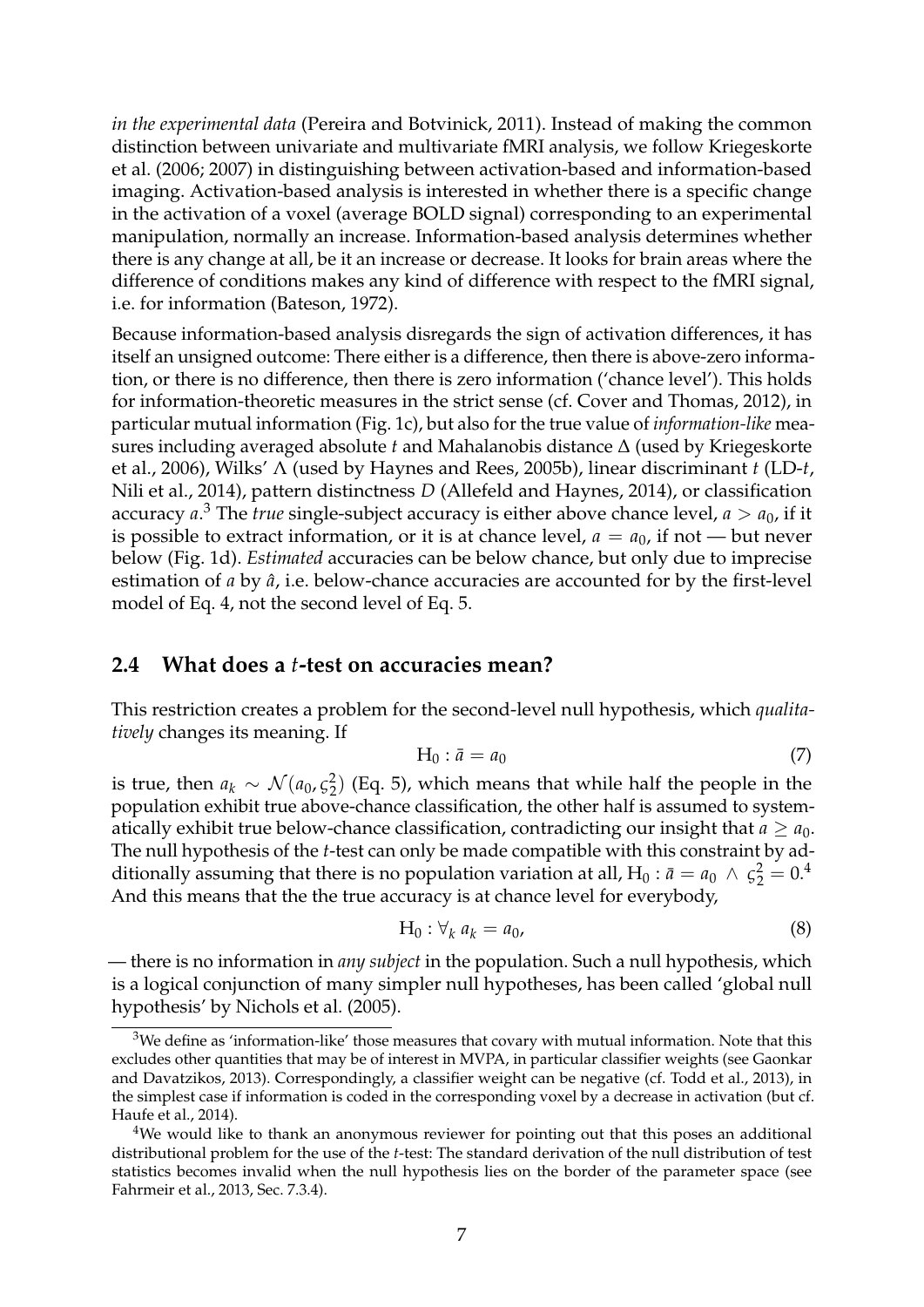Note that this conclusion does not depend on the assumption of normality in Eq. [5](#page-4-1) (which entered through the analogy to Eq. [2\)](#page-3-1): For *any* distribution of true accuracies, if its mean is at chance but none of its realizations can be below chance, it follows that there can be no above-chance realizations either. Therefore the only possible form in which the null hypothesis formulated in Eq. [7](#page-6-0) can hold is given by Eq. [8.](#page-6-1)

The seemingly small constraint  $a \ge a_0$  has strong consequences for inference. If the *t*-test allows us to reject the null hypothesis, this provides evidence for the alternative, its logical negation. Since the global null hypothesis (Eq. [8\)](#page-6-1) is a universal statement, its negation is a statement of existence:

$$
\neg H_0: \exists_k a_k > a_0. \tag{9}
$$

This means we have reason to believe that *there are some* people in the population whose fMRI data carry information about the experimental condition — but we have no grounds to believe that we have found an effect that is *typical* in the population. The constraint on *a* neutralizes the RFX modeling of between-subject variation, making the *t*-test applied to accuracies effectively an FFX analysis.[5](#page-0-0)

Since the constraint that the true value cannot be below chance level applies to all information-like measures, the problems for population inference demonstrated here hold for information-based imaging in general. However, in the interest of conciseness our discussion focuses on cross-validated classification accuracy as the most commonly used measure in MVPA.

At this point, the main argument of this paper is concluded: The *t*-test on accuracies does not provide population inference, but effectively implements fixed-effects analysis. The following section further illustrates and practically demonstrates this fact using simulated data. Readers which are already convinced by the theoretical argument may skip forward to Part [3](#page-12-0) which discusses information prevalence inference as an alternative to the *t*-test.

### <span id="page-7-0"></span>**2.5 What does a** *t***-test on accuracies do?**

In the previous sections we gave a theoretical argument that the null hypothesis of a second-level *t*-test changes its meaning under the constraint that holds for informationlike measures including classification accuracy. But does this argument have practical relevance — after all, we never see 'true accuracies' but only estimates, which *can* be below chance? Does our observation actually affect how a *t*-test on accuracies *behaves*?

To investigate this question, we simulate fMRI data according to the first-level GLM (see Eq. [28\)](#page-23-1) of a simplified experiment containing two experimental conditions, for a sample of subjects. A simulation is parametrized by the population mean activation difference between conditions,  $\Delta \mu$ , and the population variation  $\sigma_2$  (Eq. [2\)](#page-3-1). The estima-tion variation (Eq. [1\)](#page-3-2) is kept at  $\sigma_1 = 1$ . Accuracies for the classification of single-trial data by a linear support vector machine are estimated using run-wise cross-validation,

<sup>&</sup>lt;sup>5</sup>Todd et al. (2013) point out a related but different problem in applying a second-level test to a summary statistic that estimates an unsigned quantity: The traditional strategy of balancing or randomizing confounds across subjects (cf. Fisher, 1935) does no longer work, because after removing signs confounding effects of different direction cannot cancel each other out.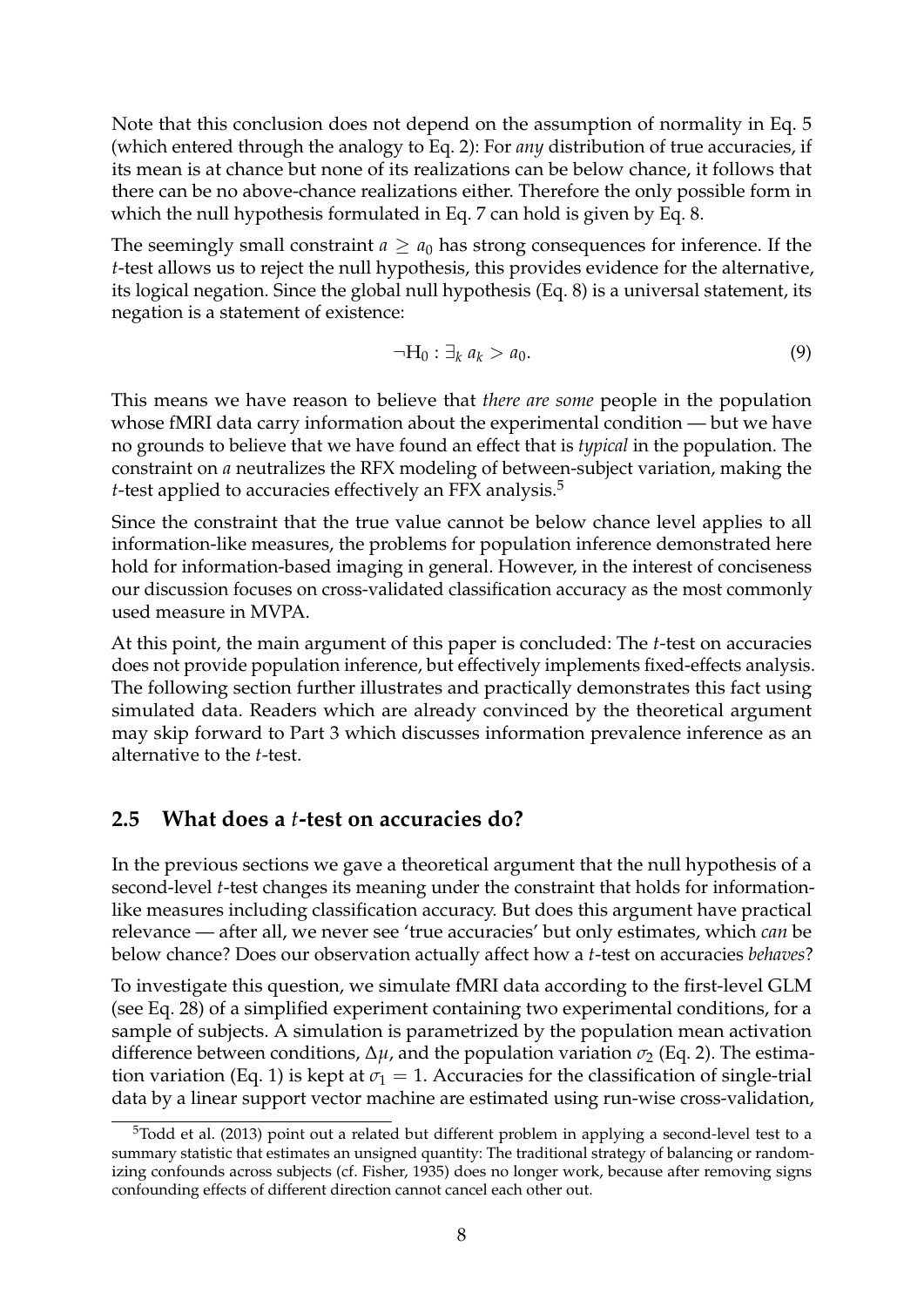

**Figure 2:** Rejection probability as a function of simulation parameters ∆*µ* (the population mean true contrast) and  $\sigma_2$  (the population variance of true contrasts), for different null hypothesis tests at significance level *α* = 0.05. — a) Second-level one-sided one-sample *t*-test applied to estimated classification accuracies vs chance level  $a_0 = 50$ %. The smallest rejection probability is reached if both  $\Delta \mu = 0$  and  $\sigma_2 = 0.$  — b) Second-level two-sided one-sample *t*-test applied to estimated activation differences vs 0 (univariate RFX analysis). The smallest rejection probability is reached for ∆*µ* = 0. — c) Fixed-effects analysis of activation differences. The smallest rejection probability is reached if both  $\Delta \mu = 0$  and  $\sigma_2 = 0$ . — d) Test based on classification across subjects. The smallest rejection probability is reached for  $\Delta \mu = 0$ .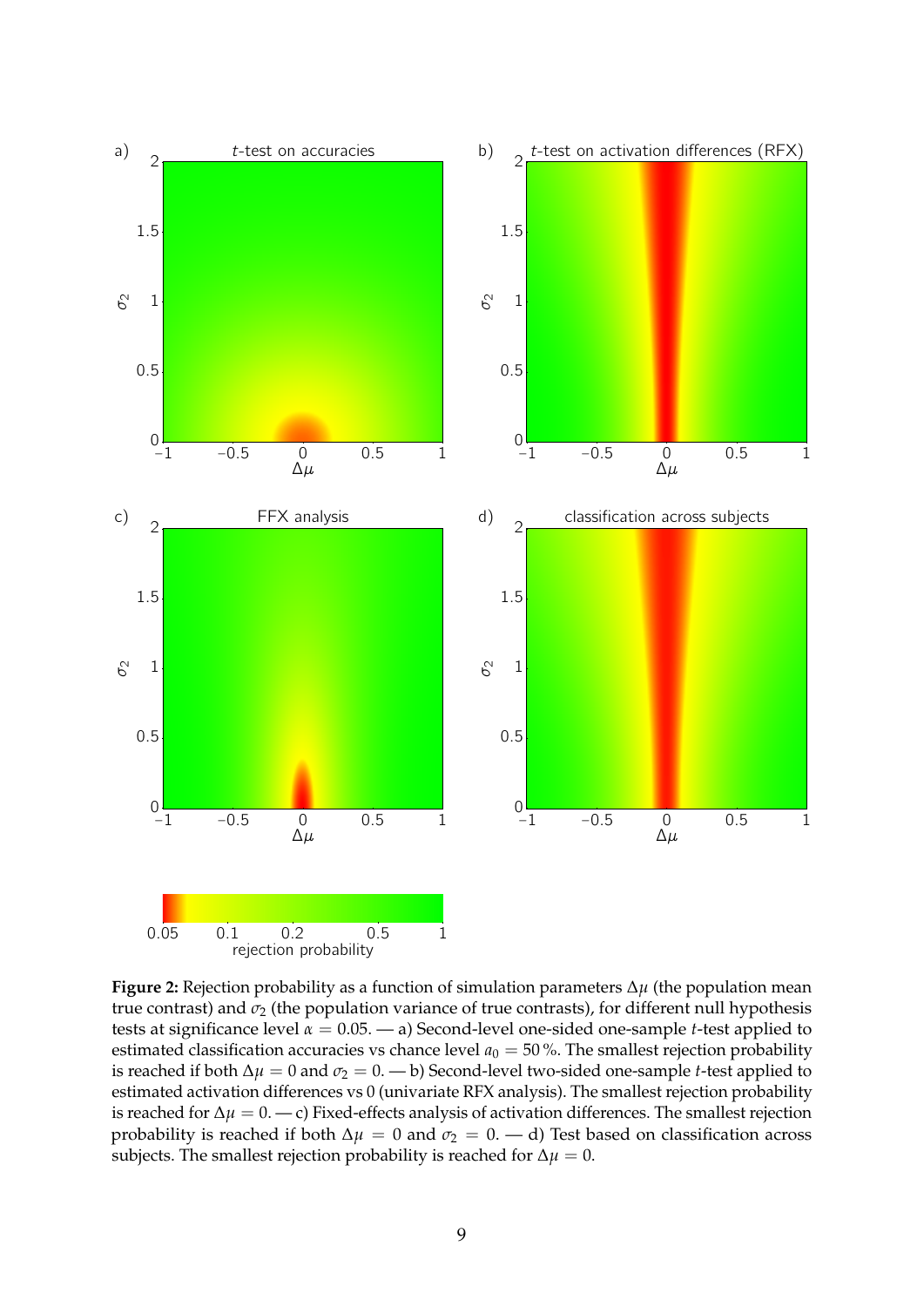and these accuracies are entered into a one-sided one-sample *t*-test vs chance level  $a_0 = 50\%$  across subjects at  $\alpha = 0.05$ . This is repeated many times to determine the *probability to reject* the null hypothesis. For full details of the simulations, see App. [B](#page-24-0) and [C.](#page-25-0)

#### **2.5.1 Classification of univariate data with a normal population model**

For simplicity, we first examine the rejection probability of the *t*-test on accuracies for the classification of univariate data; Fig. 1 illustrates the distributions arising in this case. The resulting rejection probability as a function of the simulation parameters ∆*µ* and  $\sigma_2$  is shown in Fig. 2a.

The rejection probability function is a standard tool to check whether a test is valid for a given null hypothesis and how powerful it is (Lehmann and Romano, 2005). Here, we use the function in the opposite direction: We *define* the test's *effective null hypothesis* as that set of parameter values where the rejection probability remains at or below the specified significance level *α*.

For the *t*-test on accuracies (Fig. 2a) the result is that strictly there are no such parameter values: the smallest rejection probability is 0.055. This is most likely because the normality assumption of Eq. [6](#page-4-2) holds only approximately; the slight increase of the *α*-error is however within the bounds used by Rasch and Guiard (2004) when stating that the *t*-test is robust against violations of normality. If we disregard this deviation, the effective null hypothesis turns out to be  $\Delta \mu = 0 \land \sigma_2^2 = 0$ : no population variation, and no activation effect in any subject. This means that the true activation difference is zero in all subjects,  $\forall_k \Delta \beta_k = 0$ , and since the true accuracy corresponding to a zero activation difference is at chance level,  $a(\Delta \beta = 0) = a_0$ , it is equivalent to H<sub>0</sub> :  $\forall_k a_k = a_0$  — no information in any subject in the population. The simulation confirms the practical relevance of our previous theoretical conclusion that the *t*-test on accuracies tests the global null.

For comparison, Fig. 2b shows the rejection probability function of a second-level twosided *t*-test on first-level activation differences (univariate RFX analysis). In accordance with the design of the test, its rejection probability remains at 0.05 if and only if ∆*µ* = 0, and increases monotonically with |∆*µ*|. Though *σ* 2  $\frac{1}{2}$  is not part of the specification of the null hypothesis, we observe that for stronger population variation it becomes harder to reach a significant effect. This is in stark contrast to the *t*-test on accuracies (Fig. 2a), where increasing *σ* 2 <sup>2</sup> makes it easier to reject the null hypothesis. The more *inconsistent* activation differences (or by extension: patterns; see below) are in the population, the more likely it is that the *t*-test on accuracies will indicate the presence of an information effect that is supposedly 'typical' in the population!<sup>[6](#page-0-0)</sup>

As we noted above, univariate fixed-effects analysis does not provide populationlevel inference simply because its null hypothesis (that the *sample* mean is 0) does not reference a population distribution. We can however apply an FFX test to our simulated univariate RFX data and thereby determine the null hypothesis it effectively implements in this context. The result shown in Fig. 2c demonstrates that the effective null hypothesis of FFX analysis is  $\Delta \mu = 0 \, \wedge \, \sigma_2^2 = 0.$  Though their rejection probability

 $6$ Davis et al. (2014) make a similar observation, but without noting its consequences for population inference.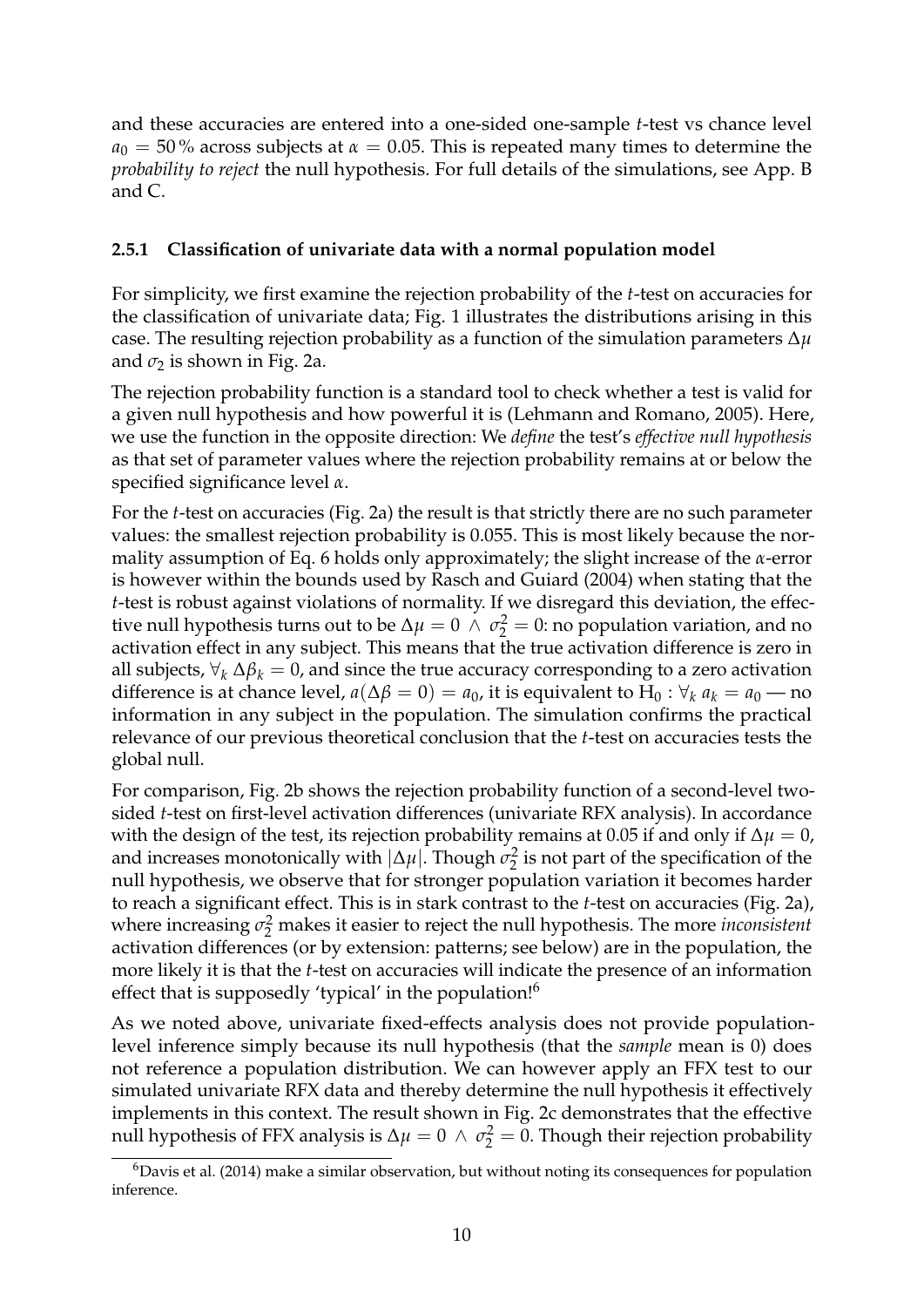functions are different in detail, a *t*-test on accuracies and a fixed-effects analysis of activation differences operate qualitatively identical: they both detect deviations from a zero population mean contrast ∆*µ* as well as from a zero population variance of constrasts *σ* 2 2 . This agreement supports our earlier statement that even though a *t*test on accuracies formally acknowledges population variation, it does not provide population inference any more than FFX analysis does.

To complete the picture, Fig. 2d shows the rejection probability function of a test based on *classification across subjects* (cf. Mourao-Miranda et al., 2005). The single-subject univariate contrast estimates in each of the two conditions form the data set that is used to train and test a classifier in leave-one-subject-out cross-validation, and the distribution of accuracies is determined for different simulation parameters. For a given simulated data set the null hypothesis (true accuracy = chance level) is rejected if the accuracy reaches or exceeds the critical value of 67.6 %, which is the approximate 95th percentile of the distribution of accuracies under the null hypothesis. The result demonstrates that this test behaves in a way that is very similar to the second-level *t*-test applied to the same first-level activation differences (Fig. 2b). Both provide population inference because they both implement the null hypothesis  $\Delta \mu = 0$  for arbitrary population variance *σ* 2  $\frac{2}{2}$ .

The difference is that while the second-level *t*-test is limited to univariate contrasts, the test based on classification across subjects can just as well be applied to multivariate data, where the null hypothesis becomes  $\Delta \vec{\mu} = \vec{0}$ . If a significant effect is found, this provides evidence that there is a *pattern difference*  $\Delta \vec{\mu}$  that is typical in the population.

Since this implies that the presence of information is typical in the population, it appears that the problem of population inference for information-based imaging could simply be solved by applying classifiers or other MVPA methods always across subjects. Unfortunately, spatial normalization algorithms do not achieve precise voxel-level anatomical alignment (Thirion et al., 2006), and moreover we cannot assume that a oneto-one correspondence of informative patterns between subjects always exists (Haynes and Rees, 2006; Kriegeskorte and Bandettini, 2007; Haxby, 2012), so that classification across subjects is often bound to fail for a trivial reason.<sup>[7](#page-0-0)</sup>

### **2.5.2 Classification of multivariate data with a normal population model**

An important observation in the last section was that the larger the population variance *σ* 2  $\frac{2}{2}$ , i.e. the more inconsistent activation differences are across subjects, the easier it becomes for the *t*-test on accuracies to achieve significance. To make sure that this effect is not limited to univariate data, Fig. 3a shows the rejection probability function for different numbers of dimensions,  $p = 1, 2$ , and 10. Data are generated as before, but for *p* different voxels in parallel, with both first- and second-level variation uncorrelated between voxels. Accordingly, the classifier is trained and tested in a *p*-dimensional space. To facilitate visualization, we kept the population mean activation difference at zero in all voxels,  $\Delta \mu = 0$ . The result demonstrates that the effect of population

 ${}^{7}$ A solution might be provided by 'hyperalignment' (Haxby et al., 2011) which attempts to establish a fine-grained *functional* correspondence between different subjects' brains. However, as Todd et al. (2013) point out, aligning patterns effectively discards sign (direction) information, too, unless the hyperalignment parameters are determined from separate data.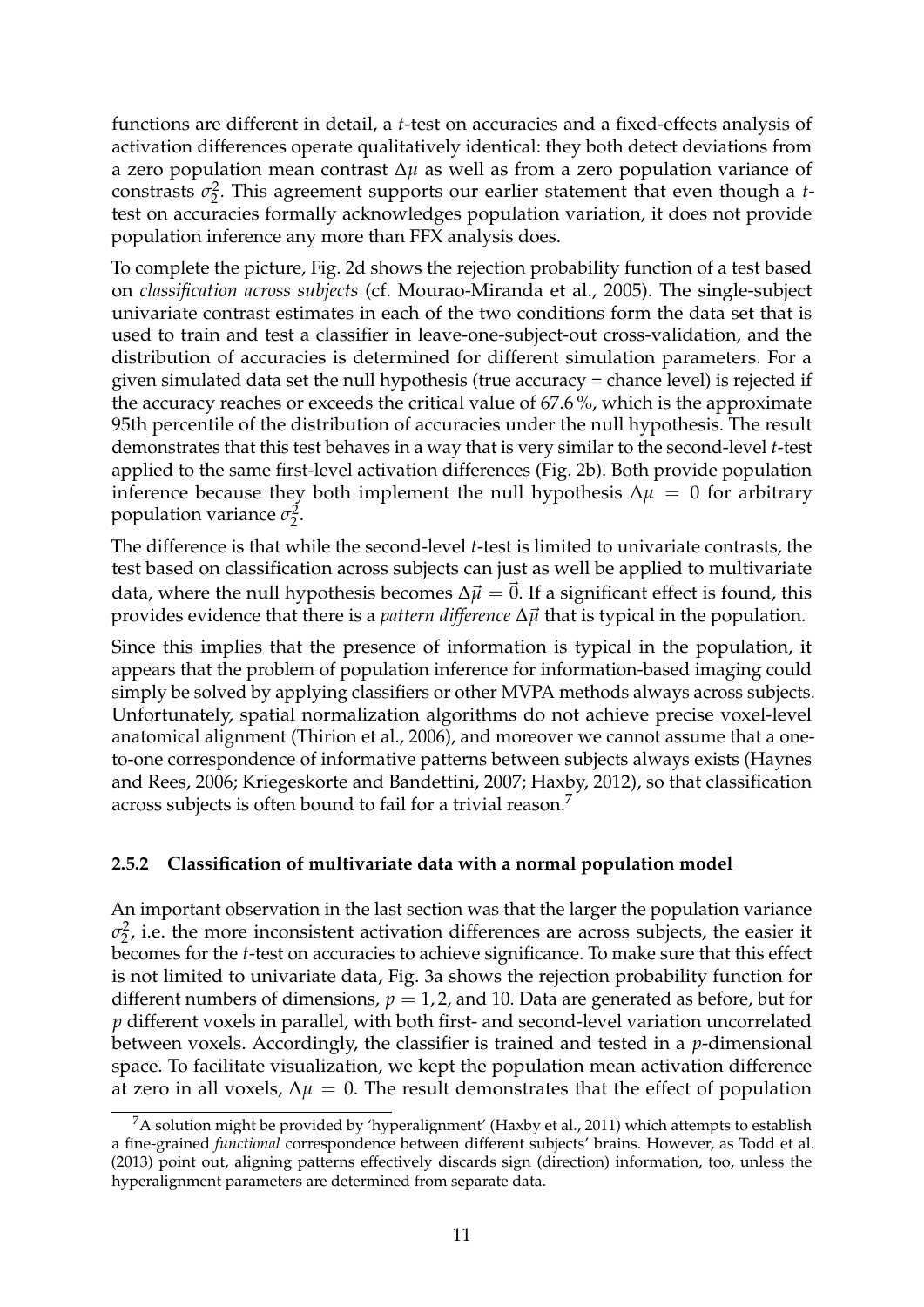

**Figure 3:** Rejection probability of a second-level one-sided one-sample *t*-test applied to estimated classification accuracies vs chance level, as a function of simulation parameters. The significance level  $\alpha = 0.05$  is shown as a gray horizontal line. — a) Multivariate normally distributed contrasts in *p* voxels, with variation uncorrelated between voxels and a population mean activation difference of ∆*µ* = 0 everywhere. The rejection probability increases with the population variance  $\sigma_2^2$ , and the increase is stronger for higher dimensionality  $p$ . The line for univariate data ( $p = 1$ ) corresponds to a central vertical section through the rejection probability function of Fig. 2a. — b) Population proportion model: Fixed true contrast Δ $β$ <sup>\*</sup> in a proportion *γ* of the population, and 0 in the rest. The rejection probability always reaches *α* for  $γ = 0$ .

variance on the rejection probability stays qualitatively the same, but is even stronger in higher dimensions. We can therefore assume that the effective null hypothesis of the *t*-test on accuracies generalizes from the univariate  $\Delta \mu = 0$  ∧  $\sigma_2^2 = 0$  to the multivariate  $\Delta \vec{\mu} = \vec{0} \wedge \Sigma_2 = 0$ , where  $\Sigma_2$  is the multivariate population variance (variance–covariance matrix). That implies  $\forall_k \Delta \vec{\beta}_k = \vec{0}$  — there is no informative pattern in any subject in the population — which is again equivalent to H<sub>0</sub> :  $\forall_k a_k = a_0$ , the global null.

#### **2.5.3 Classification of univariate data with a population proportion model**

Our simulation-based finding that the effective null hypothesis of a *t*-test applied to first-level accuracies is  $H_0$  :  $\forall_k a_k = a_0$  (the global null) was so far obtained using the standard normal distribution population model for activation differences (Eq. [2\)](#page-3-1), which may not be correct (cf. Rosenblatt et al., 2014). With respect to true accuracies, this model for true contrasts has a peculiar consequence: As soon as there is any population variation, i.e.  $\sigma_2^2 > 0$ , the probability that the true contrast in a given subject *k* is exactly  $\Delta\beta_k = 0$  becomes zero, which implies that almost always  $\forall_k \Delta\beta_k \neq 0$ . Since for nonzero true contrast the true accuracy is above chance,  $a(\Delta \beta \neq 0) > a_0$  (cf. Fig. 1d), this further implies that almost always  $\forall_k a_k > a_0$ . Therefore the assumption of a normal population distribution of activation differences allows only two possibilities: Either there is no information in the data of *any* subject (the effective null hypothesis), or there is information in the data of *every* subject. There is nothing in between.

To see how the *t*-test on accuracies reacts to a situation between these extremes, we use an alternative population model for activation differences (replacing Eq. [2;](#page-3-1) modified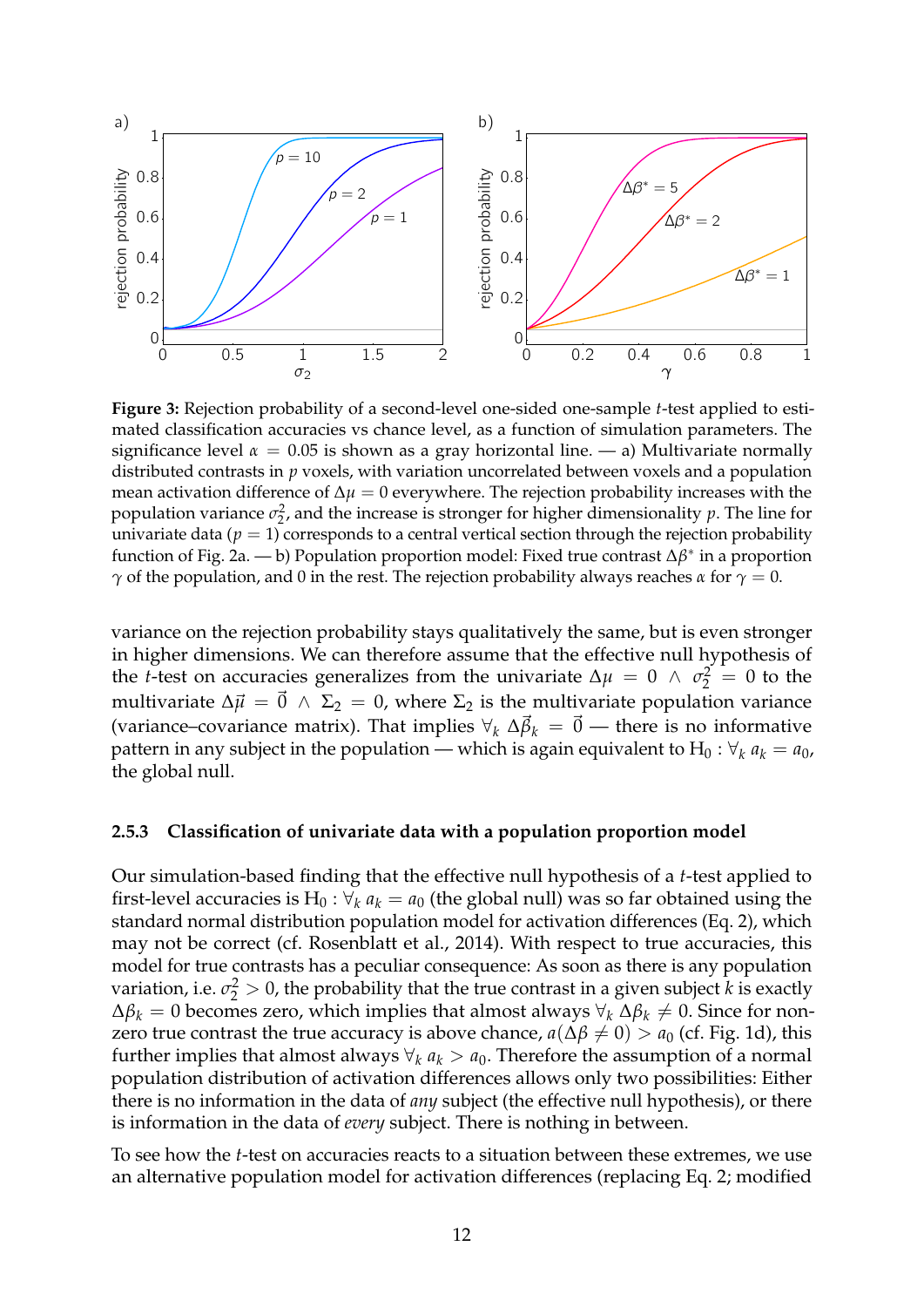from Rosenblatt et al., 2014): Assume that the true contrast has a fixed value Δβ<sup>\*</sup> in a certain proportion  $\gamma \in [0,1]$  of the population and the fixed value 0 in the rest. If now a subject *k* is randomly selected from the population, this means that

<span id="page-12-1"></span>
$$
\Delta \beta_k = \begin{cases} 0 & \text{with probability } 1 - \gamma \\ \Delta \beta^* & \text{with probability } \gamma \end{cases} \tag{10}
$$

Fig. 3b shows the behavior of the *t*-test in a simulation using this model. The result is that for different values of ∆*β* ∗ , the rejection probability reaches the significance level *α* always at  $\gamma = 0$ . This effective null hypothesis is again equivalent to the global null,  $H_0$ :  $\forall_k a_k = a_0$ . Moreover, the simulation demonstrates that the *t*-test on accuracies may with high probability declare an information effect to be 'typical' even though it is only present in a small minority of subjects in the population!

## <span id="page-12-0"></span>**3 An alternative: Information prevalence inference**

In the previous part we established that the second-level *t*-test applied to accuracies is not able to provide population inference. We now discuss alternative approaches, leading us to the idea that population inference for information-based imaging should target the *proportion* of people in the population in which there is an information effect.

Within the MVPA literature, there are three alternative proposals. First, Kriegeskorte and Bandettini (2007) recommend to apply the methods for 'combining brains' collected by Lazar et al. (2002). However, except for the summary-statistic approach of Holmes and Friston (199[8](#page-0-0)), all of these methods<sup>8</sup> are meta-analytic procedures which explicitly test the global null. Second, Stelzer et al. (2013) propose to generate single-subject permutation statistics, and then to construct a second-level permutation distribution by randomly selecting first-level permutations in each subject. Because each permutation realizing the second-level null hypothesis is a combination of permutations realizing the first-level null hypotheses in every subject, this again tests the global null hypothesis of no information in any subject. And third, Brodersen et al. (2013) follow Olivetti et al. (2012) and Brodersen et al. (2012) in describing a mixed-effects analysis for MVPA, introducing explicit estimation and population models for classification accuracies. This approach offers several improvements over the *t*-test on accuracies: Their model can account for different estimation variances (*ς* 2  $\frac{2}{1}$ ) in different subjects, and it uses more realistic distributional assumptions. However, the authors do not consider the fact that true accuracies are limited to the range  $[a_0, 1]$  (for binary classification:  $[50\%, 100\%]$ ). Unfortunately, this renders their approach only an improved version of the *t*-test on accuracies.

As detailed in Sec. [2.4,](#page-6-2) the flaw of the *t*-test on accuracies lies in the fact that the distributional assumption of the underlying second-level model (Eq. [5\)](#page-4-1) is incompatible with the restriction  $a \ge a_0$ , unless  $\zeta_2 = 0$ . This could conceivably be fixed by using another population model which adheres to that restriction by design. However, the simulated population distribution of true accuracies for univariate classification in

<sup>8</sup>Fisher's (1925) combined probability test, Tippett's (1931) minimum *p*-value, the conjunction test of Worsley and Friston (2000), Stouffer et al.'s (1949) combined *z*-value, Mudholkar and George's (1979) logit method, and fixed-effects analysis.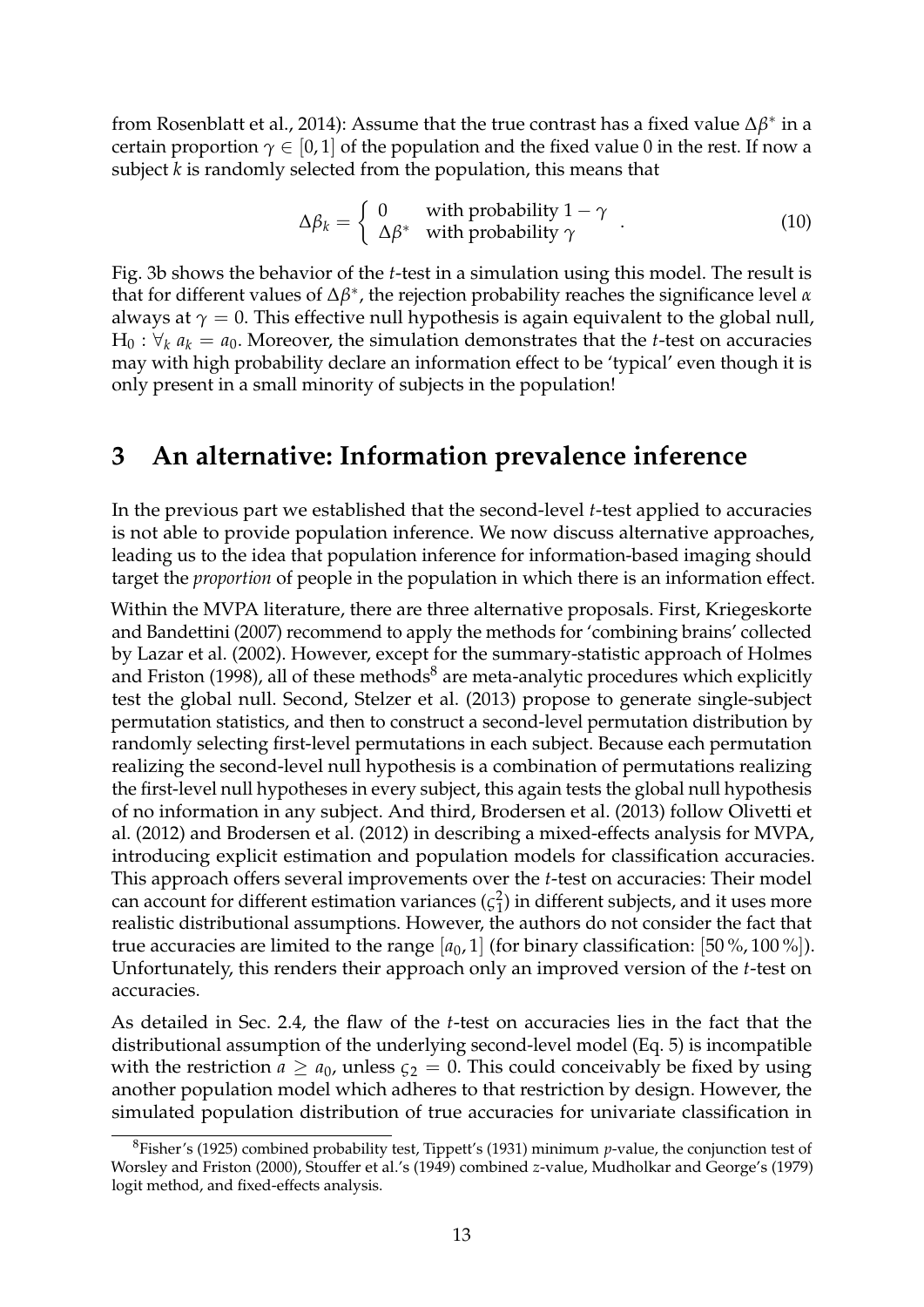Fig. 1f does not look like it could be appropriately captured by a parametric model. And even if that were the case, the distribution would likely have a different shape for classification in higher dimensions or for multi-class classification. It might additionally depend on the specific classification algorithm, and it would certainly be different again for other information-like measures.

Moreover, inference with respect to the population mean is generally inadequate for information-like measures no matter how well the actual population distribution can be modeled. The reason is that the true mean is above chance as soon as there is a true above-chance effect in a small fraction of the population (cf. Fig. 3b; because there can be no true below-chance effect). This problem can be resolved by inference that does not target the mean effect, but the proportion of subjects in the population in which there is an information effect, i.e. the *prevalence* of information.

Such an approach is followed by Rouder et al. (2007) in the context of signal detection theory with their 'mass-at-chance model'. They assume a probit-normal population distribution of true detection accuracies, which however is truncated at 50 %, such that all subjects that are nominally below chance are instead located at chance. Inference with respect to the prevalence of an effect has also been advocated by Rosenblatt et al. (2014) for mass-univariate analysis. The authors argue that imperfect alignment of single-subject activation maps leads to areas where only a subset of subjects have a non-zero activation, and propose to replace the standard normal population model (Eq. [2\)](#page-3-1) by a mixture model. We used a simplified version of this in the population proportion simulation (Eq. [10](#page-12-1) and Fig. 3b). Stephan et al. (2009) propose a Bayesian form of prevalence inference as RFX analysis for dynamic causal models (DCM), extending first-level model selection to a posterior distribution over the space of different model frequencies. In a specific application this discrete distribution may describe the distinction between a zero effect and a generic non-zero effect.<sup>[9](#page-0-0)</sup> Friston et al. (1999a) build upon their previous idea of a conjunction test (Price and Friston, 1997; Worsley and Friston, 2000) and introduce the minimum-statistic approach. Their analysis proceeds in two steps: first, the minimum statistic is used to derive a *p*-value for the null hypothesis that there is no effect in any subject in the population, the global null. In a second step, a correction is applied that allows to test the null hypothesis that the proportion of subjects in which there is an effect, *γ*, is at or below a threshold *γ*0. The rejection of this null hypothesis therefore allows to infer that  $\gamma > \gamma_0$ .

The approaches of Rouder et al. (2007), Rosenblatt et al. (2014), Stephan et al. (2009), and Friston et al. (1999a) are all candidates to be adapted for information-based imaging, to provide population inference with respect to the prevalence of an information effect. In the following we demonstrate this in detail for the method of Friston and colleagues.

<sup>&</sup>lt;sup>9</sup>Stephan et al.'s Bayesian RFX analysis for DCM has been adapted for GLM model selection by Soch et al. (2016), and may be adapted for MGLM (cf. Allefeld and Haynes, 2014) model selection to support MVPA.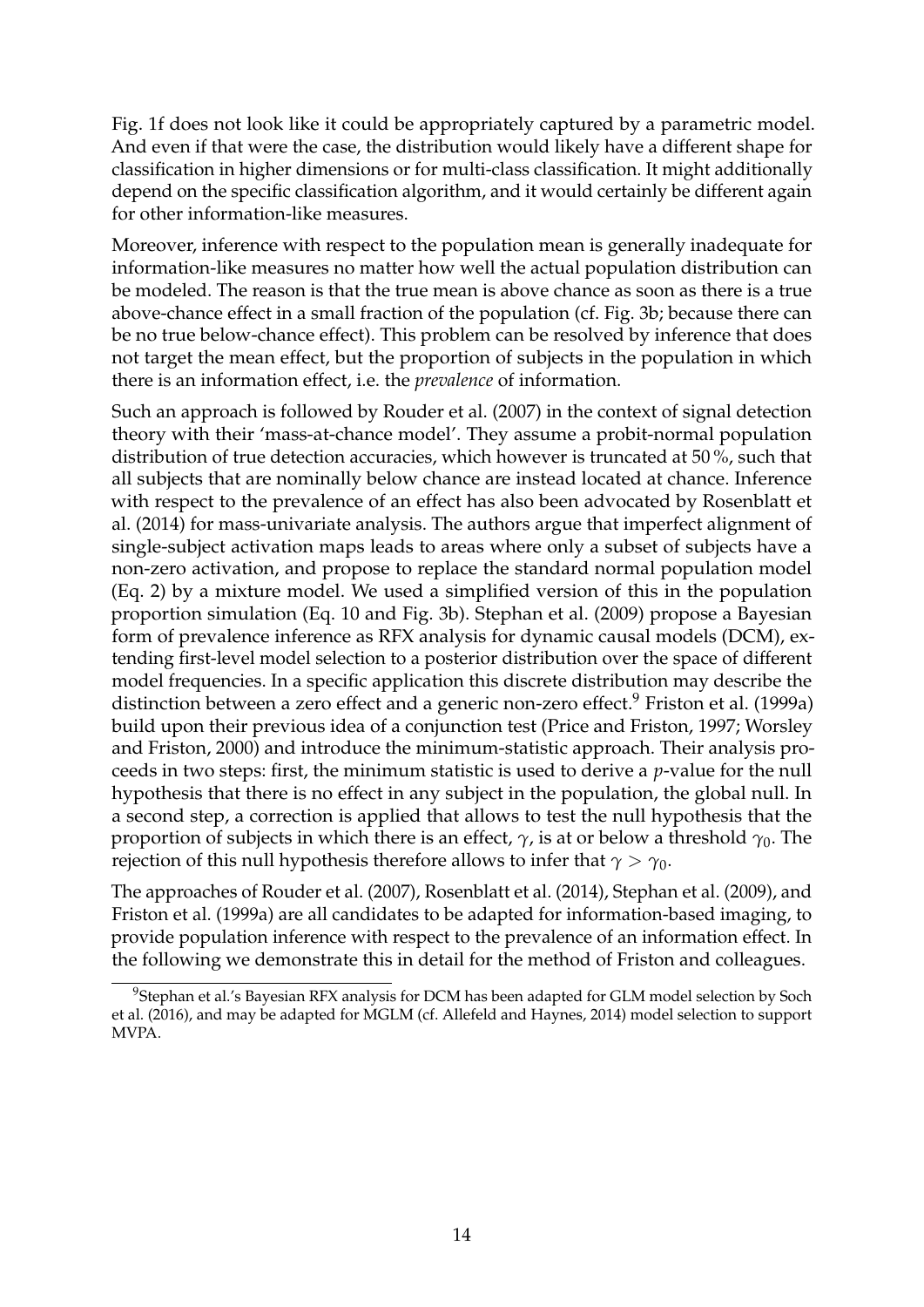## <span id="page-14-0"></span>**4 Permutation-based information prevalence inference using the minimum statistic**

In this part we recapitulate the minimum-statistic approach to prevalence inference developed by Friston et al. (1999a), adapt it to be based on permutation statistics, and detail the resulting algorithm. Applied to information-like measures this method allows us to achieve *information prevalence inference*, i.e. inference with respect to the proportion of subjects in the population that exhibit an information effect. We demonstrate the method using an example data set.

The advantage of Friston et al.'s approach is that it can be implemented based on known permutation methods at the single-subject level (Golland and Fischl, 2003; Etzel and Braver, 2013; Schreiber and Krekelberg, 2013; Stelzer et al., 2013; Allefeld and Haynes, 2014; see also Ernst, 2004). The method is discussed with respect to classification accuracy, but the test logic applies equally to other information-like measures.

A note on notation: We previously used variables without index (e.g. *a*) when talking about the 'first level' of a given single subject, and symbols with index (e.g. *a<sup>k</sup>* ) when considering a subject as randomly selected from the population, or referring to all members of the population  $(\forall_k)$ . This notation is still followed, but we now extend it such that an index associated with an explicit range,  $k = 1 \dots N$ , refers to the specific subjects included in a given sample.

## **4.1 The minimum statistic and the global null**

In a single subject, an estimated classification accuracy  $\hat{a}$  has an associated *p*-value  $p(\hat{a})$ , which is the probability to observe an accuracy that large or larger given that the true accuracy is at chance level  $(a = a_0)$ .

For a sample of *N* subjects with estimated classification accuracies  $\hat{a}_k$ ,  $k = 1...N$ , we choose the *minimum statistic* (smallest observed accuracy) as the second-level test statistic,

<span id="page-14-3"></span>
$$
m = \min_{k=1}^{N} \hat{a}_k.
$$
 (11)

As a second-level null hypothesis we first consider the *global null hypothesis*,

<span id="page-14-1"></span>
$$
H_0: \forall_k a_k = a_0,\tag{12}
$$

that there is no effect in any subject in the population. In order to test this null hypothesis, we need the *p*-value of *m*,  $p_N(m)$ , with respect to the global null.

To say that the minimum of estimated accuracies is at or larger than a given value *m* is the same as saying that all of the estimated accuracies  $\hat{a}_k$ ,  $k = 1...N$ , are at or larger than *m*. Since subjects are independently drawn from the population, the probability to observe a minimum of *m* or larger under the global null is the product of probabilities to observe an estimated accuracy of *m* or larger in each subject in the sample:

<span id="page-14-2"></span>
$$
p_N(m) = \prod_{k=1}^{N} p(m) = p(m)^N,
$$
\n(13)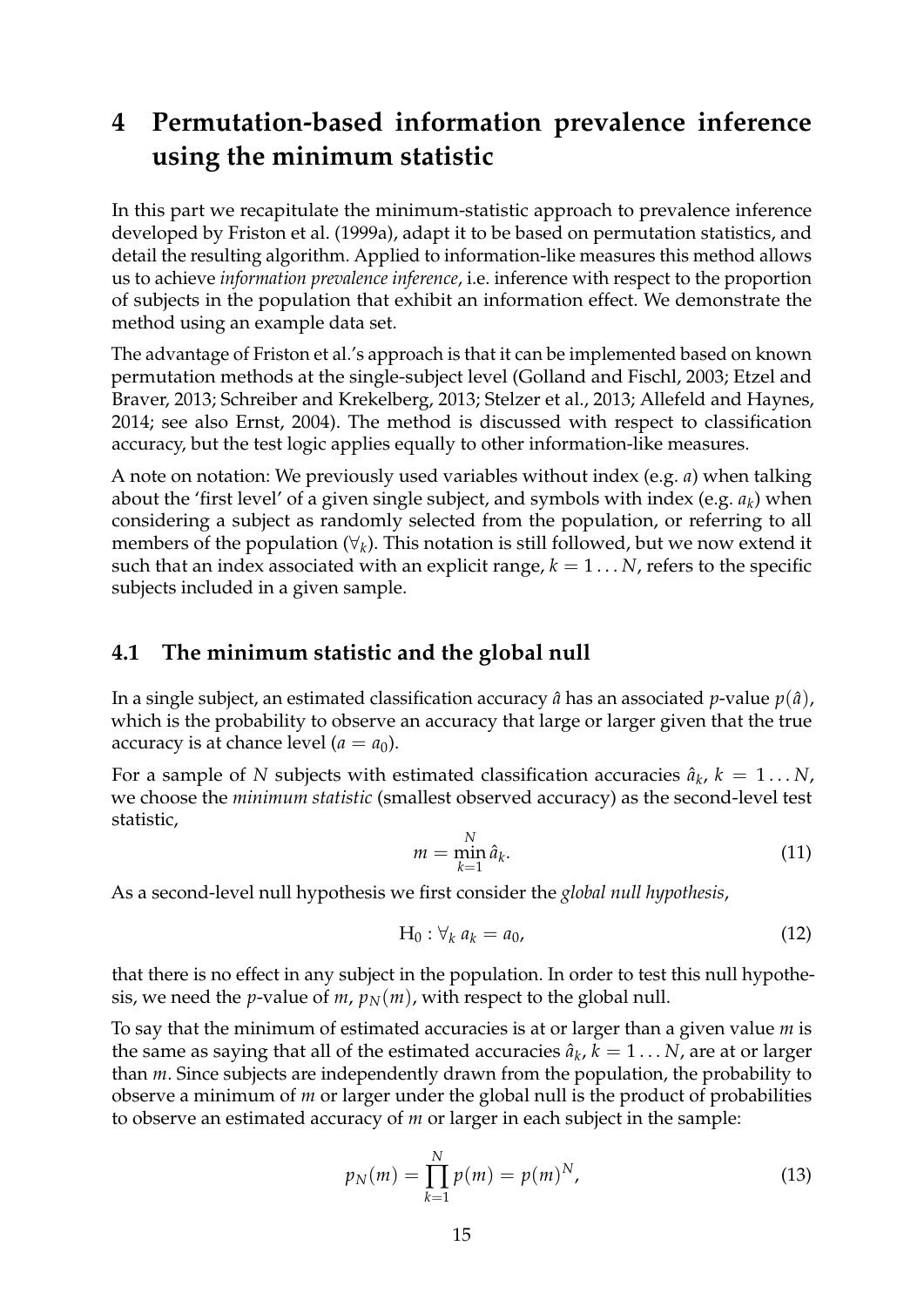where  $p(m)$  is the single-subject *p*-value for  $\hat{a} = m$ .

If  $p_N(m) \leq \alpha$ , then we can reject H<sub>0</sub> and infer that there are some subjects in the population in which there is an above-chance effect. Since this is a statement of existence, this does not provide evidence that the effect is typical in the population.

#### **4.2 The prevalence null**

We now consider a population model which contains the global null as a special case: The information effect targeted by the classification procedure has a *prevalence γ*, i.e. a proportion  $\gamma \in [0, 1]$  of subjects in the population have an above-chance effect, the others no effect. If a subject *k* is selected at random from this population, then

$$
a_k = a_0 \text{ with probability } 1 - \gamma,
$$
  
\n
$$
a_k > a_0 \text{ with probability } \gamma.
$$
\n(14)

This is similar to the population proportion model for activation differences used above (Eq. [10\)](#page-12-1), but in contrast no assumption is made about the size and distribution of above-chance effects.

An estimated accuracy  $\hat{a}$  in a single subject can be larger than or equal to *m* either purely by chance ( $p(m)$ , with probability  $1 - \gamma$ ) or because there is actually an effect in that subject  $(p(m|a > a_0))$ , with probability  $\gamma$ ). The probability to observe a sample minimum of *m* or larger if the prevalence is  $\gamma$  is therefore

$$
p_N(m|\gamma) = \prod_{k=1}^N [(1-\gamma) p(m) + \gamma p(m|a > a_0)]
$$
  
= [(1-\gamma) p(m) + \gamma p(m|a > a\_0)]<sup>N</sup>. (15)

Here  $p(m|a > a_0)$  is the probability to observe an estimated accuracy of *m* or larger in a single subject given a true accuracy of *a*, where we only know that  $a > a_0$ . Because the size of the above-chance effect  $a > a_0$  is not specified, we cannot know this probability precisely; but because it is a probability, we know that it is smaller than or equal to one,  $p(m|a > a_0) \leq 1$ , and therefore

<span id="page-15-0"></span>
$$
p_N(m|\gamma) \le [(1-\gamma) p(m) + \gamma]^N. \tag{16}
$$

The reason we chose the minimum statistic as the second-level test statistic is that it enables us to formulate this inequality for the prevalence model, i.e. to determine a *p*-value without specifying the size and distribution of above-chance effects.

The prevalence model allows us to formulate the *prevalence null hypothesis*,

$$
H_0: \gamma \le \gamma_0,\tag{17}
$$

that the prevalence is smaller than or equal to a threshold prevalence  $\gamma_0$ . The global null (Eq. [12\)](#page-14-1) is a special case of the prevalence null where  $\gamma_0 = 0$ .

The prevalence null hypothesis is a complex null hypothesis, i.e. it can be realized by different values of the parameter *γ*. In such a case, the *p*-value associated with a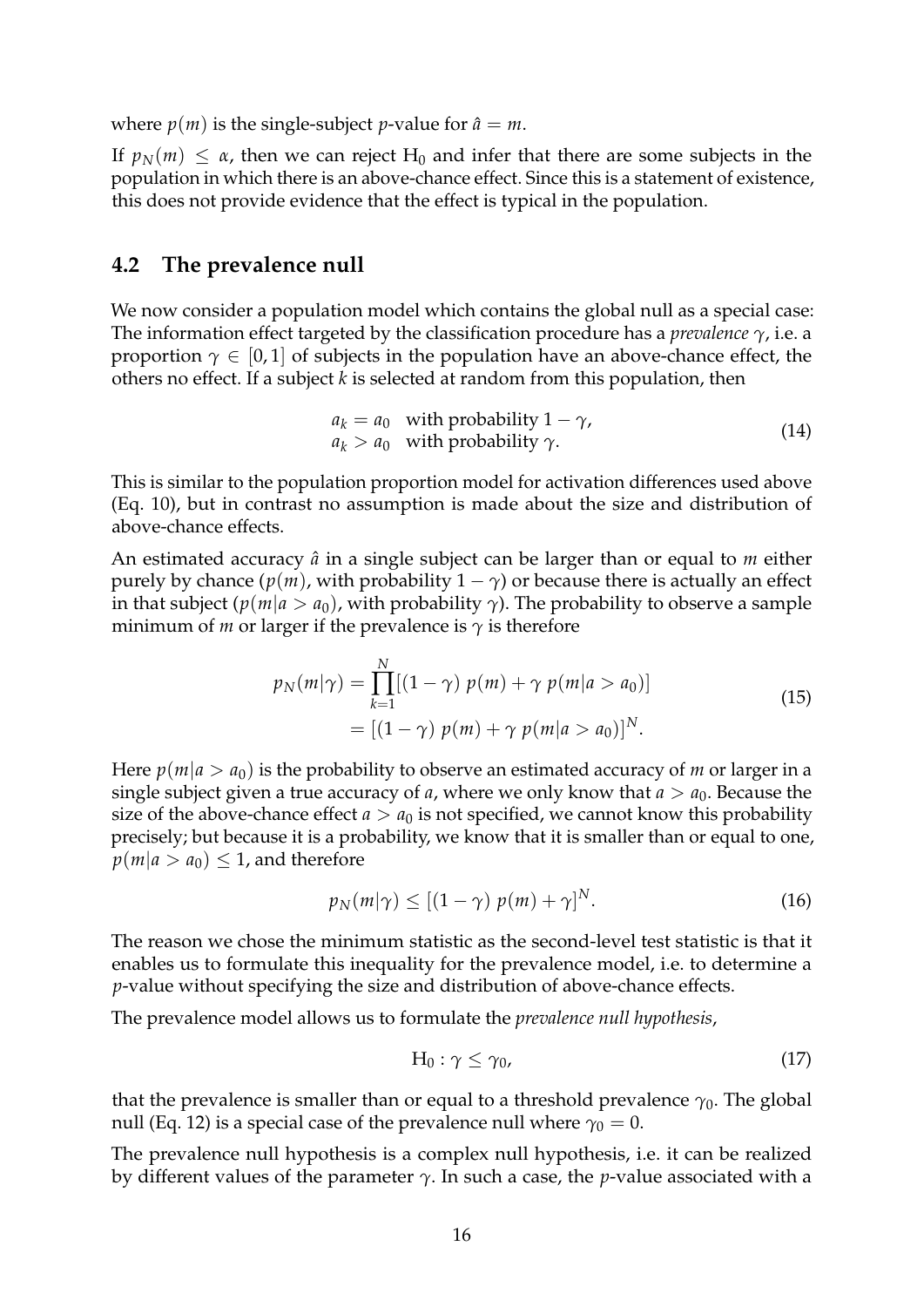test statistic is the probability to observe the given value or larger, *maximized* over all situations consistent with  $H_0$ . Therefore

$$
p_N(m|\gamma \le \gamma_0) = [(1 - \gamma_0) p(m) + \gamma_0]^N. \tag{18}
$$

In a permutation approach,  $p_N(m)$  can be more precisely determined than  $p(m)$  (see step 3 under Algorithm). We therefore express the prevalence null *p*-value  $p_N(m|\gamma \leq 1)$ *γ*<sub>0</sub>) in terms of the global null *p*-value  $p_N(m)$ , using the relation  $p_N(m) = p(m)^N$ (Eq. [13\)](#page-14-2):

<span id="page-16-0"></span>
$$
p_N(m|\gamma \le \gamma_0) = [(1 - \gamma_0) \sqrt[N]{p_N(m)} + \gamma_0]^N. \tag{19}
$$

If  $p_N(m|\gamma \leq \gamma_0) \leq \alpha$ , then we can reject H<sub>0</sub> and infer that the prevalence  $\gamma$  is significantly larger than  $\gamma_0$ , i.e. more than a proportion  $\gamma_0$  of the population have an effect.

As an alternative to fixing a threshold prevalence  $\gamma_0$  in advance and then testing the corresponding prevalence null, we can compute the largest  $\gamma_0$  such that the corresponding null hypothesis can still be rejected at the given significance level *α*:

$$
\gamma_0 = \frac{\sqrt[N]{\alpha} - \sqrt[N]{p_N(m)}}{1 - \sqrt[N]{p_N(m)}}.
$$
\n(20)

Note that this is not an estimator for the true prevalence  $\gamma$ , but  $[\gamma_0, 1]$  is a one-sided  $(1 - \alpha)$ -confidence interval for it.

This confidence interval will often be too wide because of the inequality used above This confidence interval will often be too wide because of the inequality used above (Eq. [16\)](#page-15-0). Moreover, even for the strongest possible effect  $(p_N(m) = 0)$  it holds  $\gamma_0 = \sqrt[N]{\alpha}$ , meaning that the strength of the population inference is limited by the number of subjects *N* and the chosen significance level *α*.

### **4.3 Information maps**

So far we have considered a single second-level test based on classification accuracies  $\hat{a}_k$  from  $N$  different subjects. But in a common variant of MVPA, searchlight analysis (Kriegeskorte et al., 2006), we have *maps* of classification accuracies and perform a test at each voxel in these maps, i.e. we have to adjust for multiple comparisons.

To do so, we need to specify a *spatially extended* version of the prevalence null. Again following Friston et al. (1999a), our spatially extended null hypothesis is:

— there is an effect with prevalence  $\gamma \leq \gamma_0$  in a small area,

— and no effect everywhere else.

The justification for this is that in experiments investigating the localization of information we normally expect this information to be restricted to specialized brain areas.

Under this null hypothesis, a sample minimum of *m* or larger can occur either purely by chance (no true effect), with a probability that is increased because we examine many voxels at once (*p* ∗  $N(N)$ ); or if that is not the case (1 – *p*<sup>\*</sup><sub>)</sub>  $N(N)$ ) it can occur because there actually is an effect in a sub-threshold proportion of the population, with a probability that is not increased because the effect is only present in a small area  $(p_N(m|\gamma \leq \gamma_0))$ .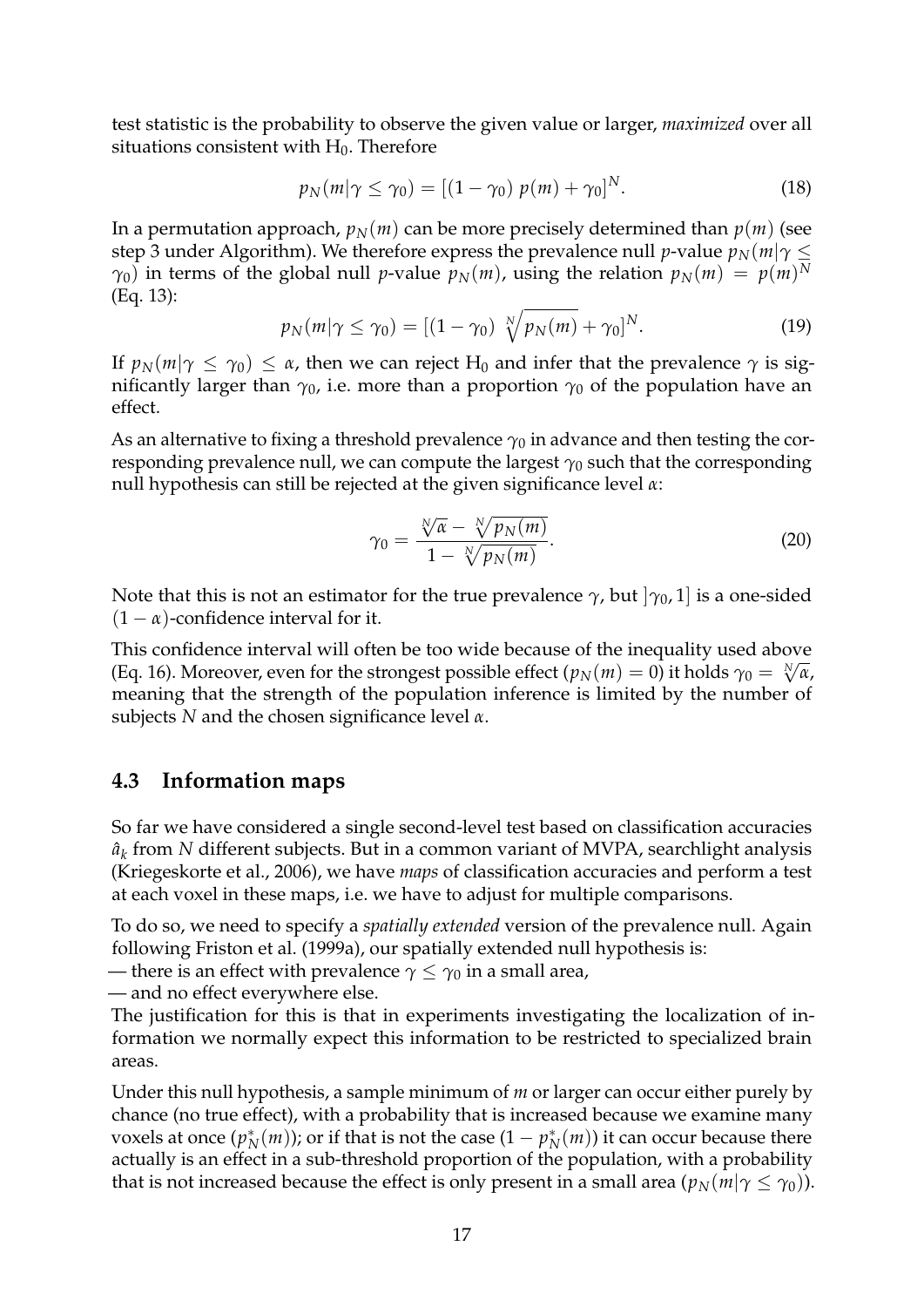Here *p* ∗  $N\choose N(m)$  is the *p*-value for the spatially extended global null, corrected for multiple comparisons using a standard method (see step 4 under Algorithm). Taken together, the probability to observe a sample minimum of *m* or larger at a given voxel, corrected for multiple comparisons according to the spatially extended prevalence null hypothesis is

<span id="page-17-0"></span>
$$
p_N^*(m|\gamma \le \gamma_0) = p_N^*(m) + [1 - p_N^*(m)] \ p_N(m|\gamma \le \gamma_0). \tag{21}
$$

For given threshold  $\gamma_0$ , the spatially extended prevalence null can be rejected at a particular voxel if *p* ∗  $N\choose N$ <sup>(*m*</sup>| $\gamma \leq \gamma_0$ )  $\leq$  *α*. Equivalently, we can define a significance level that is corrected for multiple comparisons,

<span id="page-17-1"></span>
$$
\alpha^* = \frac{\alpha - p_N^*(m)}{1 - p_N^*(m)},
$$
\n(22)

and reject the spatially extended prevalence null if the uncorrected *p*-value is at or below the corrected level,  $p_N(m|\gamma \leq \gamma_0) \leq \alpha^*$ . Note that because *m* is voxel-specific, *α* ∗ is, too.

Again, we can alternatively compute the largest  $\gamma_0$  such that the corresponding spatially extended prevalence null can still be rejected:

<span id="page-17-2"></span>
$$
\gamma_0^* = \frac{\sqrt[N]{\alpha^*} - \sqrt[N]{p_N(m)}}{1 - \sqrt[N]{p_N(m)}},
$$
\n(23)

which results in a map of lower confidence bounds of the prevalence of the effect, an *information prevalence map*.

### **4.4 Algorithm**

We now explain in detail how the computations derived above can be implemented based on first-level permutation statistics.

Step 1: For each subject, classification accuracies  $\hat{a}_v$  are computed for each voxel  $v$ . Additionally, classification accuracies are computed for data where the class labels have been permuted,  $\hat{a}_{vi}$  with  $i = 1 \dots P_1$ , where  $P_1$  is the number of available first-level permutations.  $i = 1$  denotes the neutral permutation, i.e.  $\hat{a}_{v1} = \hat{a}_v$ .

Step 2: The minimum classification accuracy *m<sup>v</sup>* across subjects (Eq. [11\)](#page-14-3) is computed at each voxel *v*. Additionally, the minimum accuracy is computed for each second-level permutation,  $m_{vi}$  with  $j = 1 \dots P_2$ . A second-level permutation is a combination of firstlevel permutations, and therefore there are  $P_1^N$  $_1^N$  possible second-level permutations. If there are too many combined permutations, a subset can be selected randomly (Monte Carlo estimation), but it has to be made sure that  $j = 1$  denotes the combination of first-level neutral permutations  $(i = 1$  in all subjects). This procedure of combined permutations is identical to the one employed by Stelzer et al. (2013).

Step 3: The uncorrected *p*-value for the global null hypothesis is determined at each voxel (Eq. [13\)](#page-14-2) as

$$
p_N(m_v) = \frac{1}{P_2} \sum_{j=1}^{P_2} [m_v \le m_{vj}]
$$
 (24)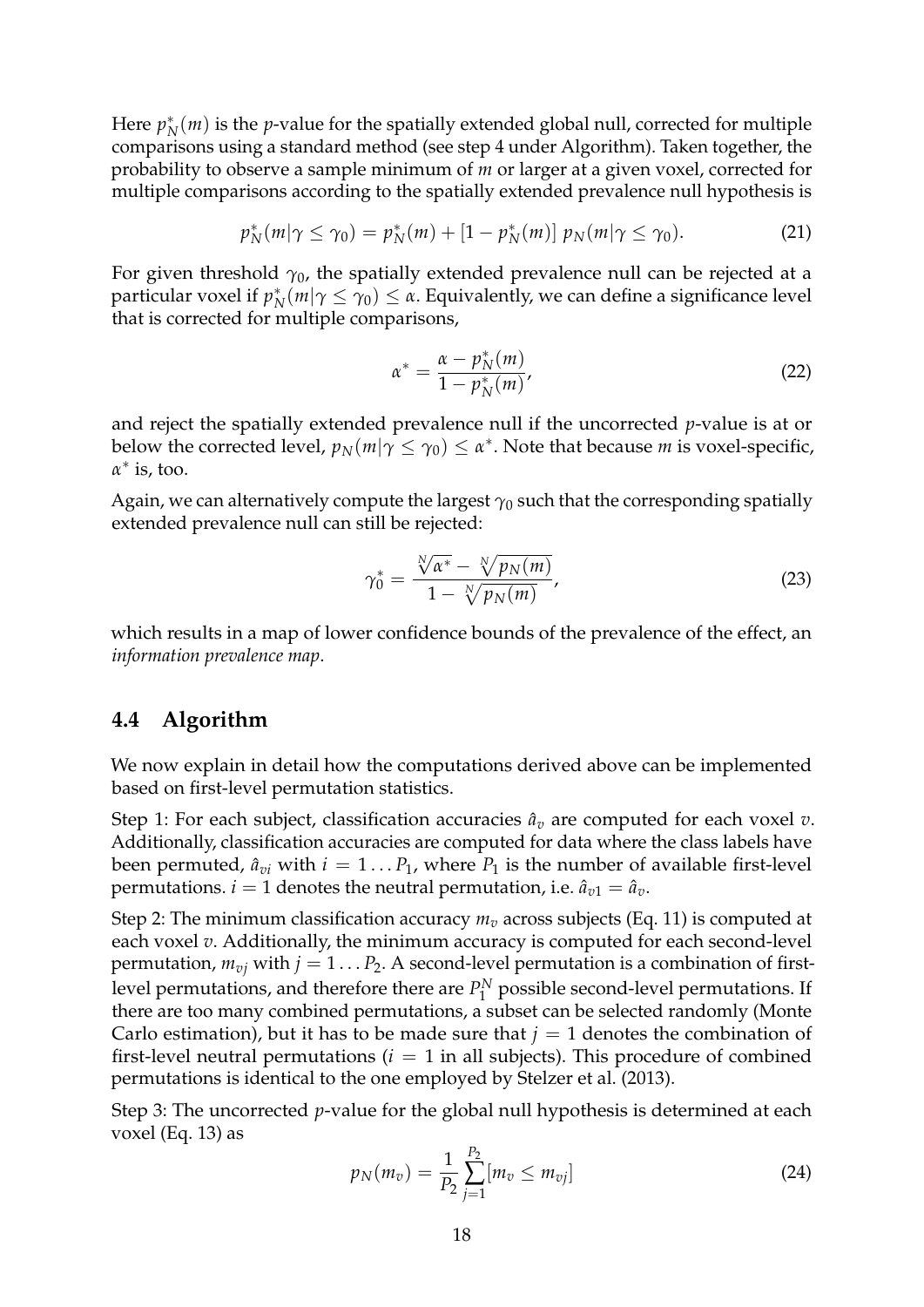where the so-called Iverson bracket  $\lceil \cdot \rceil$  has the value 1 for a true condition and the value 0 for a false condition. That is,  $p_N(m_v)$  is the fraction of combined-permutation values of the minimum statistic larger than or equal to the actual value. Because  $m_{v1} = m_v$ , the smallest possible *p*-value is  $\frac{1}{P_2}$ .

Step 4: To correct  $p_N(m_v)$  for multiple comparisons, the maximum statistic across voxels is computed for each combined permutation (see Nichols and Holmes, 2001),

$$
M_j = \max_v m_{vj},\tag{25}
$$

and then

$$
p_N^*(m_v) = \frac{1}{P_2} \sum_{j=1}^{P_2} [m_v \le M_j]
$$
 (26)

is determined. *p* ∗  $N^*_{N}(m_v)$  is the *p*-value for the spatially extended global null hypothesis. Step 5a: To determine where the spatially extended prevalence null hypothesis for a given threshold  $\gamma_0$  can be rejected, at each voxel Eq. [19](#page-16-0) is used to compute  $p_N(m_v|\gamma \leq 1)$  $\tilde{\gamma}_0$ ) from  $p_N(m_v)$ , Eq. [21](#page-17-0) to compute  $p_N^*$  $\gamma_N^*(m_v|\gamma \leq \gamma_0)$  from  $p_N^*$  $\frac{k}{N}(m_v)$  and  $p_N(m_v|\gamma \leq \gamma_0)$ , and it is checked whether  $p_N^*$  $N^*_{N}(m_v|\gamma \leq \gamma_0) \leq \alpha.$ 

Step 5b: Alternatively, to determine for each voxel the largest threshold  $\gamma_0^*$  $n_0^*$  at which the spatially extended prevalence null hypothesis can be rejected, Eq. [22](#page-17-1) is used to compute  $\alpha_v^*$  from  $p_N^*$  $N_{N}(m_{v})$ . Then  $p_{N}(m_{v}) \leq \alpha_{v}^{*}$  is checked to see whether the spatially extended global null hypothesis can be rejected. If that is not the case, the largest threshold  $\gamma_{0}^{*}$  $\ddot{0}$ is not defined for that voxel (the prevalence null cannot be rejected, even at  $\gamma_0^* = 0$ ). For all voxels where the spatially extended global null hypothesis can be rejected, Eq. [23](#page-17-2) is used to compute  $\gamma_{0}^{*}$  $\gamma_{0v}^*$  from  $\alpha_v^*$  and  $p_N(m_v)$ . Note that the maximally possible *γ* ∗  $^*_{0v}$  determined this way is limited not just by the chosen significance level *α* and the number of subjects *N*, but also by the number of second-level permutations *P*2; it is

<span id="page-18-0"></span>
$$
\gamma_{0\text{max}}^* = \frac{\sqrt[N]{\alpha_{\text{max}}^*} - \sqrt[N]{1/P_2}}{1 - \sqrt[N]{1/P_2}} \quad \text{with} \quad \alpha_{\text{max}}^* = \frac{\alpha - 1/P_2}{1 - 1/P_2}.
$$
 (27)

For large  $P_2$ ,  $\alpha_{\text{max}}^*$  is approximately equal to  $\alpha$ .

A problem for this method may arise from the fact that both the minimum statistic underlying prevalence inference and the maximum statistic used to correct for multiple comparisons do not produce new values (unlike e.g. the mean, which in general differs from all the values it is calculated from). Since the number of possible classification accuracies is limited because of a limited number of data points, this may lead to a large number of permutations where the statistic attains the same value (tied permutation values), which inflates the *p*-values computed in steps 2 and 3 above. This problem can be solved by using spatially smoothed accuracy maps as inputs (which is also advisable to reduce residual anatomical misalignment between subjects), or by using a continuously-valued information-like measure like pattern distinctness (Allefeld and Haynes, 2014) instead.

## **4.5 Application**

In order to illustrate our permutation-based implementation of information prevalence inference, we re-use the data of Cichy et al. (2011). Twelve different visual stimuli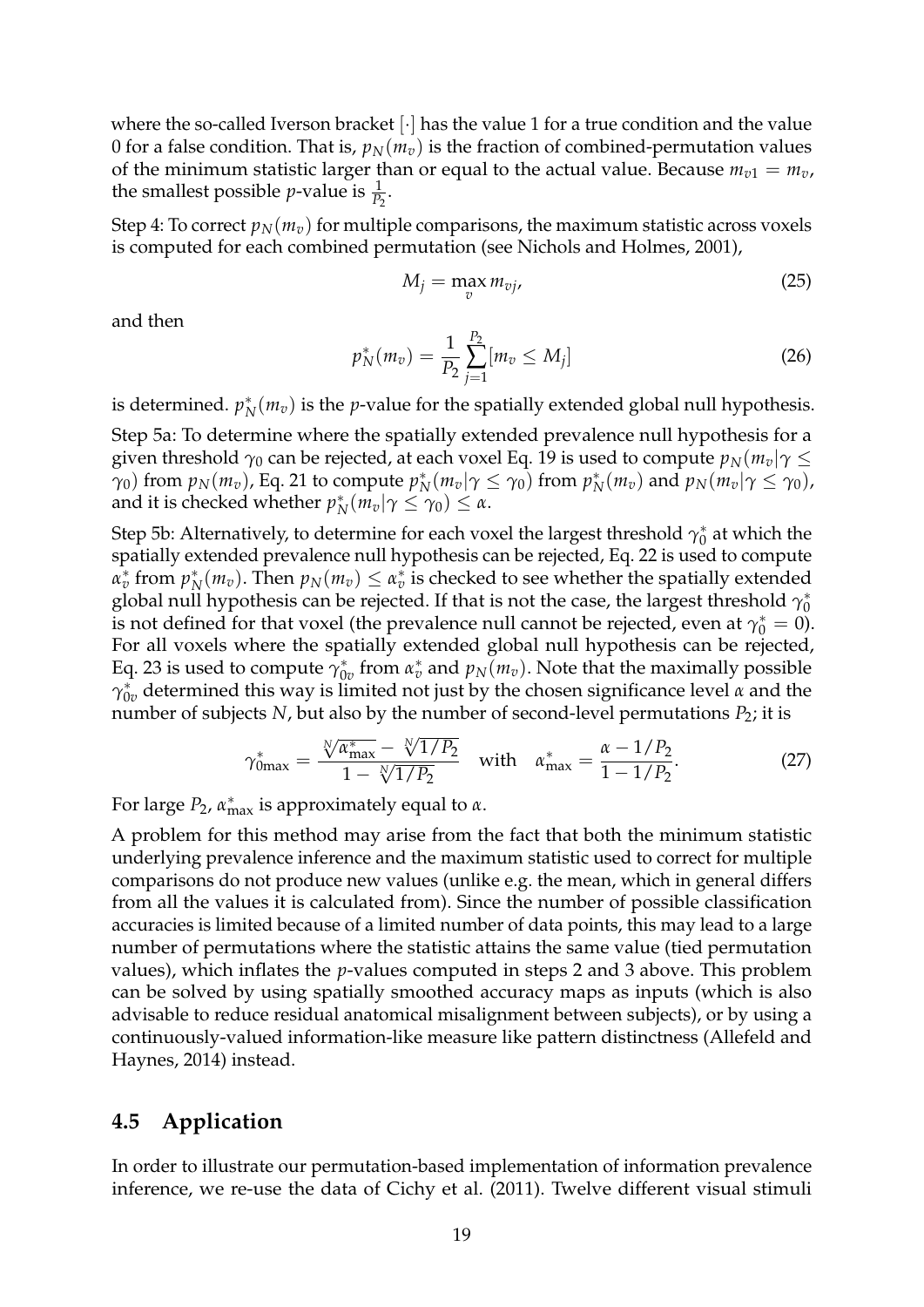belonging to four different categories were presented either to the left or the right of fixation (24 experimental conditions) to  $N = 12$  subjects. There were four different trials per condition in each of five different runs. fMRI data were recorded from a field of view covering the ventral visual cortex at an isotropic resolution of 2 mm. Data were preprocessed and normalized to the MNI template. A linear SVM with parameter  $C = 1$  was trained on GLM parameter estimates from four of the runs, and tested on the fifth run, in a leave-one-run-out cross-validation scheme. Classification was pairwise  $(24 \cdot 23 / 2 = 276$  pairs) and accuracies were averaged across pairs combining different factor levels, so that the chance-level accuracy was  $a_0 = 50$ %. For permutation statistics, class labels were exchanged in each of the five runs separately, which lead to  $P_1 = 2^{5-1} = 16$  unique first-level permutations. The analysis was performed using a searchlight of radius 4 voxels (comprising 257 voxels). The resulting accuracy maps were smoothed with a Gaussian kernel of 6 mm FWHM. For more details, see Cichy et al. (2011) and Allefeld and Haynes (2014). For information prevalence inference, we randomly selected  $P_2 = 10^7$  out of  $P_1^N = 2.8 \cdot 10^{14}$  possible combined permutations at the second level. All the following results are corrected for multiple comparisons, but for simplicity we omit the superscript "\*'.



**Figure 4:** Second-level results for the classification of object category of a visual stimulus (see Cichy et al., 2011) shown in a sagittal slice through right lateral occipital cortex and fusiform gyrus. Statistics are corrected for multiple comparisons. — a) Information prevalence inference. Highlighted areas are those where the global null hypothesis (prevalence  $\gamma = 0$ ) can be rejected at a level of  $α = 0.05$ . Colors visualize a lower bound  $γ_0$  on the prevalence of category information (confidence level 0.95). — b) For those areas where the prevalence null hypothesis  $γ ≤ γ_0$  can be rejected at  $γ_0 = 0.5$ , i.e. where it can be inferred that the majority of subjects in the population have an effect, colors visualize the median classification accuracy across subjects.  $\sim$  c) *t*-test on accuracies vs chance level  $a_0 = 50$ %. For those areas where the null hypothesis  $\bar{a} = a_0$  can be rejected at a level of  $\alpha = 0.05$ , colors visualize the underlying *t*-value.

The results for the classification of stimulus category are shown in Fig. 4. The spatially extended global null hypothesis of no information in any subject in the population can be rejected at a level of  $\alpha = 0.05$  in about 27% of in-mask voxels. For those voxels, the largest lower bound  $\gamma_0$  at which the spatially extended prevalence null hypothesis can be rejected is shown in Fig. 4a. In about half of those voxels,  $γ_0$  reaches the maximally possible value (for the given sample size *N*, significance level *α*, and number of secondlevel permutations  $P_2$ ) of  $\gamma_{0\text{max}} = 0.701$  (Eq. [27\)](#page-18-0).

For those voxels where the largest lower bound  $\gamma_0$  is larger than or equal to 0.5,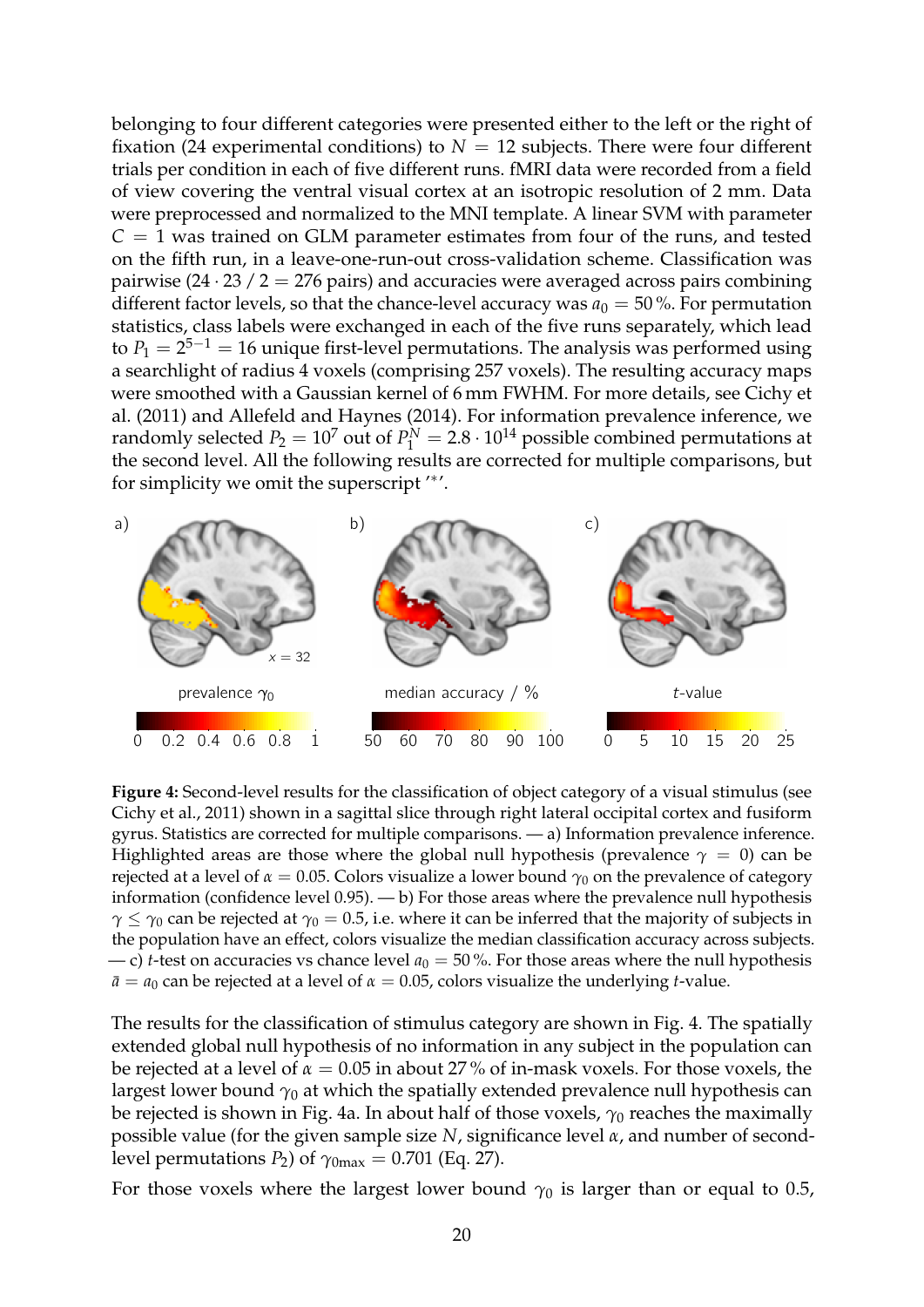i.e. where we can infer that in the *majority* of subjects in the population the data contain information about the stimulus category, the median estimated accuracy is shown in Fig. 4b. We chose the median across all subjects in the sample as a descriptive statistic to accompany our prevalence results, because it can be considered as a cautious and robust estimator of the typical above-chance classification accuracy.[10](#page-0-0)

For comparison, the result of a second-level *t*-test on accuracies vs chance level is shown in Fig. 4c. Although the effective null hypothesis of this test is identical to the global null hypothesis  $\gamma = 0$  explicitly tested in Fig. 4a, the number of voxels at which it can be rejected is much smaller (about 14 % of in-mask voxels at  $\alpha = 0.05$ , FWE-corrected), indicating that in this case the *t*-test is less sensitive. The picture is the same for the comparison with the test of the prevalence null hypothesis  $\gamma \leq \gamma_0$  at  $\gamma_0 = 0.5$  shown in Fig. 4b. Information prevalence inference therefore allows us to draw conclusions that are stronger than those provided by the *t*-test on accuracies, concerning both interpretation — population inference — and, for this data set, statistical power. However, the result of Fig. 4b also calls into question whether the assumption that an effect is constrained to a 'small area' (adopted from Friston et al., 1999a) is generally adequate.

## **5 Discussion**

In this paper we have shown that the *t*-test on accuracies commonly used in MVPA studies is not able to provide population inference because the true single-subject accuracy *a* can never be below chance level. This constraint makes the effective null hypothesis of the test the global null hypothesis that there is no effect in any subject in the population, which means that in rejecting that null hypothesis we can only infer that there are some subjects in which there is an effect. This is in stark contrast to the standard interpretation of a significant result of a second-level *t*-test. We supported our statement both by theoretical arguments, in particular detailing that classification accuracy in MVPA is an information-like measure, as well as by simulations of the relevant distributions to investigate the practical behavior of the *t*-test applied to accuracy data. Finally, we reviewed possible alternative inference methods and described one approach that can be implemented based on known first-level permutation statistics in combination with the minimum statistic as the second-level test statistic. In the following we discuss a number of possible counter-arguments and questions.

*Does this mean that the t-test fails, is not robust enough?* — Not really. In all the instances we examined, the *t*-test does what it is supposed to do: Check whether the population mean is increased. The point is that under the constraint  $a \ge a_0$ , rejecting  $H_0 : \bar{a} = a_0$ no longer tells us that the effect is typical in the population; an increased accuracy in a small fraction of the population is sufficient to increase the population mean (cf. Fig. 3b). Average information content is not typical information content. Concerning robustness,

<sup>&</sup>lt;sup>10</sup>For  $\gamma > 0.5$  we can consider subjects where the true accuracy is at chance (no information) as 'outliers'. The median is a robust estimator with a breakdown point of 0.5, i.e. it can handle samples where up to half of the values are outliers (Huber and Ronchetti, 2009). It is cautious in the sense that it will under- rather than overestimate the the true median above-chance accuracy, because all 'outliers' are on the side of small values.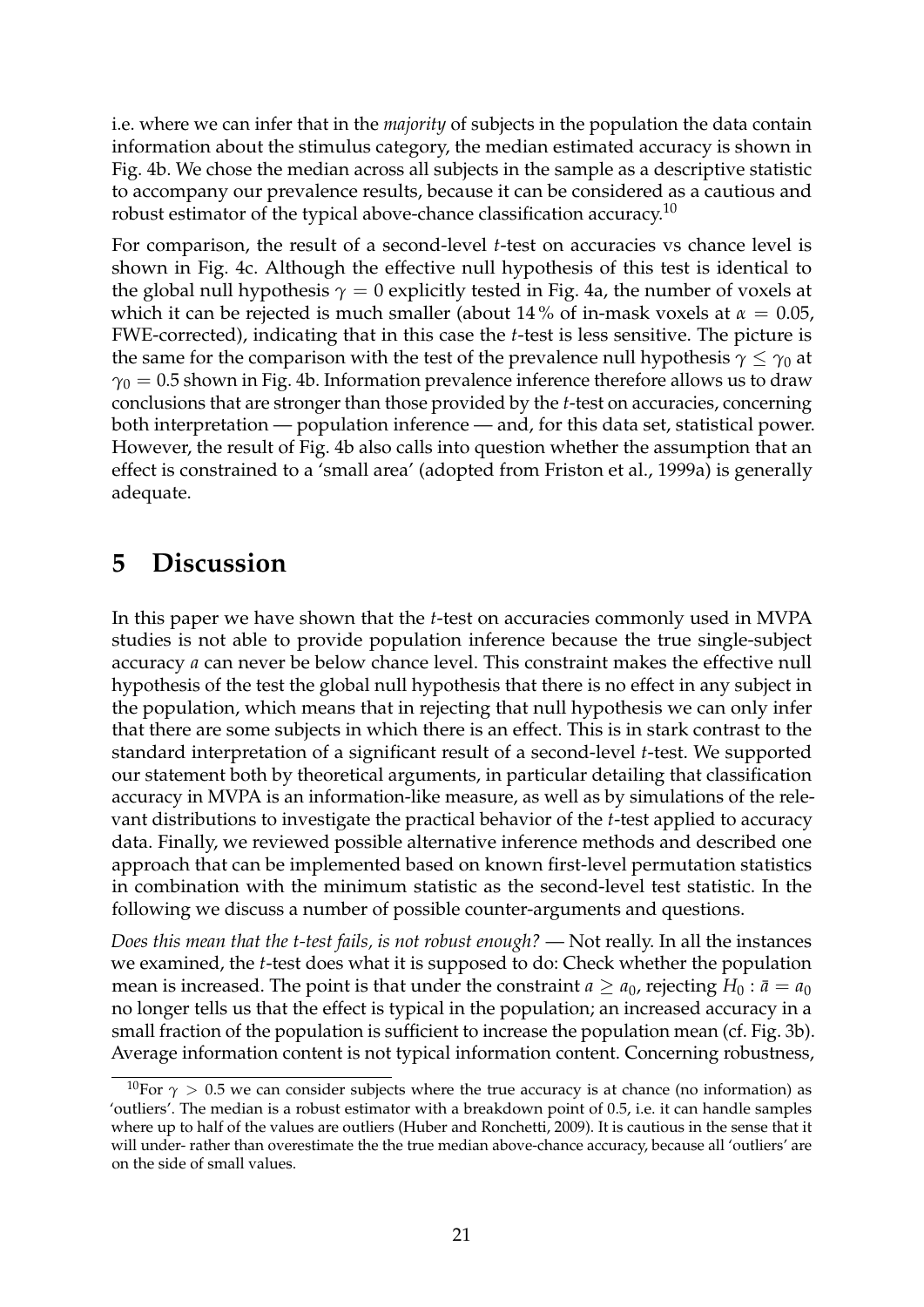for the case we simulated (Fig. 2a) the *α*-error was only slightly increased, consistent with the notion that the *t*-test is indeed robust.

*Is it wrong to test the global null hypothesis?* — No. The decision which null hypothesis to test rests with the researchers performing a study. The problem lies with the interpretation of a significant result, which for second-level analysis — at least tacitly — is to infer that the effect is typical in the population. Moreover, the step from sample to population inference (FFX to RFX) as the gold standard has been taken already a long time ago for univariate analyses (Holmes and Friston, 1998) and more recently for DCM (Stephan et al., 2009); it would therefore be natural to expect that it also becomes the standard for information-based imaging. In particular, any claim that MVPA is more sensitive than univariate analysis (Norman et al., 2006) is meaningless if MVPA is not held up to the same inferential standards.

*We observe below-chance accuracies all the time.* — There are two aspects to this. For one, our statement that accuracies cannot be below chance refers to *true* accuracies, not to estimated accuracies. Second, it is sometimes the case that estimated accuracies strongly suggest that the true accuracy is below-chance, too.<sup>[11](#page-0-0)</sup> This is most likely due to the circumstance that a crucial assumption of cross-validation is not met, namely that the different parts of the data (here: fMRI recording sessions) come from the same distribution (Efron and Tibshirani, 1994). If there are systematic changes across data parts, for example because of a confound either in the data or in the experimental design (Görgen et al., 2014), this can induce a negative bias, including the possibility that classifier performance lies systematically below chance. (For another tentative explanation, see Kowalczyk, 2007.) This does of course not mean that now there is 'negative information', but only that cross-validated accuracy is not a meaningful information measure under such circumstances. This possibility does not invalidate the argument made in this paper, but points to another problem that needs a separate remedy.

*A classifier could be designed to systematically give the wrong answer, leading to a true accuracy below chance.* — Yes, but in that case the accuracy of this classifier would no longer be a measure of the information content of the data. For example in the simple case where the output of a working classifier is falsified by always returning the opposite classification result (A instead of B and B instead of A), information content would no longer be quantified by  $a - a_0$ , but by  $-(a - a_0)$ . The argument in this paper does not refer to classifiers in general, but to the use of classification accuracy and other measures to quantify the information content of data.

*What does it mean for an effect to be 'typical' in the population?* — This question essentially asks about the scientific content of statistical inference at the population level. Surprisingly, the topic is almost never discussed in statistical scientific papers and textbooks, including those aimed at psychologists and other cognitive scientists. Our use of the term 'typical' was inspired by Penny and Holmes (2007), who state that in population inference 'one is interested in what is common to the subjects' or in a 'stereotypical effect in the population' (p. 156). In this paper, we use the term mainly in a negative way: An effect that is only present in a small fraction of the population can hardly be

 $11$ With respect to fMRI–MVPA, this phenomenon is informally discussed (see e.g. J. Etzel's blog, [http://mvpa.blogspot.de/2013/04/below-chance-classification-accuracy.html\)](http://mvpa.blogspot.de/2013/04/below-chance-classification-accuracy.html), but appears to not yet have given rise to a peer-reviewed publication.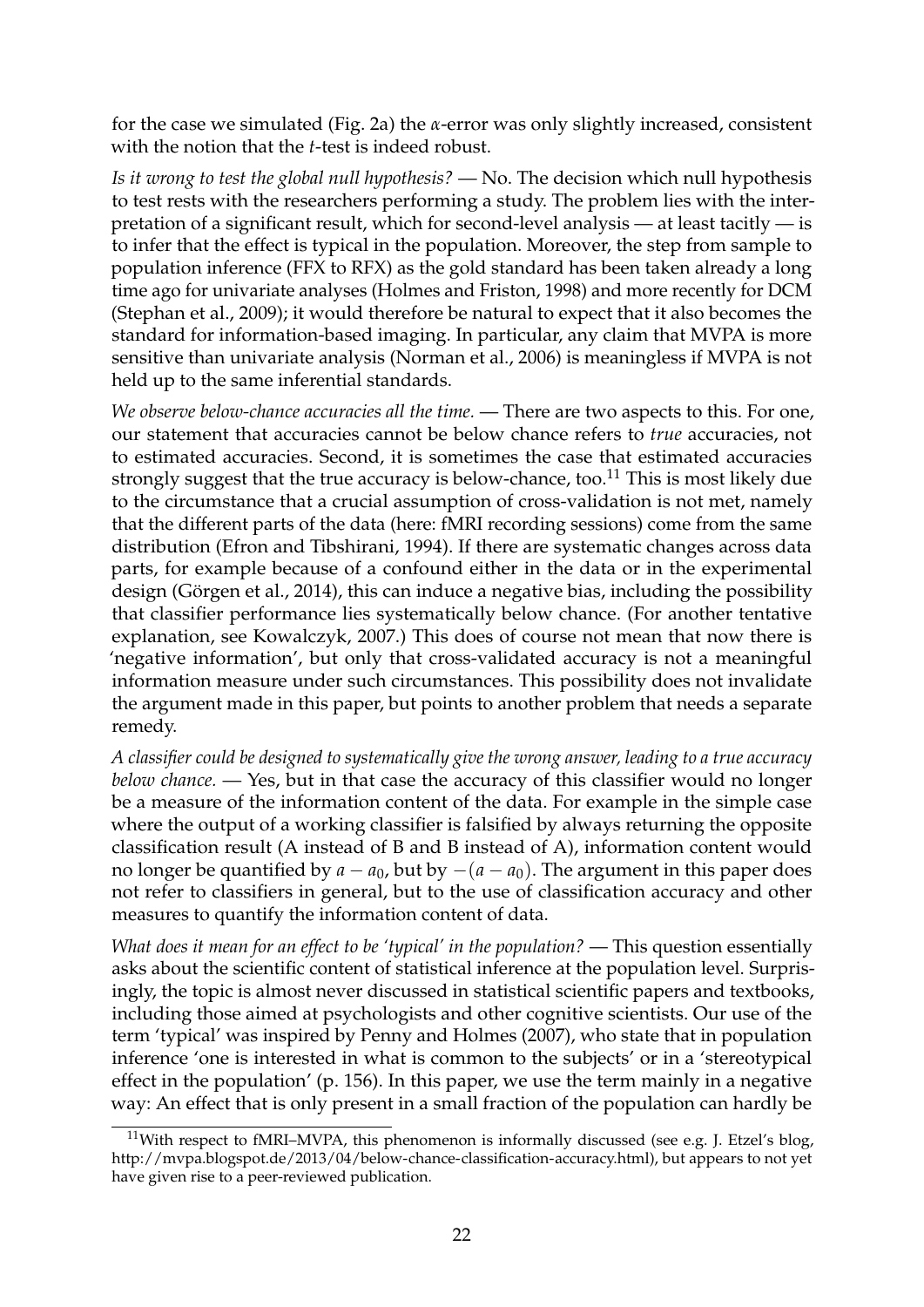considered typical (or 'common', or 'stereotypical'). In standard univariate analysis concerning the mean of a normal distribution population model, a positive use of the term can be motivated by the fact that the mean is also the mode of the distribution (the most frequent realization) as well as its median (the value that sits 'in the middle' of the distribution). But there is another aspect: If in this context we can reject the null hypothesis H<sub>0</sub> :  $\Delta \mu = 0$  in a one-sided *t*-test, the inference  $\Delta \mu > 0$  also means that more than half of the population — the *majority* — have a positive effect (and less than half a negative effect). This statement can be extended to the non-normal case if there is a test that can show that the population *median* is above zero. If we take this observation as a guideline, the natural choice for the threshold in prevalence inference is  $\gamma_0 = 0.5$  (see also Friston et al., 1999b). If we can reject this null hypothesis, we can again infer that there is an effect in the majority of subjects in the population, which also implies that the median true effect strength is above-chance (motivating Fig. 4b).<sup>[12](#page-0-0)</sup> We therefore propose to call an effect 'typical' if it is present in the majority of subjects in the population.

*But don't we want to show that the effect generalizes in the sense that it is present in every subject in the population?* — Maybe ideally, but in practice this is impossible. First, it is not known whether any of the effects that are of interest in functional neuroimaging do actually exhibit such an extreme degree of generalization, in particular with respect to a specific anatomical location. Second, statistical inference is unable to provide support for such a statement on principle. As pointed out above, a univariate one-sided *t*-test for a normal distribution only provides evidence that a majority of subjects in the population have an effect, not that it generalizes to everyone. And in population prevalence inference, at best we could test the prevalence null hypothesis for  $\gamma_0 = 0.99$ or similar, at the price of very low sensitivity.

Concluding we would like to point out that we do not consider the method of 'permutation-based information prevalence inference using the minimum statistic' put forward in the last part to be the definitive solution to the problem of population inference in information-based imaging. The main aim of this paper was to demonstrate conclusively that the *t*-test on accuracies does not provide population inference, and that prevalence inference is an alternative. This particular method was presented in order to show that population inference is possible, even based on established methodology only (minimum statistic, first-level permutations). However, it does have several shortcomings: The use of the minimum statistic limits the highest  $\gamma_0$  for which the prevalence null hypothesis can be rejected depending on the number of subjects, and the permutation-based implementation imposes an even lower limit depending on the number of second-level permutations that can be performed. Moreover, this method does not provide a way to estimate (instead of just bound) the true population prevalence *γ*. We do however believe that methods focusing on population prevalence are the most promising approach, not just for information- but also for activation-based imaging, because they explicitly provide information about the *degree* to which an effect generalizes. And while we hope that this paper will motivate further methodological work on population inference for information-based imaging, our method does provide

<sup>&</sup>lt;sup>12</sup> Additionally, this choice is consistent with the use of the 'exceedance probability' in Bayesian RFX (Stephan et al., 2009), which is the posterior probability that a given model is more frequent in the population than all other models, if only two models are considered.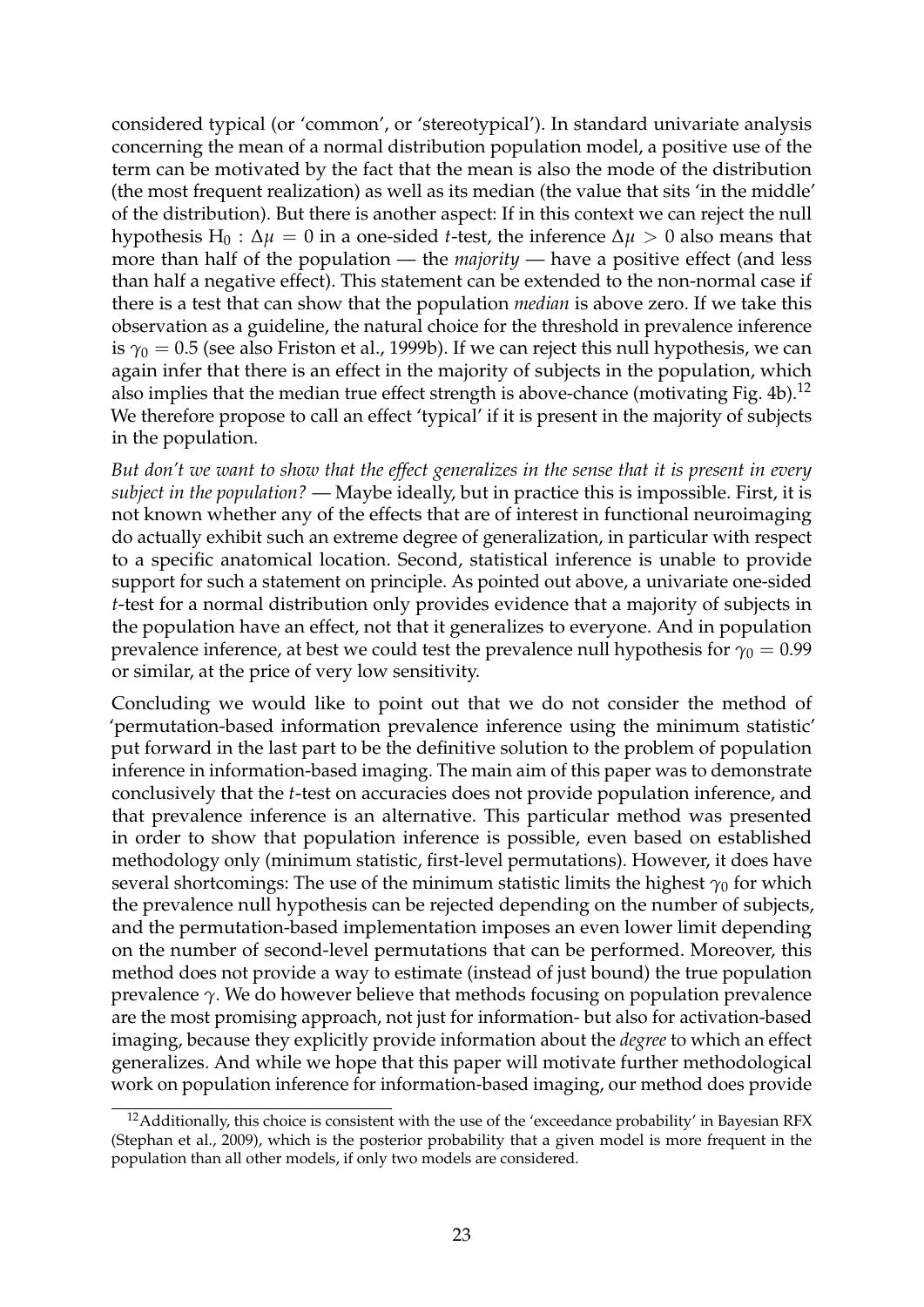a way to improve upon the commonly used *t*-test on accuracies that is available now.[13](#page-0-0)

## **Acknowledgments**

Kai Görgen was supported by the German Research Foundation (DFG grants GRK1589/1 and FK:JA945/3-1).

The authors would like to thank Tom Nichols, Jakob Heinzle, Jörn Diedrichsen, Will Penny, María Herrojo Ruiz, Joram Soch, Martin Hebart, Jo Etzel, Yaroslav Halchenko, and Thomas Christophel for discussions, comments, and hints.

## **Appendix**

### <span id="page-23-0"></span>**A What is a true accuracy?**

The first-level model (Eq. [4\)](#page-4-0) for the RFX analysis of accuracies assumes that there is a 'true accuracy' *a* that underlies the random estimated accuracies *a*ˆ that we actually observe. But what does this true value stand for?

In the case of a true activation difference ∆*β*, the answer is simple: The first-level GLM

<span id="page-23-1"></span>
$$
y_t = \beta_A x_{At} + \beta_B x_{Bt} + e_t \tag{28}
$$

where  $x_{\text{A}t}$  and  $x_{\text{B}t}$  are regressor functions and  $e_t$  is noise, provides a statistical description of the (neural and hemodynamic) process by which we assume the observed fMRI data are generated (a generative model). This model includes parameters  $\beta_A$  and  $\beta_B$ which govern the generative process, and which characterize the respective subject. From a given data set  $y_t$ , we can estimate these parameters,  $\hat{\beta}_A$  and  $\hat{\beta}_B$ , but because the data are noisy, these estimates will not coincide with the underlying true values. However, if we could repeat the experiment an infinite number of times *with the same subject*, the mean of estimates across these repetitions would recover the true values, because the estimators are unbiased (provided the parameters are estimable). This mean is also called expectation value;  $\langle \hat{\beta}_A \rangle = \beta_A$ ,  $\langle \hat{\beta}_B \rangle = \beta_B$ , and therefore  $\langle \widehat{\Delta \beta} \rangle = \Delta \beta = \beta_B - \beta_A$ (cf. Eq. [1\)](#page-3-2).

For a true accuracy *a* the situation is not that simple, because we do not have a generative model of the data *y<sup>t</sup>* that is parametrized by *a*. But, consistent with the RFX model for accuracies and in analogy to GLM parameters, we can define the true accuracy as the expectation value of estimated accuracies,  $a = \langle \hat{a} \rangle$ , i.e. the mean across an infinite number of repetions of the experiment with the same subject. This true accuracy *a* is a complex function of the true GLM parameters for the included voxels and conditions, as well as the error variance and covariance, and may also depend on the classification algorithm.

<sup>&</sup>lt;sup>13</sup>An implementation for Matlab can be obtained from the corresponding author or at [http://github.](http://github.com/allefeld/prevalence-permutation/releases) [com/allefeld/prevalence-permutation/releases,](http://github.com/allefeld/prevalence-permutation/releases) and is also included in The Decoding Toolbox (TDT; Hebart et al., 2015) from version 3.8.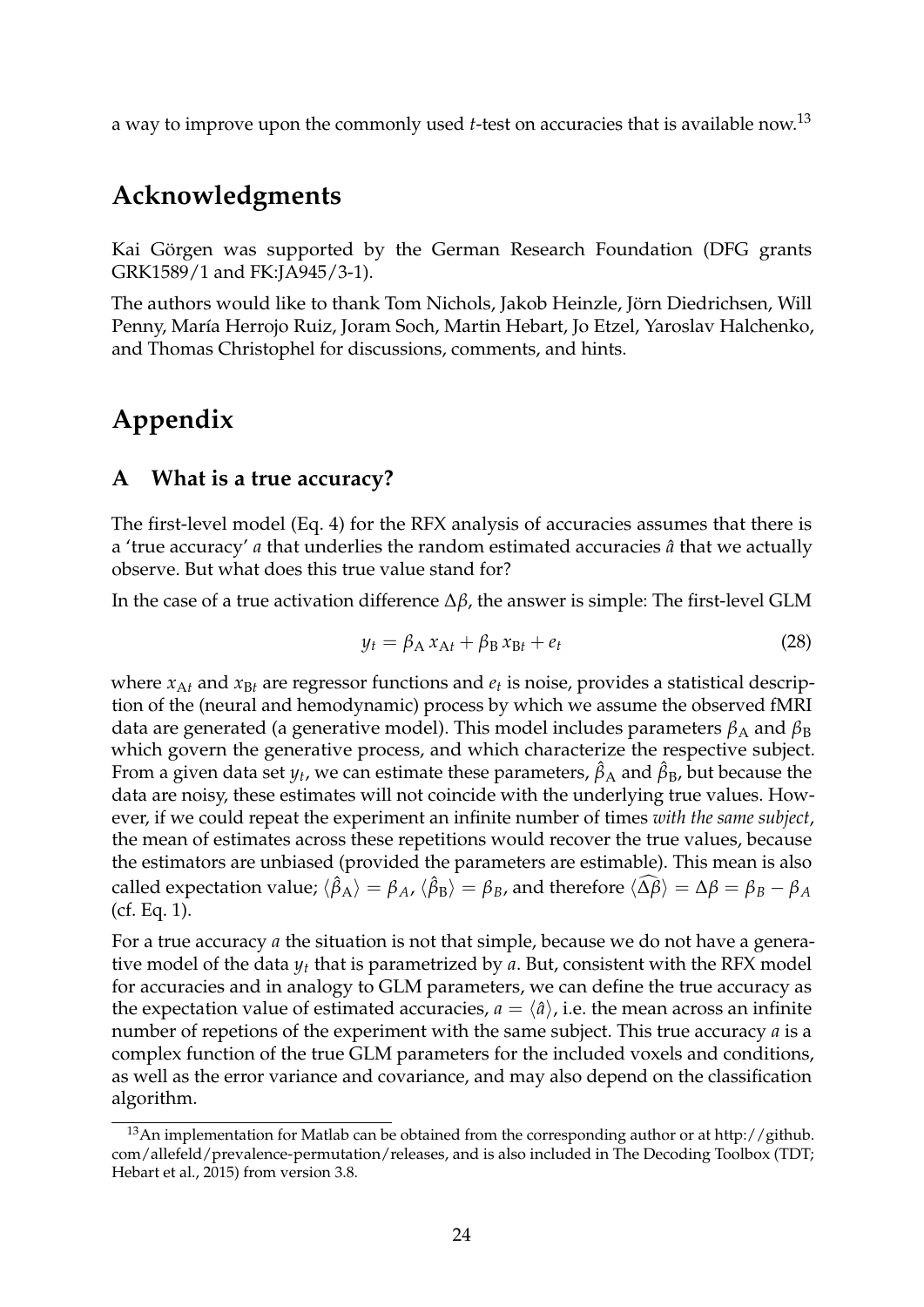This definition is in line with the use of the term 'true accuracy' by Brodersen et al. (2013). It goes beyond the definition of the true accuracy of a particular trained classifier given by Pereira et al. (2009) as the expectation of *a*ˆ across test data sets (or equivalently, the accuracy determined on an infinite amount of test data). Like Brodersen and colleagues, we are not interested in characterizing the performance of a classifier trained on specific random training data, but in characterizing the subject as the source of both training and test data.<sup>[14](#page-0-0)</sup>

## <span id="page-24-0"></span>**B Simulated distributions of contrasts and accuracies**

We here explain the basic outline of the simulations underlying Sec. [2.5;](#page-7-0) for full details of the implementation, see App. [C.](#page-25-0) The distributions arising in this simulation are illustrated in Fig. 1, so that this appendix also serves as an extended explanation of that figure.

Single-subject data are generated according to the first-level model of Eq. [28.](#page-23-1) There are  $n = 25$  trials for each condition in each of  $m = 6$  runs. At the second level, true activation differences ∆*β<sup>k</sup>* for a sample of subjects are generated as independent normally-distributed numbers with mean  $\Delta \mu$  and standard deviation  $\sigma_2$  (Eq. [2\)](#page-3-1). A sample consists of  $N = 17$  subjects. We used a relatively large number of trials and runs in combination with trial-wise classification to obtain fine-grained accuracy estimation distributions well-suited for graphical display (red lines in Fig. 1e and f), and we chose a sample of 17 subjects to be able to closely approximate the standard significance level of  $\alpha = 0.05$  for subject-wise classification (Fig. 2d). The results remain qualitatively the same with other parameter choices and for classification of run-wise parameter estimates. Since multiplying all parameters by a constant factor changes only the scale but not the structure of the data, we choose  $\sigma_1 = 1$ . The distributions of activation differences are illustrated in Figure 1a and b, for the case  $\Delta \mu = 1$  and  $\sigma_2 = 4$  and for three subjects with true contrasts  $\Delta \beta = -5$ , 1, and 8, respectively.

Based on the generative model for single-subject data (Eq. [28\)](#page-23-1), the amount of information the data contain about the experimental condition can be precisely calculated as a function of the true activation difference ∆*β* in that subject (Fig. 1c); it is a symmetric function which reaches its minimum value of 0 bit for  $\Delta\beta = 0$  and saturates towards 1 bit for large |∆*β*|. This demonstrates that in the calculation of information the sign of the true activation difference is discarded, and that there never is negative information.

The data are entered into a classification procedure for each subject separately. Singletrial data from 5 of the 6 runs are used to train a linear support vector machine (C-SVM with parameter  $C = 1$ ; implementation by Chang and Lin, 2011, see [http://www.csie.](http://www.csie.ntu.edu.tw/~cjlin/libsvm/) [ntu.edu.tw/~cjlin/libsvm/\)](http://www.csie.ntu.edu.tw/~cjlin/libsvm/) which is applied to trials from the left-out run, and this is repeated such that each run is once used for testing (6-fold cross-validation). The proportion of correctly classified trials gives the estimated classification accuracy  $\hat{a}$ . Fig. 1d shows the true accuracy *a* (calculated as the mean of  $\hat{a}$  across many simulations) in a single subject as a function of the true activation difference: *a*(∆*β*). The shape of

<sup>&</sup>lt;sup>14</sup>Note that a classifier trained on a limited amount of training data will perform worse than optimally possible. This effect brings the accuracy closer to (but not below) chance level, i.e. what we consider as the true accuracy is generally smaller than the 'optimal true accuracy':  $a_{opt} \ge a \ge a_0$  (cf. Wyman et al., 1990).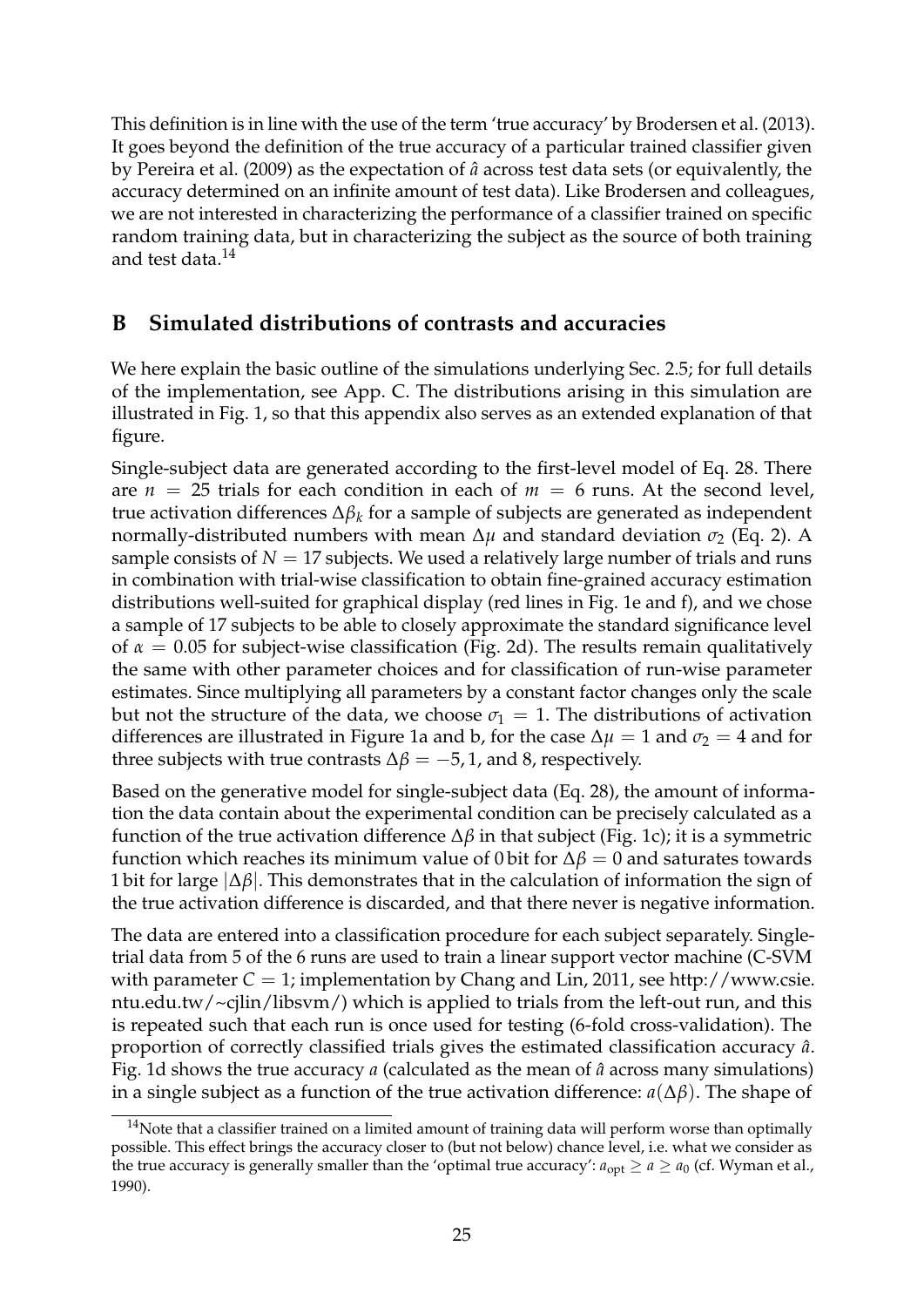this function shows that classification accuracy is an information-like measure: It is a symmetric function of  $\Delta \beta$  with a minimum at  $\Delta \beta = 0$ , where it reaches the 'chance level'  $a_0 = 50\%$ .

Actual estimation distributions of accuracies  $\hat{a}$  for the three simulated subjects are shown in Fig. 1e (red lines). Note that in contrast to the assumption of Eq. [4,](#page-4-0) these distributions are not necessarily close to normal (or binomial; cf. Schreiber and Krekelberg, 2013; Noirhomme et al., 2014; Jamalabadi et al., 2016) and may not even be symmetric around the true value *a* (black bars); this becomes particularly apparent for  $\Delta \beta = 1$ (Fig. 1e, S2). However, the mean of the estimation distribution is by definition identical to the true accuracy, which makes *a*ˆ an unbiased estimator of *a*.

The function *a*(∆*β*) (Fig. 1d) associates each true activation difference ∆*β* with a corresponding true accuracy *a*. The population distribution of true activation differences ∆*β<sup>k</sup>* (Fig. 1b, black line) therefore determines the population distribution of true accuracies *ak* (Fig. 1f, black line). For the case illustrated here, this distribution is far from normal (cf. Eq. [5\)](#page-4-1); it is limited to  $a \ge a_0$  but also has a spike at  $a = a_0$  due to the flat minimum of *a*(∆*β*), while a weaker secondary maximum at 56 % is due to the nonlinear increase of that function. Because  $\hat{a}$  is just an estimate of *a*, the pronounced profile of this population distribution  $a_k$  gives rise to a smoother distribution of estimated accuracies across subjects *a*ˆ*<sup>k</sup>* (Fig. 1f, red line), for which the normality assumption of Eq. [6](#page-4-2) might be accepted as a rough approximation.

### <span id="page-25-0"></span>**C Simulation implementation**

We here fill in technical details of the numerical calculations and simulations described in App. [B](#page-24-0) and presented in Figs. 1–3.

Single-subject data were simulated using the first-level GLM (Eq. [28\)](#page-23-1). For simplicity, each trial lasted for one time unit (repetition time, 'TR'), each time unit belonged to a trial of one of the two conditions, and the hemodynamic response was assumed to be instantaneous, i.e.  $x_{\text{A}t}$  and  $x_{\text{B}t}$  were sequences of 0s and 1s. There were  $2 \cdot 25 \cdot 6 = 300$ time units in total (conditions · trials per run · runs). A given activation difference ∆*β* was implemented by setting  $\beta_A = 0$  and  $\beta_B = \Delta \beta$ . The error  $e_t$  consisted of independent (no temporal autocorrelation) normally-distributed pseudo-random numbers with (no temporar autocorrelation) normally-custinuted<br>standard deviation  $\sqrt{\frac{mn}{2}}\sigma_1$ , to ensure that Eq. [1](#page-3-2) holds.

The mutual information (Cover and Thomas, 2012) between the data *y* and the trial type  $T \in \{A, B\}$  encoded in the regressors shown in **Fig. 1c** was calculated as

$$
I(y, T) = H(y) - H(y|T),
$$
\n(29)

where the conditional entropy of *y* can be determined analytically as

$$
H(y|T) = \frac{1}{2} \log_2(\pi e \, mn),\tag{30}
$$

but the marginal entropy

$$
H(y) = \int -f_y(y) \log_2 f_y(y) dy
$$
 (31)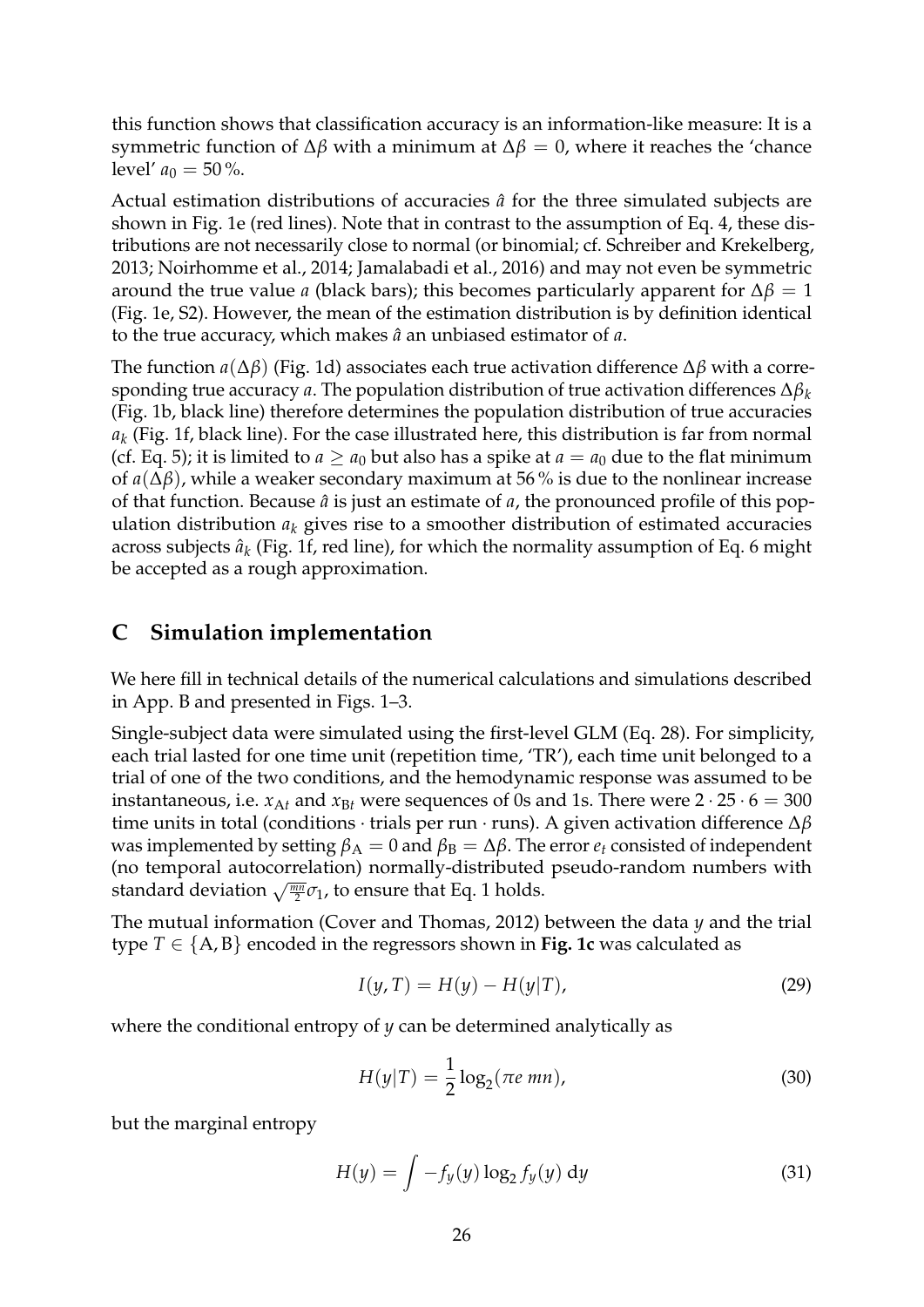was computed by numerical integration based on the marginal density

$$
f_y(y) = \frac{1}{2}\mathcal{N}\left(y, 0, \frac{mn}{2}\right) + \frac{1}{2}\mathcal{N}\left(y, \Delta\beta, \frac{mn}{2}\right). \tag{32}
$$

Here  $\mathcal{N}(x; \mu, \sigma^2)$  denotes the density of the normal distribution.

For the univariate classification results, data at the first level were simulated for 100 values of the true contrast ∆*β* from 0 to 86.6, at steps that were linearly increasing from 0.00883 to 1.74 to achieve better coverage close to  $\Delta \beta = 0$ . For each value, 400,000 time series  $y_t$  were randomly generated and the classification accuracy  $\hat{a}$  was determined by cross-validation. Histograms of the resulting estimation distribution of accuracy for three different values of ∆*β* were used for **Fig. 1e**.

For each ∆*β*, the true accuracy *a* was estimated by the mean, and the width of the estimation distribution  $\zeta_1$  by the standard deviation of generated values of  $\hat{a}$ . To obtain smooth functional relationships used for **Fig. 1d** and as a basis for later calculations, both the mean and standard deviation were modeled as functions of the contrast, *a*(∆*β*) and  $\zeta_1(\Delta\beta)$ , using a cubic smoothing spline.

The population density of the true accuracy  $f_a(a)$  in Fig. 1f (black line) was computed by transforming the normal population density of the true contrast *f*∆*β*(∆*β*) (Eq. [2](#page-3-1) and Fig. 1b, black line) through the modeled function *a*(∆*β*) using the standard rules of change of variables for densities,

$$
f_a(a) = \left| \frac{d}{da} a_+^{-1}(a) \right| f_{\Delta\beta}(a_+^{-1}(a)) + \left| \frac{d}{da} a_-^{-1}(a) \right| f_{\Delta\beta}(a_-^{-1}(a)), \tag{33}
$$

where  $a_+^{-1}(a)$  and  $a_-^{-1}(a)$  denote the positive and negative solution of  $a(\Delta \beta) = a$ . The combined population-and-estimation distribution of accuracies in Fig. 1f (red line) was computed as an average of histograms of  $\hat{a}$  for different values of  $\Delta\beta$ , weighted by the population density of ∆*β*.

The rejection probability of a second-level two-sided *t*-test on contrast estimates as a function of  $\Delta\mu$  and  $\sigma_2$  in **Fig. 2b** was computed as follows. Since the summary statistic  $\Delta \beta_k$  is normally distributed with expectation  $\Delta \mu$  and combined variance  $\sigma_c^2 = \sigma_1^2 + \sigma_2^2$ 2 (Eq. [3\)](#page-3-3), the *t*-statistic from *N* samples is noncentrally *t*-distributed with *N* − 1 degrees of freedom and noncentrality parameter  $\Delta \mu \sqrt{N/\sigma_{\rm c}^2}$ . The rejection probability is the probability mass of this distribution exceeding the critical value of the two-sided *t*-test with  $N-1$  degrees of freedom in either direction.

In a first approximation, the rejection probability of a second-level one-sided *t*-test on accuracies vs  $a_0$  in **Fig. 2a** was computed in the same way, by assuming that the distribution of the summary statistic  $\hat{a}_k$  is exactly normal (Eq. [6](#page-4-2) holds), with parameters  $\bar{a}$  and  $\zeta_c^2 = \zeta_1^2 + \zeta_2^2$  $\frac{2}{2}$ . Note that we do not assume this to result from a normal distribution of true accuracies in the population (Eq. [5\)](#page-4-1), but we treat Eq. [6](#page-4-2) solely as an approximate description of the actual combined estimation and population variation (Fig. 1f, red line). Under this approximation, the *t*-statistic from *N* samples is noncentrally *t*-distributed with *N* − 1 degrees of freedom and noncentrality parameter  $(\bar{a} - a_0) \sqrt{N/\varsigma_c^2}$ . The distribution moments of the summary statistic  $\hat{a}_k$  were numerically calculated from the population distribution of ∆*β<sup>k</sup>* (Eq. [2\)](#page-3-1) combined with the modeled parameters of the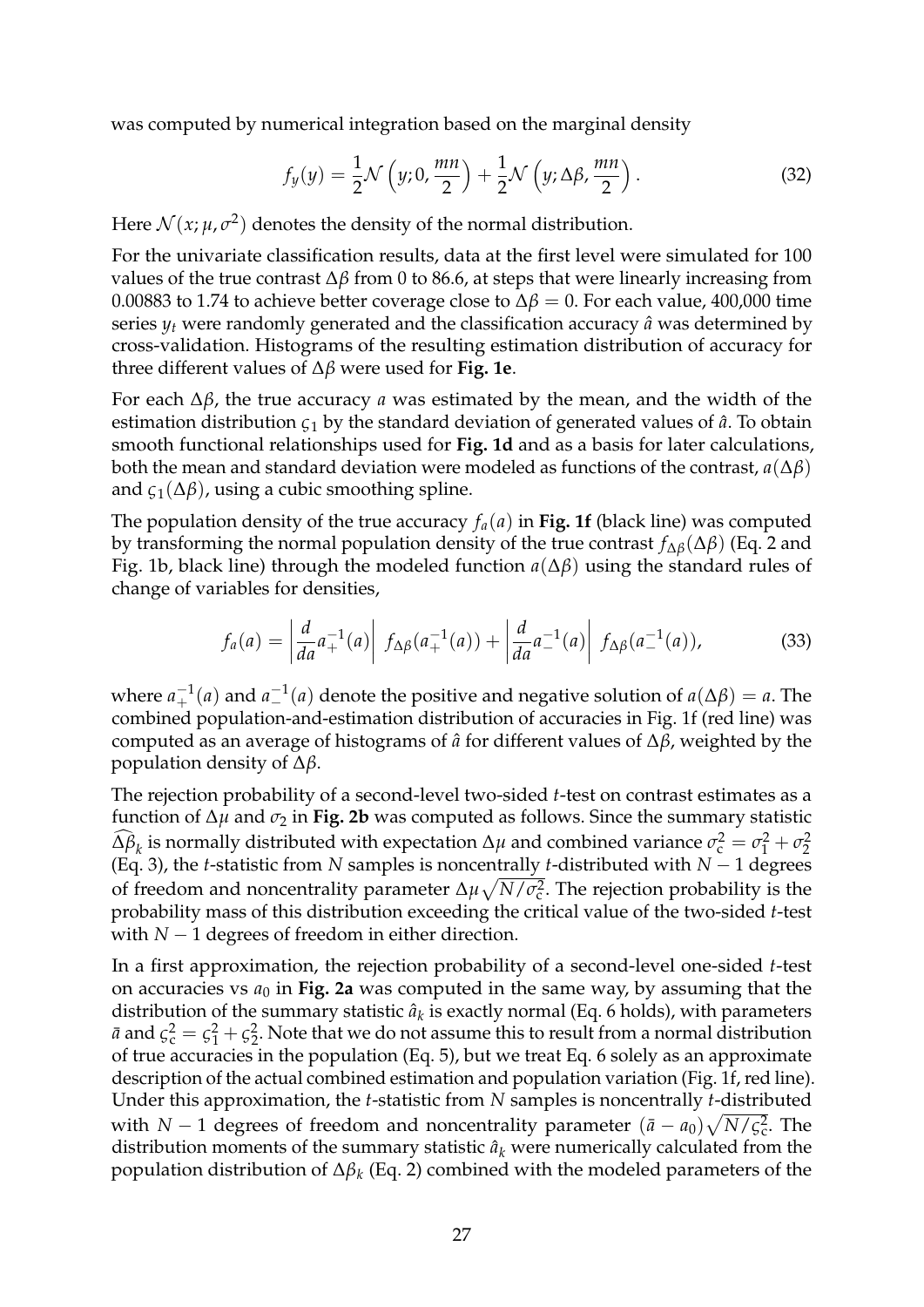estimation distribution of  $\hat{a}$  (Eq. [4\)](#page-4-0),  $a(\Delta\beta)$  and  $\zeta_1(\Delta\beta)$ , by evaluating

$$
\bar{a} = \int a(\Delta\beta) \mathcal{N}(\Delta\beta; \Delta\mu, \sigma_2^2) d\Delta\beta \text{ and}
$$
  

$$
\varsigma_c^2 = \int \left( \varsigma_1^2 (\Delta\beta) + (a(\Delta\beta) - \bar{a})^2 \right) \mathcal{N}(\Delta\beta; \Delta\mu, \sigma_2^2) d\Delta\beta.
$$
 (34)

The rejection probability is the probability mass of the resulting distribution exceeding the critical value of the one-sided *t*-test with  $N-1$  degrees of freedom.

This approximation was finessed by comparing its results with those of a simulation of *t*-tests at 26 values of  $\Delta \mu$  (0 to 0.5, equidistant) combined with 101 values of  $\sigma_2$ (0 to 2, equidistant). At each parameter setting, *N* = 17 values of ∆*β* were sampled from the population distribution (Eq. [2\)](#page-3-1), and for each a value of  $\hat{a}$  was drawn from the corresponding estimation distribution. For this purpose, we did not simulate time series data and classification again, but re-used the result of the univariate classification simulation described above. For each ∆*β*, the closest of the 100 values realized in that simulation was determined, and  $\hat{a}$  was drawn randomly from the pool of corresponding 400,000 simulation results. A one-sided *t*-test vs  $a<sub>0</sub>$  was applied to the *N* drawn accuracies and it was recorded whether the null hypothesis could be rejected or not. This was repeated 5,000,000 times for each parameter setting. The resulting simulated rejection probabilities were compared to the approximated rejection probabilities and it was found that the approximation overestimates the rejection probability for larger values (largest discrepancy 0.7270 instead of 0.7169) and underestimates it for smaller values (largest discrepancy 0.1530 instead of 0.1604). The relation between simulated and approximated rejection probabilities was modeled using a 4th-order polynomial, which was then used to correct the approximation results for Fig. 2a. This resulted in the smallest occurring approximated rejection probability of 0.05 to be corrected to 0.055. The advantage of this combination of approximation and simulation is that the semi-analytic part provides a smooth function of the simulation parameters wellsuited for graphical display, which is guaranteed to be precise by calibrating it using simulation.

The rejection probability of FFX analysis applied to contrast estimates in **Fig. 2c** was computed as follows. FFX analysis also uses a *t*-statistic, but it compares the mean estimated activation difference  $\frac{1}{N}\sum_{k=1}^{N}\widehat{\Delta\beta}_k$  not to an estimate of the combined variance  $\sigma_c^2 = \sigma_1^2 + \sigma_2^2$  $\frac{2}{2}$ , but of the estimation variance  $\sigma_1^2$  $\frac{2}{1}$  only.  $\sigma_1^2$  $\frac{1}{1}$  is estimated from the firstlevel GLM residuals with 2(*mn* − 1) degrees of freedom and the estimate is pooled across *N* subjects, such that the resulting statistic is *t*-distributed with 2(*mn* − 1)*N* degrees of freedom under the FFX null hypothesis. However, under the RFX model including random population variation, the variance of the statistic is actually larger by a factor  $\sigma_c^2/\sigma_1^2$ 1 . For arbitrary ∆*µ*, the distribution of the FFX *t*-statistic is a scaled noncentral *t*-distribution, with 2(*mn* −1)*N* degrees of freedom, noncentrality parameter  $\Delta \mu \sqrt{N/\sigma_{\rm c}^2}$ , and scaling factor  $\sigma_{\rm c}/\sigma_1$ . The rejection probability is the probability mass of this distribution exceeding the critical value of a two-sided *t*-test with 2(*mn* − 1)*N* degrees of freedom in either direction.

The distribution of accuracies for classification across subjects depends on the ratio *δ* = 2 ∆*µ*/*σ*<sup>c</sup> (the subject-level Mahalanobis distance). For 100 values of *δ* from 0 to 10, at steps that were linearly increasing from 0.00102 to 0.2 to achieve better coverage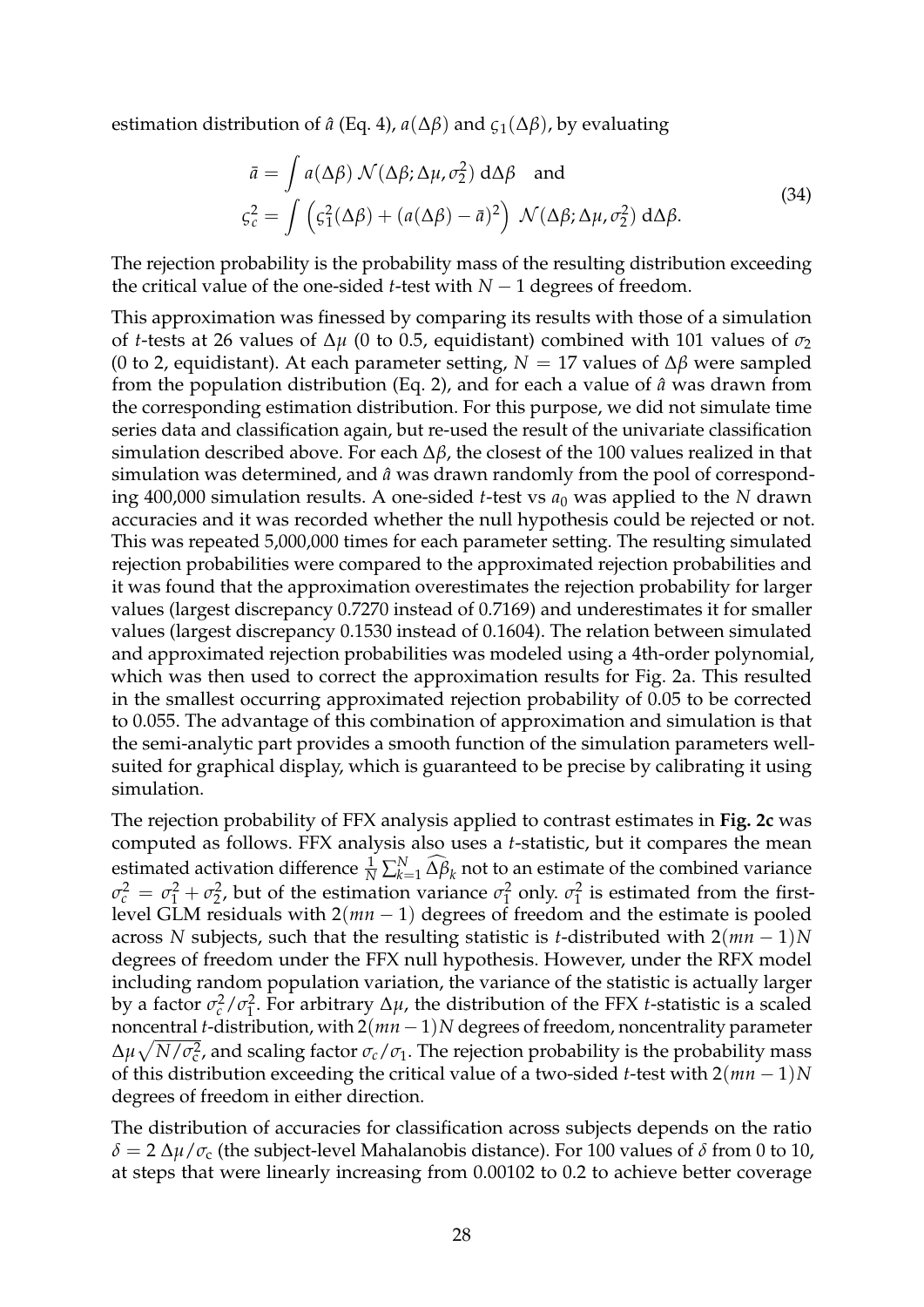close to 0, second-level univariate data  $\hat{\beta}_{\mathrm{A}k}$  and  $\hat{\beta}_{\mathrm{B}k}$  were generated for  $N=17$  subjects. For 400,000 realizations, the resulting classification accuracy was determined by leave-one-subject-out cross-validation. The null hypothesis of no population difference between conditions A and B is realized at  $\delta = 0$ ; from the corresponding simulated null distribution the critical value was determined to be an accuracy of 67.6 %. This gives the best possible approximation of the 95th percentile of the discrete distribution of accuracies with  $2N + 1 = 35$  possible outcomes and leads to a test at a significance level of  $\alpha = 0.051$ . The rejection probability for all simulated ratios was calculated as the fraction of simulated accuracies that reach or exceed this value, and the rejection probability was modeled as a function of *δ* using a cubic smoothing spline. The rejection probability of classification across subjects in **Fig. 2d** was then computed by applying this function to

$$
\delta(\Delta\mu, \sigma_2) = 2 \frac{\Delta\mu}{\sqrt{\sigma_1^2 + \sigma_2^2}}
$$
\n(35)

with  $\sigma_1^2 = 1$ .

For the multivariate classification results, simulations were performed in the same way as above, but with 10,000 simulated multi-voxel time series for each value of the true contrast, with dimensions  $p = 2$  and 10. In contrast to the univariate case, no semi-analytic approximation was used, but the rejection probabilities in **Fig. 3a** were directly estimated from 1,000,000 simulated *t*-tests applied to accuracies resampled from this multivariate simulation, for each of 100 equidistant values of  $\sigma_2$  from 0 to 2.

The rejection probabilities in **Fig. 3b** were directly estimated from 5,000,000 simulated *t*-tests applied to univariate classification accuracies. Again, the simulation of time series and classification was not repeated, but the result of the univariate classification simulation described above was re-used. *N* = 17 values of  $\Delta \beta$  were sampled from the alternative population model of Eq. [10,](#page-12-1) and for each a value of *a*ˆ was drawn from the corresponding estimation distribution. This was performed for Δ $β$ <sup>\*</sup> = 1, 2, and 5, and for 101 equidistant values of  $\gamma$  from 0 to 1.

## **Note**

Though the spatially extended prevalence null hypothesis (PN) at  $\gamma_0 = 0$  is equivalent to the spatially extended global null hypothesis (GN), the stated significance criterion for PN (cf. Eq. [21\)](#page-17-0)

$$
p_N^*(m|\gamma \le \gamma_0) = p_N^*(m) + [1 - p_N^*(m)]p_N(m|\gamma \le \gamma_0) \le \alpha
$$
 (36)

at  $\gamma_0 = 0$ , i.e.

<span id="page-28-0"></span>
$$
p_N^*(m) + [1 - p_N^*(m)]p_N(m) \le \alpha \tag{37}
$$

is *not* equivalent to the significance criterion for GN

$$
p_N^*(m) \le \alpha. \tag{38}
$$

Rather, it is conservative due to the additional term  $[1-p_N^*]$  $N^*(m)$ ] $p_N(m)$ .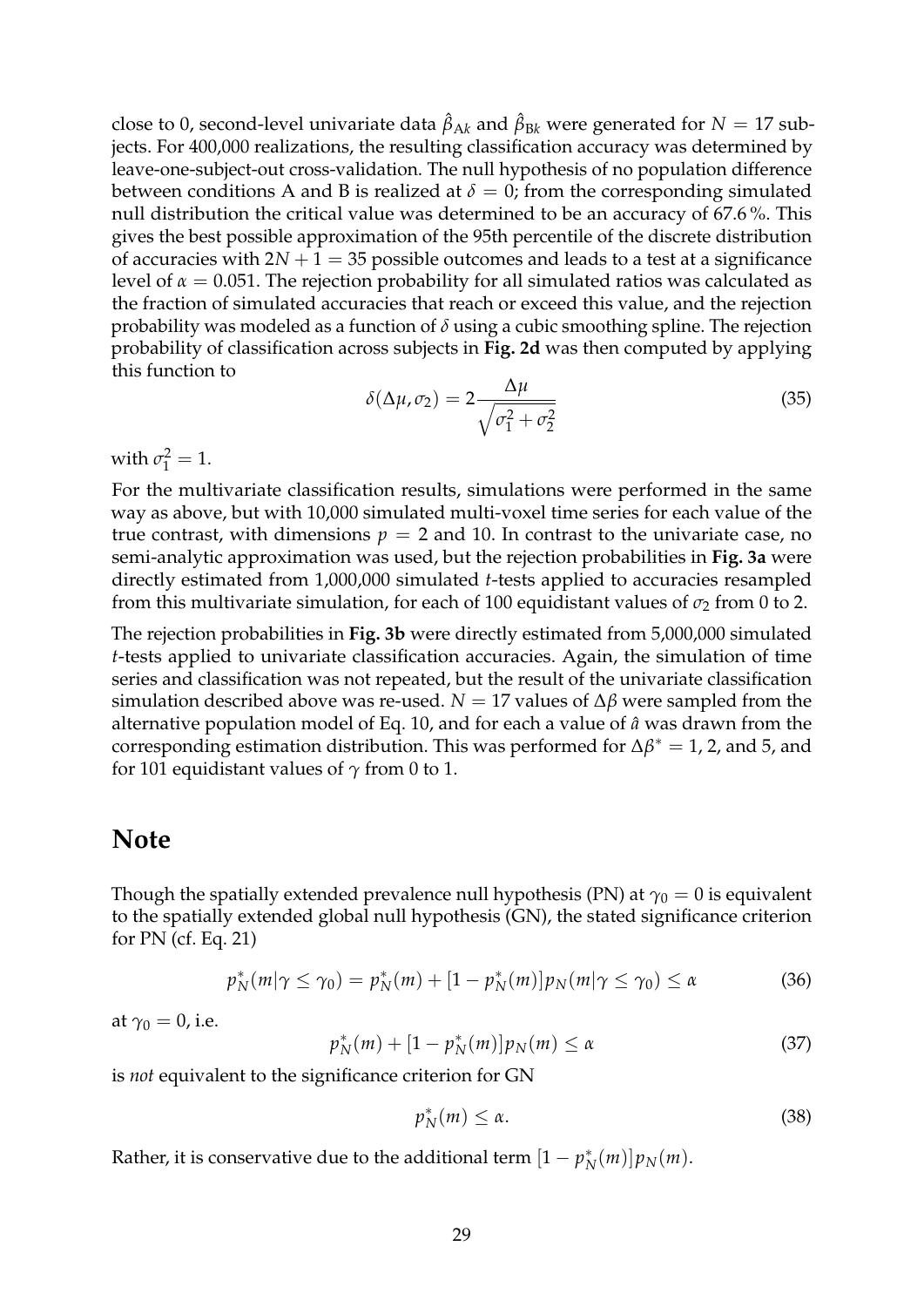This discrepancy carries over into the algorithm Step 5b, where the criterion  $p_N(m) \leq \alpha^*$ (corresponding to Eq. [37\)](#page-28-0) for the prevalence lower bound (Eq. [23\)](#page-17-2) to be defined is not equivalent to the significance criterion for GN.

However, if GN can be rejected (*p* ∗  $N_N^*(m) \leq \alpha$ ), the effective number of tests is moderately large (~ 10), and a standard significance level  $\alpha$  is used (e.g. 0.05), it holds  $p_N(m) \ll 1$ , so that the difference between the criteria becomes negligible.

Is summary, Eq. [21](#page-17-0) is not exact but rather formulates (yet another) upper bound, but the error introduced this way is small under normal circumstances. In any case, the criterion is conservative and therefore the test remains valid.

## **References**

Allefeld, C., Haynes, J.-D., 2014. Searchlight-based multi-voxel pattern analysis of fMRI by cross-validated MANOVA. Neuroimage 89, 345–357.

Bateson, G., 1972. Steps to an ecology of mind. University of Chicago Press, Chicago.

Brodersen, K., Daunizeau, J., Mathys, C., Chumbley, J., Buhmann, J., Stephan, K., 2013. Variational Bayesian mixed-effects inference for classification studies. Neuroimage 76, 345–361.

Brodersen, K., Mathys, C., Chumbley, J., Daunizeau, J., Ong, C., Buhmann, J., Stephan, K., 2012. Bayesian mixed-effects inference on classification performance in hierarchical data sets. The Journal of Machine Learning Research 13, 3133–3176.

Chang, C.-C., Lin, C.-J., 2011. LIBSVM: A library for support vector machines. ACM Transactions on Intelligent Systems and Technology 2, 27:1–27:27.

Cichy, R.M., Chen, Y., Haynes, J.-D., 2011. Encoding the identity and location of objects in human LOC. Neuroimage 54, 2297–2307.

Cover, T., Thomas, J., 2012. Elements of information theory. John Wiley & Sons, Hoboken.

Cox, D., Savoy, R., 2003. Functional magnetic resonance imaging (fMRI) 'brain reading': Detecting and classifying distributed patterns of fMRI activity in human visual cortex. Neuroimage 19, 261–270.

Davis, T., LaRocque, K., Mumford, J., Norman, K., Wagner, A., Poldrack, R., 2014. What do differences between multi-voxel and univariate analysis mean? How subject-, voxel-, and trial-level variance impact fMRI analysis. Neuroimage 97, 271–283.

Efron, B., Tibshirani, R., 1994. An introduction to the bootstrap. Chapman & Hall, London.

Ernst, M., 2004. Permutation methods: A basis for exact inference. Statistical Science 19, 676–685.

Etzel, J., Braver, T., 2013. MVPA permutation schemes: Permutation testing in the land of cross-validation, in: International Workshop on Pattern Recognition in Neuroimaging. pp. 140–143.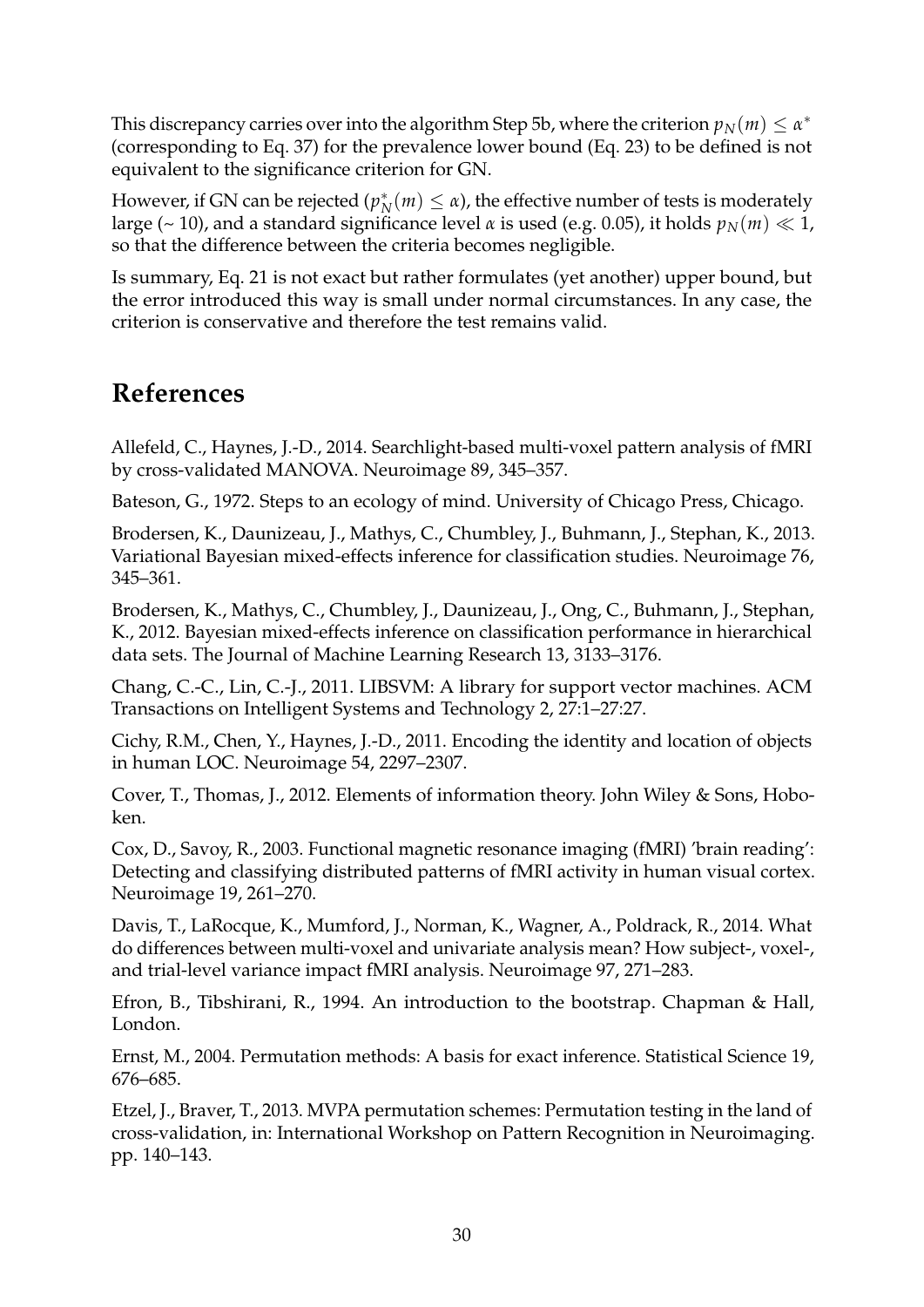Etzel, J.A., Zacks, J.M., Braver, T.S., 2013. Searchlight analysis: Promise, pitfalls, and potential. Neuroimage 78, 261–269.

Fahrmeir, L., Kneib, T., Lang, S., Marx, B., 2013. Regression: Models, methods and applications. Springer, Berlin.

Fisher, R., 1935. The design of experiments. Oliver & Boyd, Edinburgh.

Fisher, R., 1925. Statistical methods for research workers. Oliver & Boyd, Edinburgh.

Friston, K., Holmes, A., Price, C., Büchel, C., Worsley, K., 1999a. Multisubject fMRI studies and conjunction analyses. Neuroimage 10, 385–396.

Friston, K., Holmes, A., Worsley, K., 1999b. How many subjects constitute a study? Neuroimage 10, 1–5.

Friston, K., Holmes, A., Worsley, K., Poline, J.-P., Frith, C., Frackowiak, R., 1995. Statistical parametric maps in functional imaging: A general linear approach. Human Brain Mapping 2, 189–210.

Gaonkar, B., Davatzikos, C., 2013. Analytic estimation of statistical significance maps for support vector machine based multi-variate image analysis and classification. Neuroimage 78, 270–283.

Gaonkar, B., Shinohara, R.T., Davatzikos, C., ADNI, 2015. Interpreting support vector machine models for multivariate group wise analysis in neuroimaging. Medical Image Analysis 24, 190–204.

Golland, P., Fischl, B., 2003. Permutation tests for classification: Towards statistical significance in image-based studies, in: Information Processing in Medical Imaging. Springer, Berlin, pp. 330–341.

Görgen, K., Hebart, M., Allefeld, C., Haynes, J.-D., 2014. Detecting, avoiding & eliminating confounds in MVPA / decoding studies. Poster presented at the 20th annual meeting of the Organization for Human Brain Mapping (OHBM). available at http://dx.doi.org/10.7490/f1000research.1111808.1.

Haufe, S., Meinecke, F., Görgen, K., Dähne, S., Haynes, J.-D., Blankertz, B., Bießmann, F., 2014. On the interpretation of weight vectors of linear models in multivariate neuroimaging. Neuroimage 87, 96–110.

Haxby, J., 2012. Multivariate pattern analysis of fMRI: The early beginnings. Neuroimage 62, 852–855.

Haxby, J., Gobbini, M., Furey, M., Ishai, A., Schouten, J., Pietrini, P., 2001. Distributed and overlapping representations of faces and objects in ventral temporal cortex. Science 293, 2425–2430.

Haxby, J., Guntupalli, J., Connolly, A., Halchenko, Y., Conroy, B., Gobbini, M., Hanke, M., Ramadge, P., 2011. A common, high-dimensional model of the representational space in human ventral temporal cortex. Neuron 72, 404–416.

Haynes, J.-D., Rees, G., 2006. Decoding mental states from brain activity in humans. Nature Reviews Neuroscience 7, 523–534.

Haynes, J.-D., Rees, G., 2005a. Predicting the stream of consciousness from activity in human visual cortex. Current Biology 15, 1301–1307.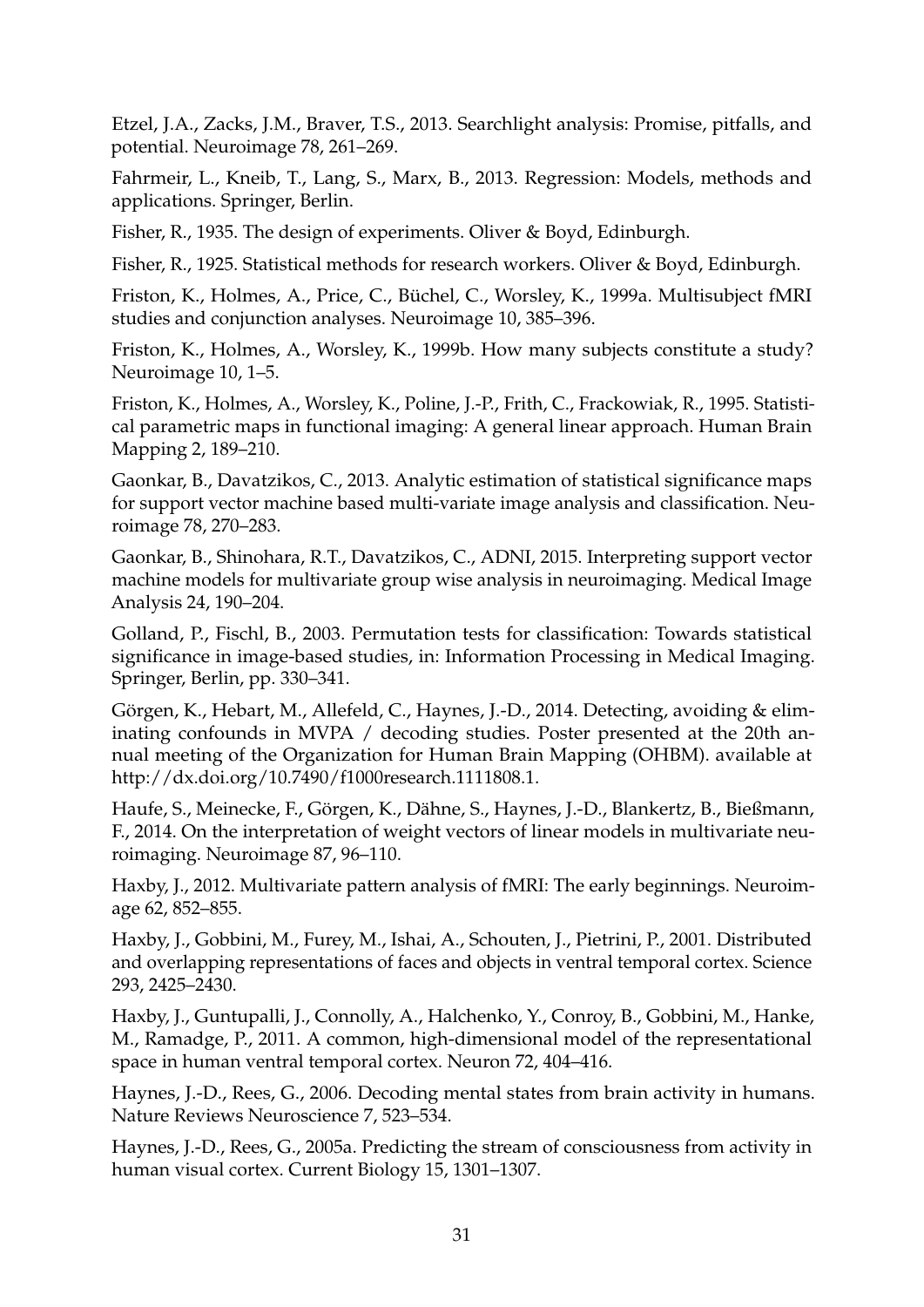Haynes, J.-D., Rees, G., 2005b. Predicting the orientation of invisible stimuli from activity in human primary visual cortex. Nature Neuroscience 8, 686–691.

Haynes, J.-D., Sakai, K., Rees, G., Gilbert, S., Frith, C., Passingham, R., 2007. Reading hidden intentions in the human brain. Current Biology 17, 323–328.

Hebart, M., Görgen, K., Haynes, J.-D., 2015. The Decoding Toolbox (TDT): A versatile software package for multivariate analyses of functional imaging data. Frontiers in Neuroinformatics 8, 88.

Holmes, A., Friston, K., 1998. Generalisability, random effects & population inference. Neuroimage 7, S754.

Hoyos-Idrobo, A., Schwartz, Y., Varoquaux, G., Thirion, B., 2015. Improving sparse recovery on structured images with bagged clustering, in: International Workshop on Pattern Recognition in Neuroimaging. pp. 73–76.

Huber, P., Ronchetti, E., 2009. Robust statistics, 2nd ed. John Wiley & Sons, Hoboken.

Jamalabadi, H., Alizadeh, S., Schönauer, M., Leibold, C., Gais, S., 2016. Classification based hypothesis testing in neuroscience: Below-chance level classification rates and overlooked statistical properties of linear parametric classifiers. Human Brain Mapping 37, 1842–1855.

Kowalczyk, A., 2007. Classification of anti-learnable biological and synthetic data, in: Knowledge Discovery in Databases: PKDD 2007. Springer, Berlin, pp. 176–187.

Kriegeskorte, N., Bandettini, P., 2007. Analyzing for information, not activation, to exploit high-resolution fMRI. Neuroimage 38, 649–662.

Kriegeskorte, N., Goebel, R., Bandettini, P., 2006. Information-based functional brain mapping. Proceedings of the National Academy of Sciences of the United States of America 103, 3863–3868.

Lazar, N., Luna, B., Sweeney, J., Eddy, W., 2002. Combining brains: A survey of methods for statistical pooling of information. Neuroimage 16, 538–550.

Lehmann, E., Romano, J., 2005. Testing statistical hypotheses, 3rd ed. Springer, Berlin.

Mourao-Miranda, J., Bokde, A.L.W., Born, C., Hampel, H., Stetter, M., 2005. Classifying brain states and determining the discriminating activation patterns: Support Vector Machine on functional MRI data. Neuroimage 28, 980–995.

Mudholkar, G., George, E., 1979. The logit method for combining probabilities, in: Symposium on Optimizing Methods in Statistics. Academic Press, New York, pp. 345–366.

Nichols, T., Brett, M., Andersson, J., Wager, T., Poline, J.-B., 2005. Valid conjunction inference with the minimum statistic. Neuroimage 25, 653–660.

Nichols, T., Holmes, A., 2001. Nonparametric permutation tests for functional neuroimaging: A primer with examples. Human Brain Mapping 15, 1–25.

Nili, H., Wingfield, C., Walther, A., Su, L., Marslen-Wilson, W., Kriegeskorte, N., 2014. A toolbox for representational similarity analysis. PLoS Computational Biology 10, e1003553.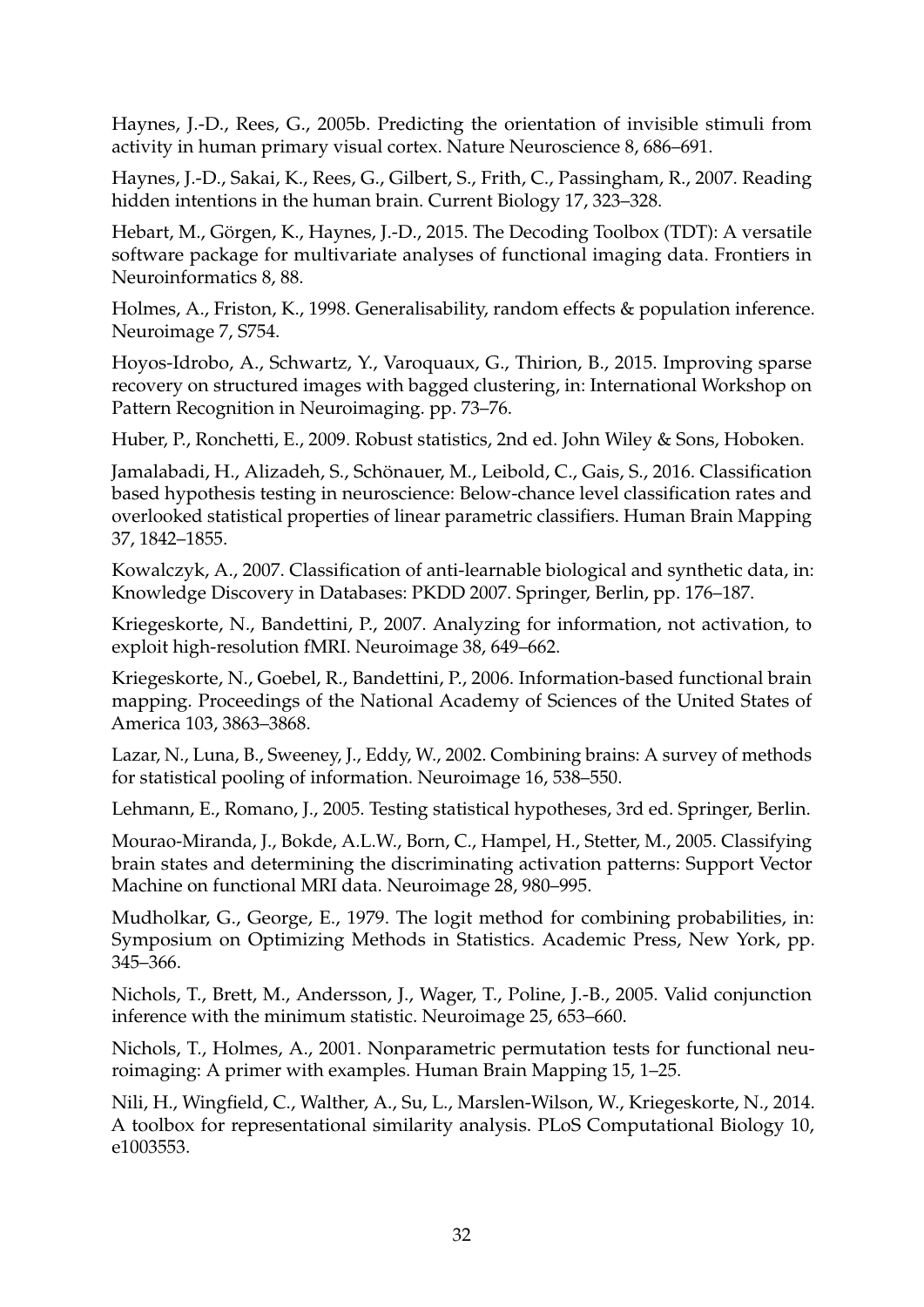Noirhomme, Q., Lesenfants, D., Gomez, F., Soddu, A., Schrouff, J., Garraux, G., Luxen, A., Phillips, C., Laureys, S., 2014. Biased binomial assessment of cross-validated estimation of classification accuracies illustrated in diagnosis predictions. Neuroimage: Clinical 4, 687–694.

Norman, K., Polyn, S., Detre, G., Haxby, J., 2006. Beyond mind-reading: Multi-voxel pattern analysis of fMRI data. Trends in Cognitive Sciences 10, 424–430.

Olivetti, E., Veeramachaneni, S., Nowakowska, E., 2012. Bayesian hypothesis testing for pattern discrimination in brain decoding. Pattern Recognition 45, 2075–2084.

Penny, W., Holmes, A., 2007. Random effects analysis, in: Friston, K., others (Eds.), Statistical Parametric Mapping. Academic Press, London, pp. 156–165.

Penny, W., Holmes, A., 2004. Random-effects analysis, in: Frackowiak, R., others (Eds.), Human Brain Function. Academic Press, London, pp. 843–850.

Pereira, F., Botvinick, M., 2011. Information mapping with pattern classifiers: A comparative study. Neuroimage 56, 476–496.

Pereira, F., Mitchell, T., Botvinick, M., 2009. Machine learning classifiers and fMRI: A tutorial overview. Neuroimage 45, S199–S209.

Price, C., Friston, K., 1997. Cognitive conjunction: A new approach to brain activation experiments. Neuroimage 5, 261–270.

Rasch, D., Guiard, V., 2004. The robustness of parametric statistical methods. Psychology Science 46, 175–208.

Rosenblatt, J., Vink, M., Benjamini, Y., 2014. Revisiting multi-subject random effects in fMRI: Advocating prevalence estimation. Neuroimage 84, 113–121.

Rouder, J., Morey, R., Speckman, P., Pratte, M., 2007. Detecting chance: A solution to the null sensitivity problem in subliminal priming. Psychonomic Bulletin & Review 14, 597–605.

Sabuncu, M.R., 2014. A universal and efficient method to compute maps from imagebased prediction models, in: Medical Image Computing and Computer-Assisted Intervention. Springer, Berlin, pp. 353–360.

Sabuncu, M.R., Van Leemput, K., 2012. The relevance voxel machine (RVoxM): A selftuning Bayesian model for informative image-based prediction. IEEE Transactions on Medical Imaging 31, 2290–2306.

Schreiber, K., Krekelberg, B., 2013. The statistical analysis of multi-voxel patterns in functional imaging. PLOS one 8, e69328.

Searle, S., Casella, G., McCulloch, C., 1992. Variance components. John Wiley & Sons, Hoboken.

Soch, J., Haynes, J.-D., Allefeld, C., 2016. How to avoid mismodelling in GLMbased fMRI data analysis: Cross-validated Bayesian model selection. Neuroimage. doi[:10.1016/j.neuroimage.2016.07.047](http://doi.org/10.1016/j.neuroimage.2016.07.047)

Spiridon, M., Kanwisher, N., 2002. How distributed is visual category information in human occipito-temporal cortex? An fMRI study. Neuron 35, 1157–1165.